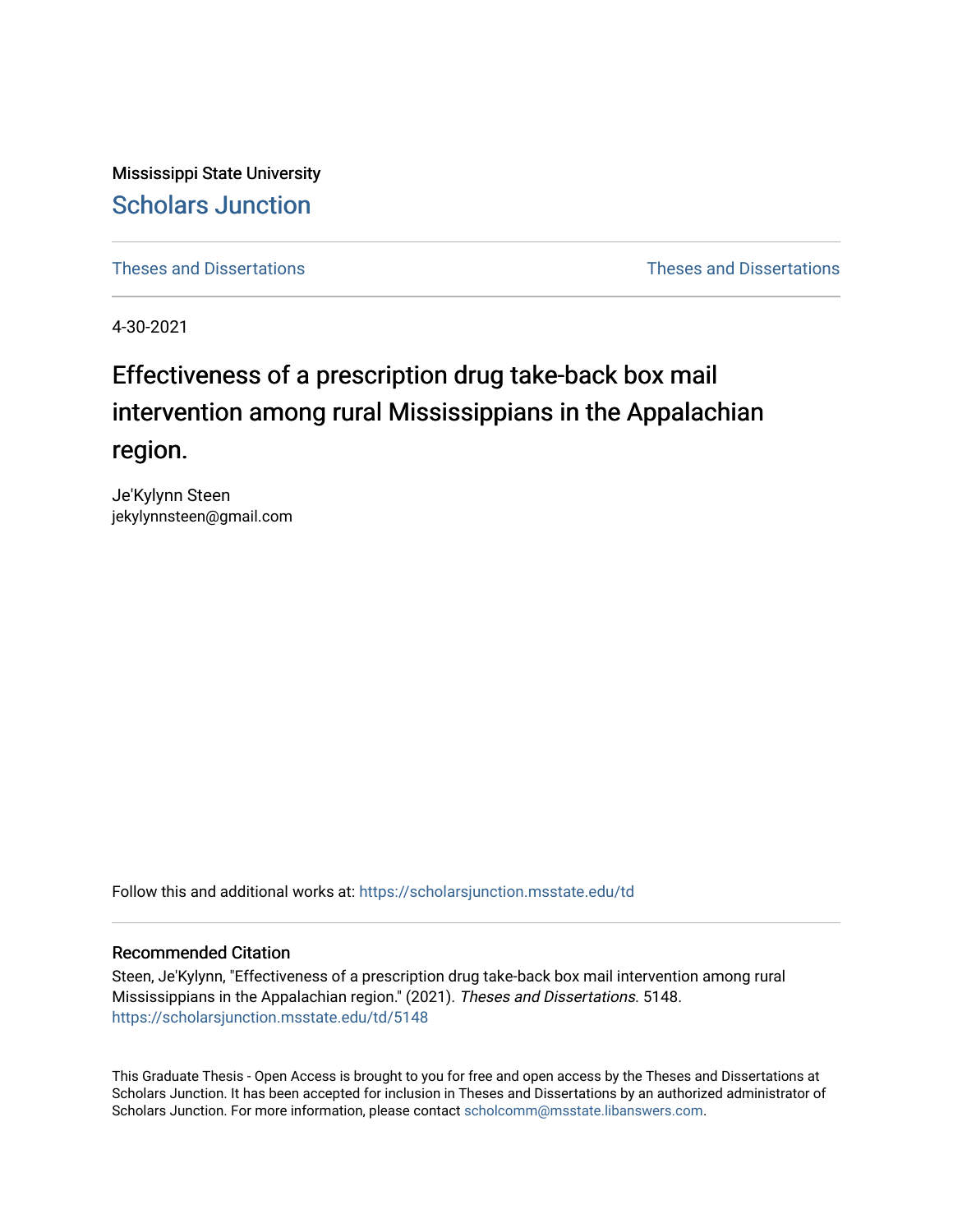Effectiveness of a prescription drug take-back box mail intervention among rural Mississippians

in the Appalachian region.

By

Je'Kylynn Steen

Approved by:

David R. Buys (Major Professor) Marion W. Evans Holli Seitz Wen-Hsing Cheng (Graduate Coordinator) Scott Willard (Dean, College of Agriculture and Life Sciences)

# A Thesis

Submitted to the Faculty of Mississippi State University in Partial Fulfillment of the Requirements for the Degree of Master of Science in Food Science, Nutrition, and Health Promotion in the Department of Food Science, Nutrition, and Health Promotion

Mississippi State, Mississippi

April 2021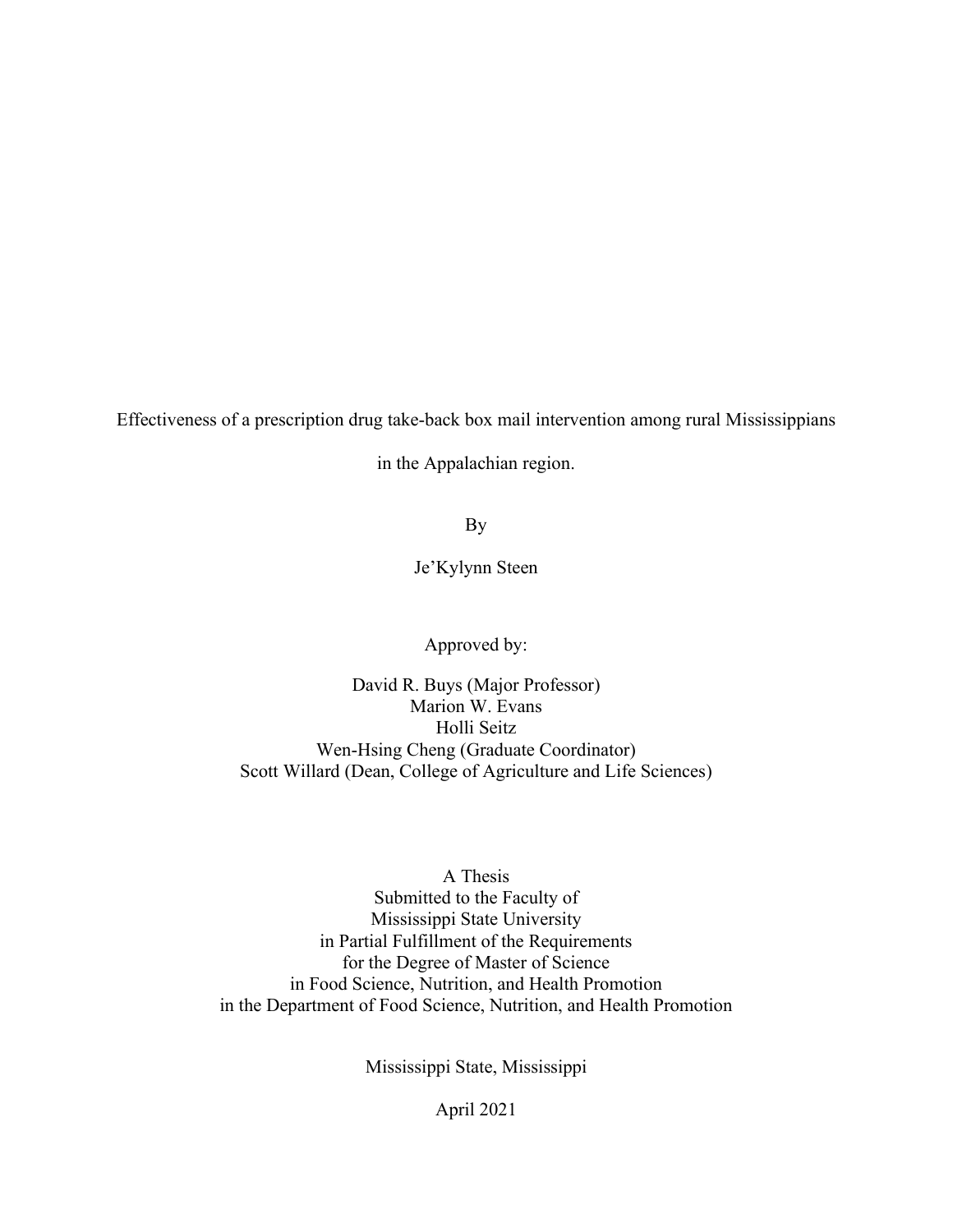Copyright by

Je'Kylynn Steen

2021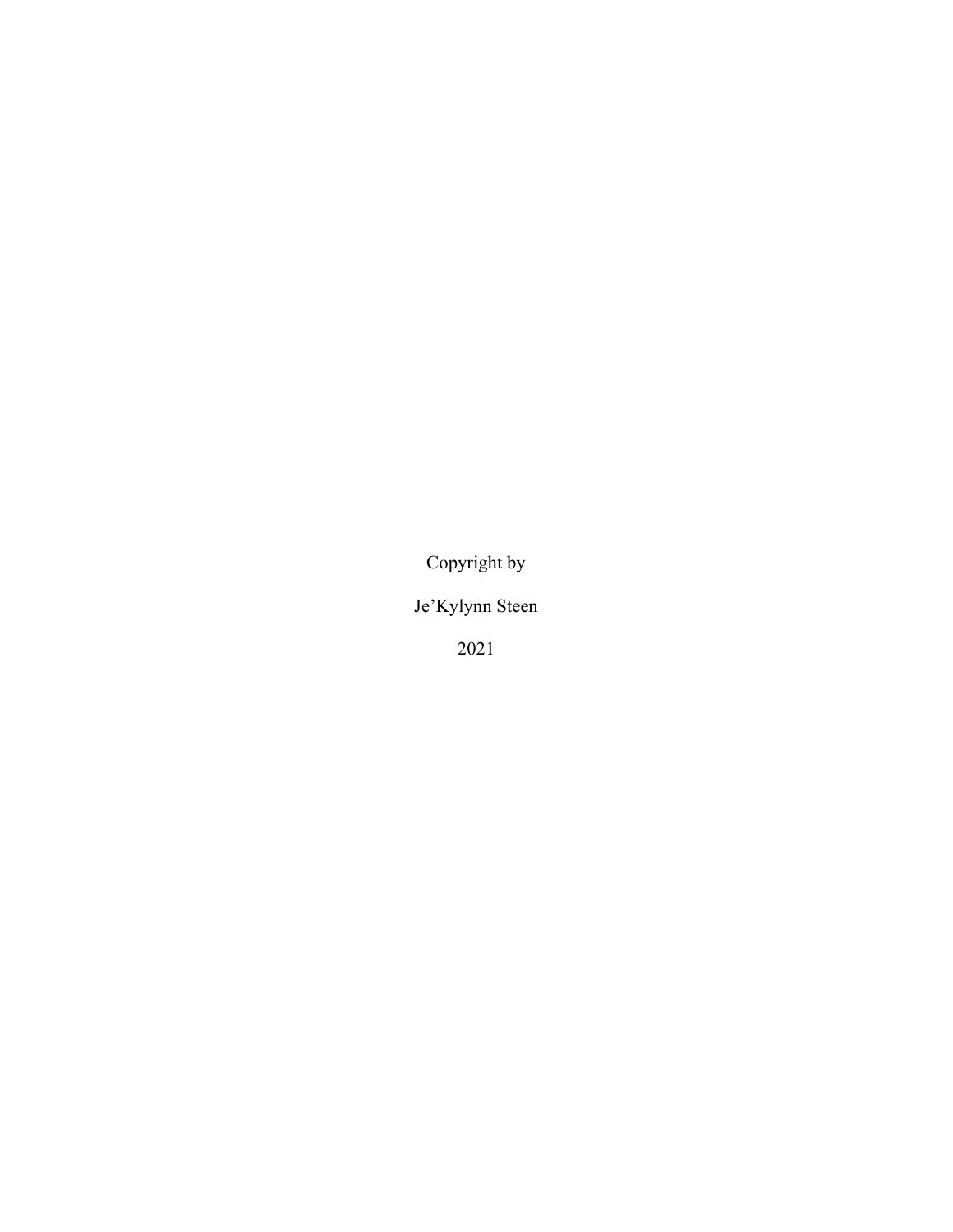Name: Je'Kylynn Steen

Date of Degree: April 30, 2021 Institution: Mississippi State University

Major Field: Food Science, Nutrition, and Health Promotion

Major Professor: David R. Buys

Title of Study: Effectiveness of a prescription drug take-back box mail intervention among rural Mississippians in the Appalachian region.

Pages in Study: 37

Candidate for Degree of Master of Science

The state of Mississippi is undergoing a prescription opioid epidemic that mimics national trends in which prescribing rates are dropping, yet overdoses involving opioids remain high. In response to the state's crisis, the PReventing Opioid Misuse In the SouthEast (PROMISE) Initiative was created to provide education for preventing the misuse of prescription opioids. A mail survey and post card intervention were distributed in six Appalachian counties in the state to gather the self-reported attitudes, norms, and perceived behavioral control of residents as it related to using a prescription drug take-box. Descriptive and multivariable analyses indicate the intervention did not increase intention to use prescription drug take-back boxes as a method of disposal. Lack of awareness and inconvenience remain common themes among individuals who chose not to use take-back boxes. Thus, researchers recommend future interventions incentivize prescription disposal.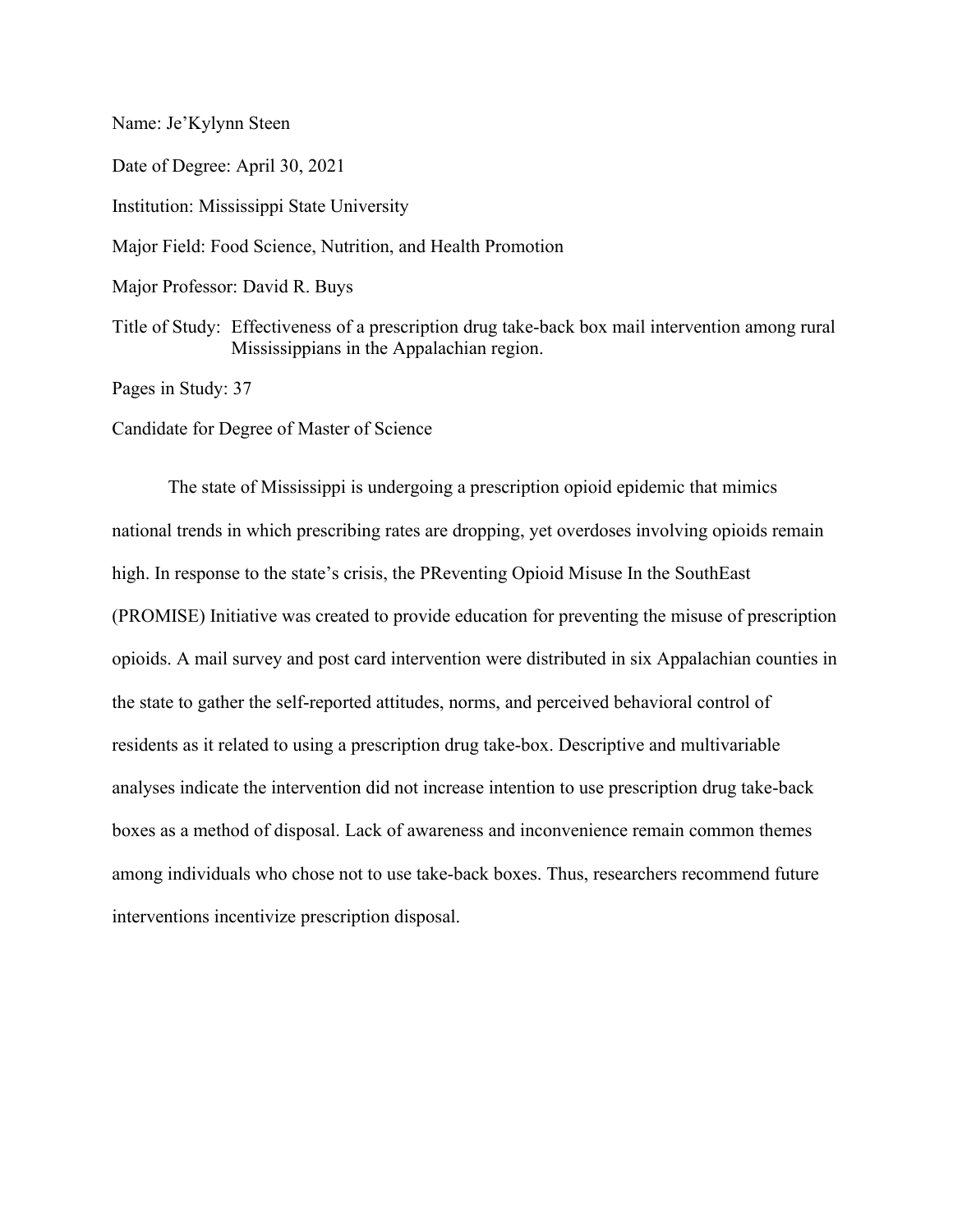### DEDICATION

<span id="page-4-0"></span>This thesis is dedicated to my mother, grandparents, and two baby brothers—you are my utmost inspiration. Each day, I strive to make you proud and show you that we can do anything with God, each other, and hard work. I am so grateful for the sacrifices you made for me; they were not in vain. I love you so much. Thank you!

I would also like to dedicate this thesis to every individual and family who has been impacted by the opioid epidemic. I hear you; I see you, and I am dedicated to bringing awareness and support to the communities who need it most.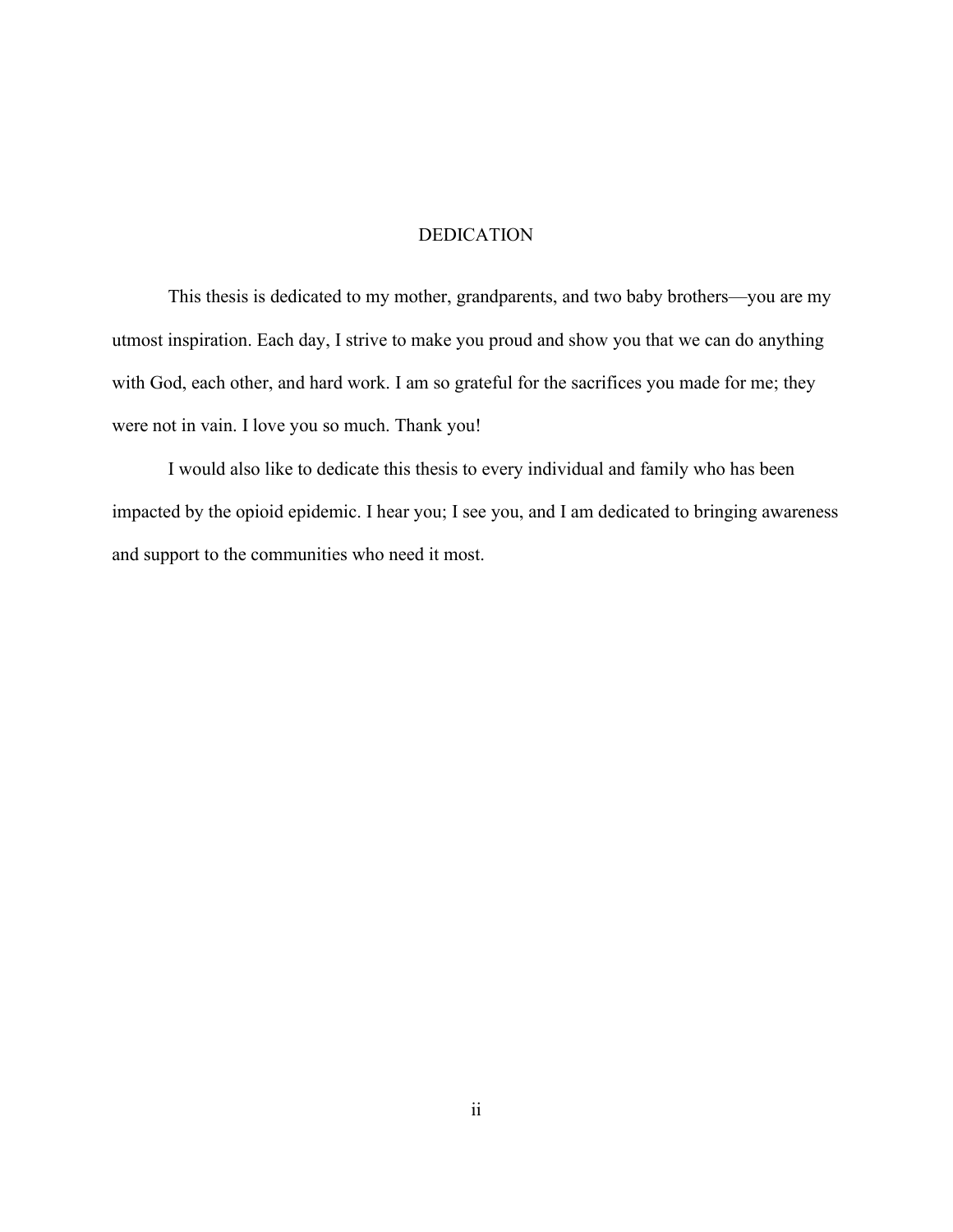#### ACKNOWLEDGEMENTS

<span id="page-5-0"></span>I am eternally grateful for my thesis committee: Dr. David Buys, Dr. Marion Evans, and Dr. Holli Seitz. As a first-generation student, I often experienced bouts of confusion and selfdoubt. I am grateful for Dr. Buys who has continued to be a great major professor and mentor. Thank you for taking a chance on me and providing me with opportunities to grow in the public health and health promotion field. Dr. Seitz was so patient and helpful during the implementation and strenuous data analysis process. Dr. Evans frequently challenged me to think bigger and own my voice in this project. Last, but certainly not least, I would like to express my deep gratitude for Dr. Mary Nelson Robertson, who felt like an honorary committee member. Dr. Robertson has been a great role model, confidant, and source of support throughout this process. I could not have finished this process without you. I am a much better writer, thinker, and student because of the guidance I received from my committee. From the bottom of my heart, thank you.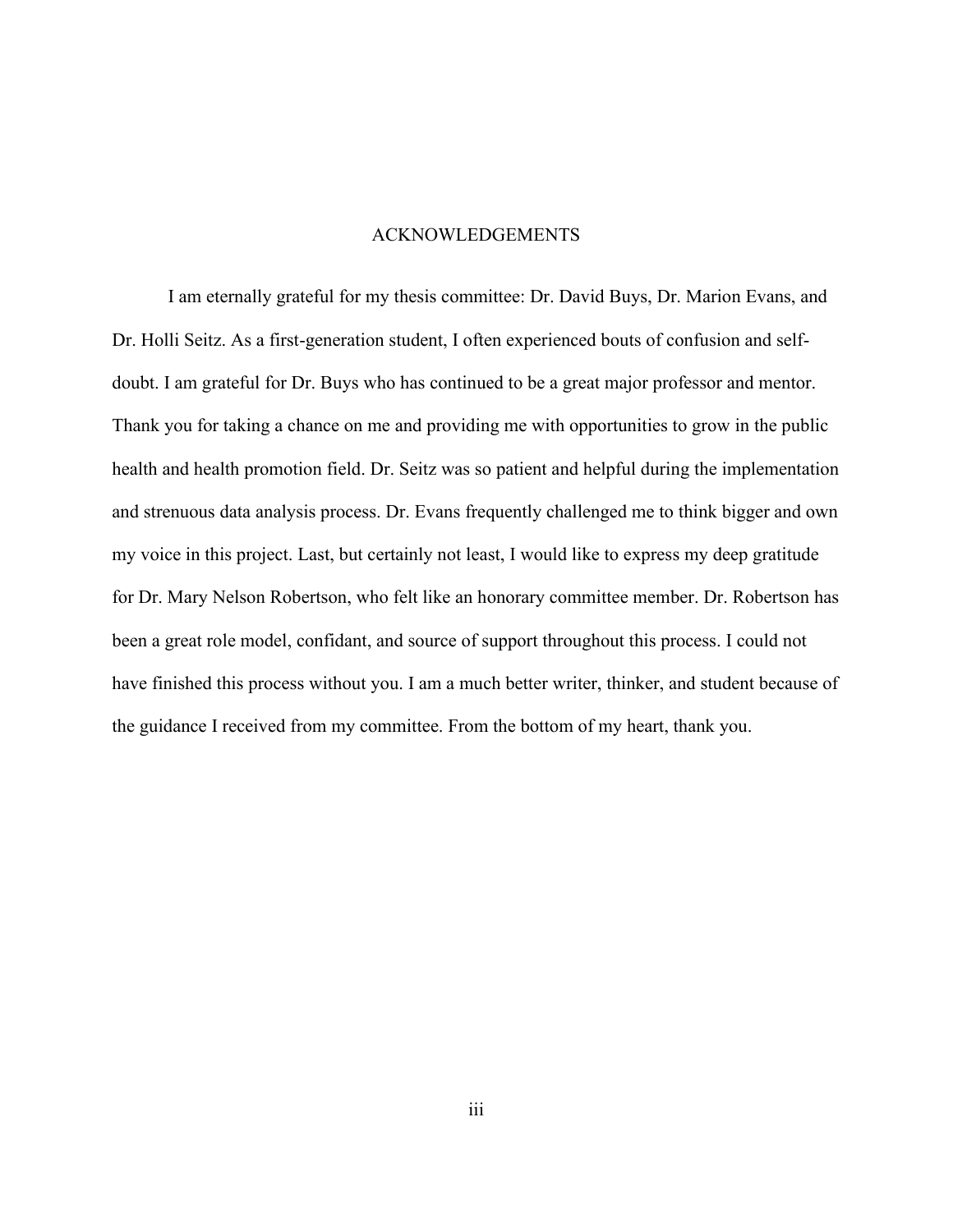# TABLE OF CONTENTS

| <b>CHAPTER</b>                                                                                                                                        |  |
|-------------------------------------------------------------------------------------------------------------------------------------------------------|--|
| I.                                                                                                                                                    |  |
|                                                                                                                                                       |  |
| II.                                                                                                                                                   |  |
| Encouraging Disposal of Unused Opioid Analgesics in Appalachia 13<br>Empowering Post-surgical Patients to Improve Opioid Disposal: A Before and After |  |
| III.                                                                                                                                                  |  |
|                                                                                                                                                       |  |
| IV.                                                                                                                                                   |  |
|                                                                                                                                                       |  |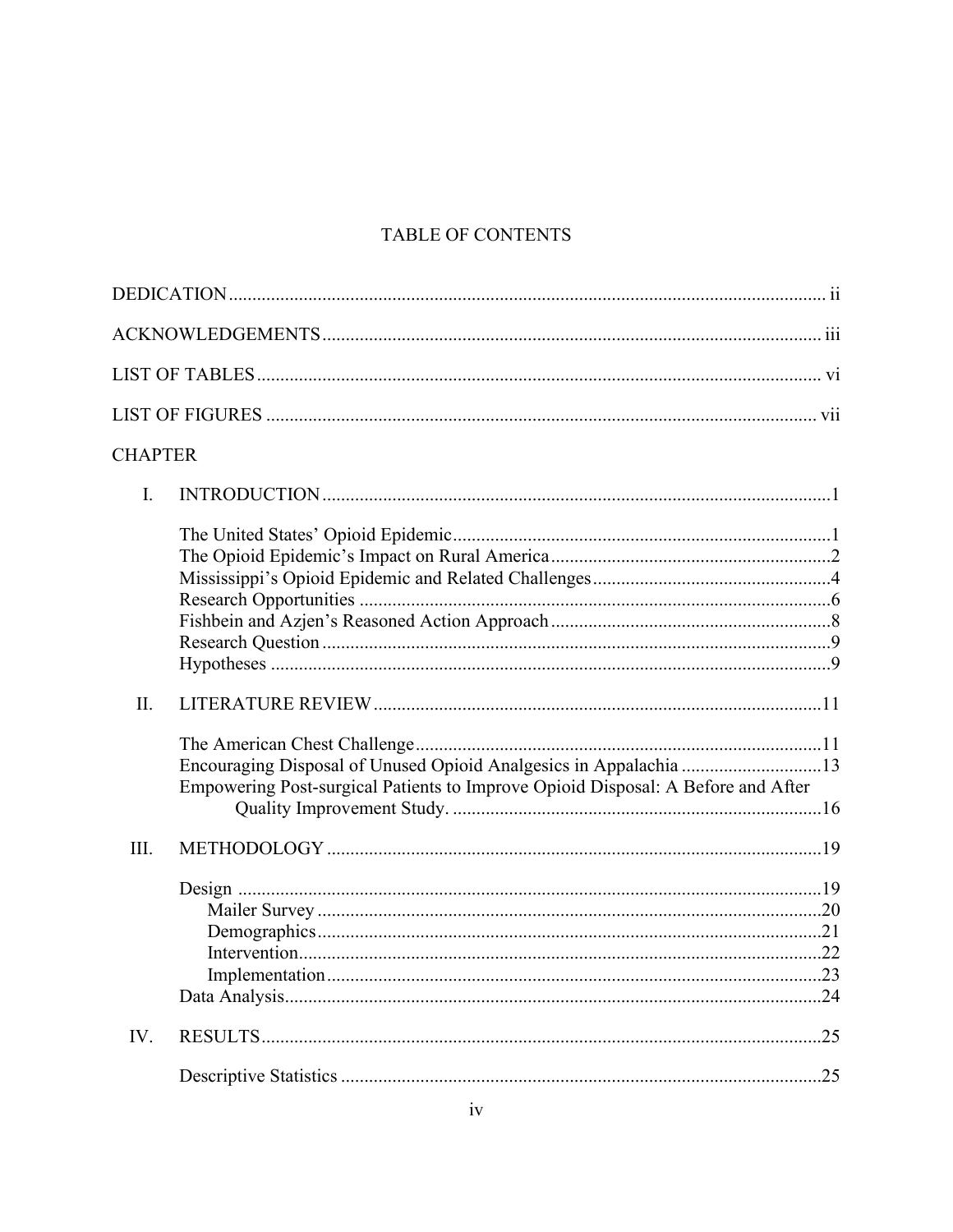| V. |  |
|----|--|
|    |  |
|    |  |
|    |  |
|    |  |
|    |  |
|    |  |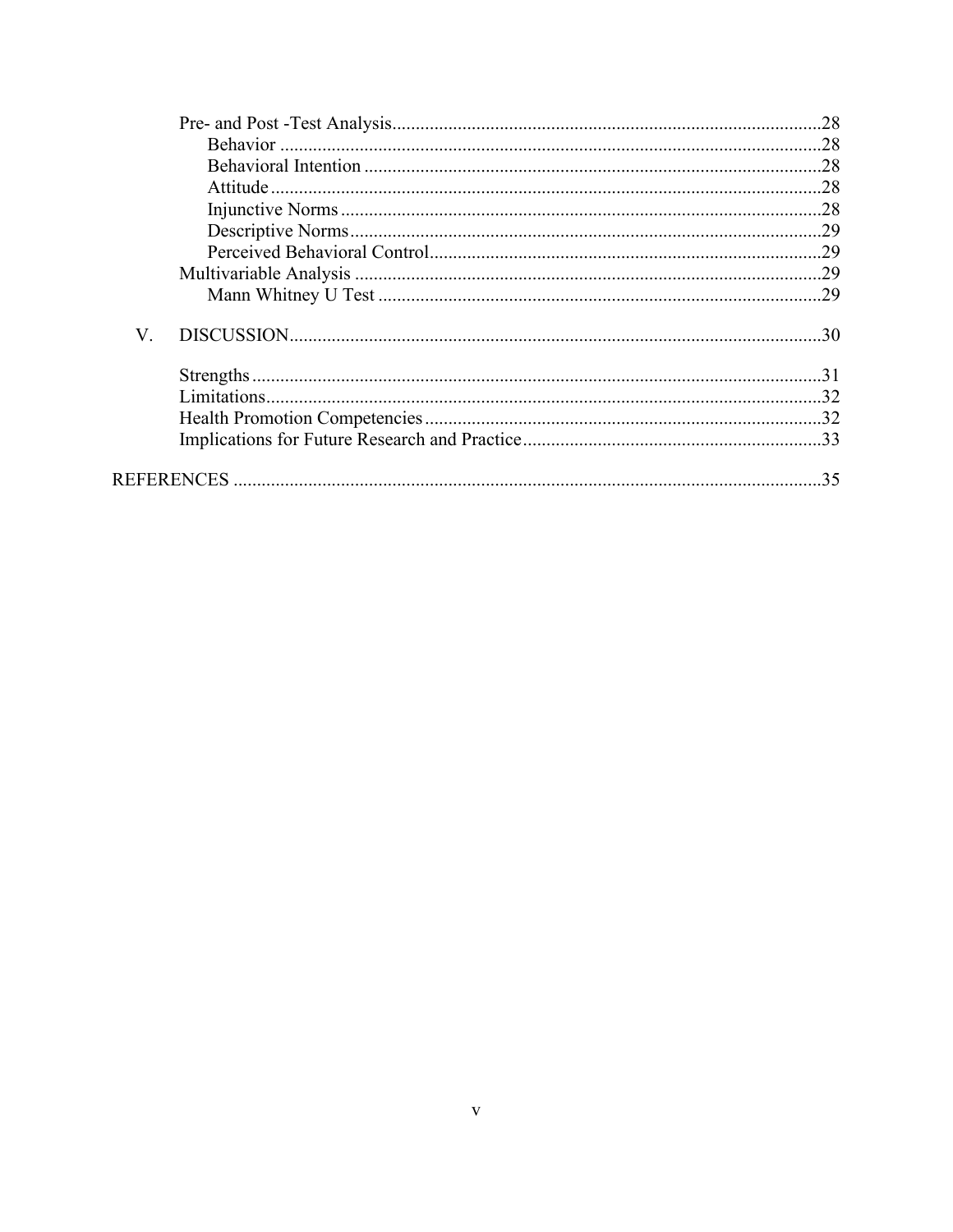# LIST OF TABLES

<span id="page-8-0"></span>

| Table 4.1 Descriptive Statistics of MIS Participants by Control and Intervention |  |  |  |
|----------------------------------------------------------------------------------|--|--|--|
|                                                                                  |  |  |  |
|                                                                                  |  |  |  |
| Table 4.2 Descriptive Statistics of Matched MIS Participants Responses to RAA    |  |  |  |
|                                                                                  |  |  |  |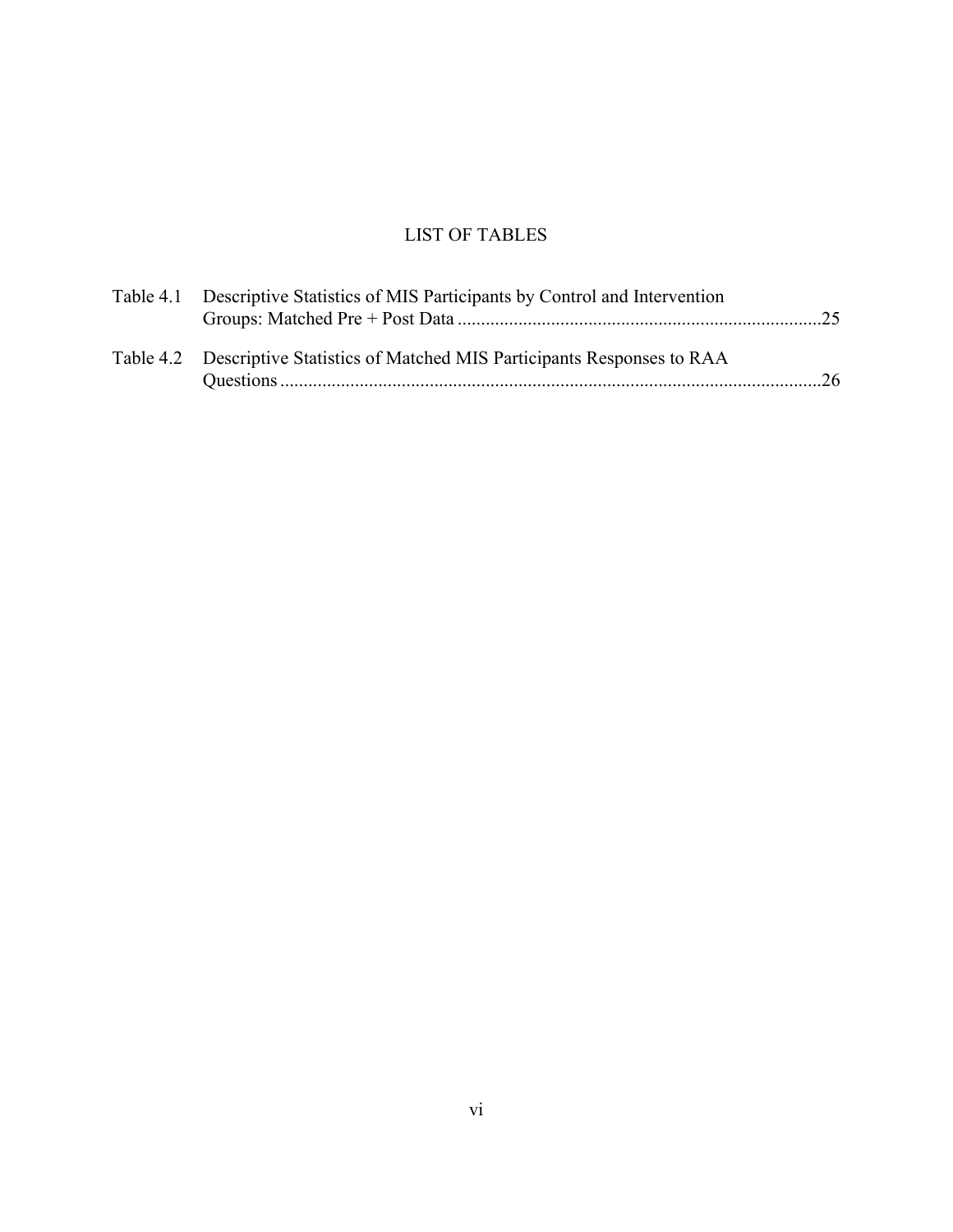# LIST OF FIGURES

<span id="page-9-0"></span>

| Figure 3.1 Reasoned Action Approach Constructs and PROMISE Initiative Mailer      |  |
|-----------------------------------------------------------------------------------|--|
|                                                                                   |  |
| Figure 3.3 PROMISE Initiative's Prescription Drug Take-Back Box Mail Intervention |  |
| Figure 3.4 PROMISE Initiative's Prescription Drug Take-Back Box Mail Intervention |  |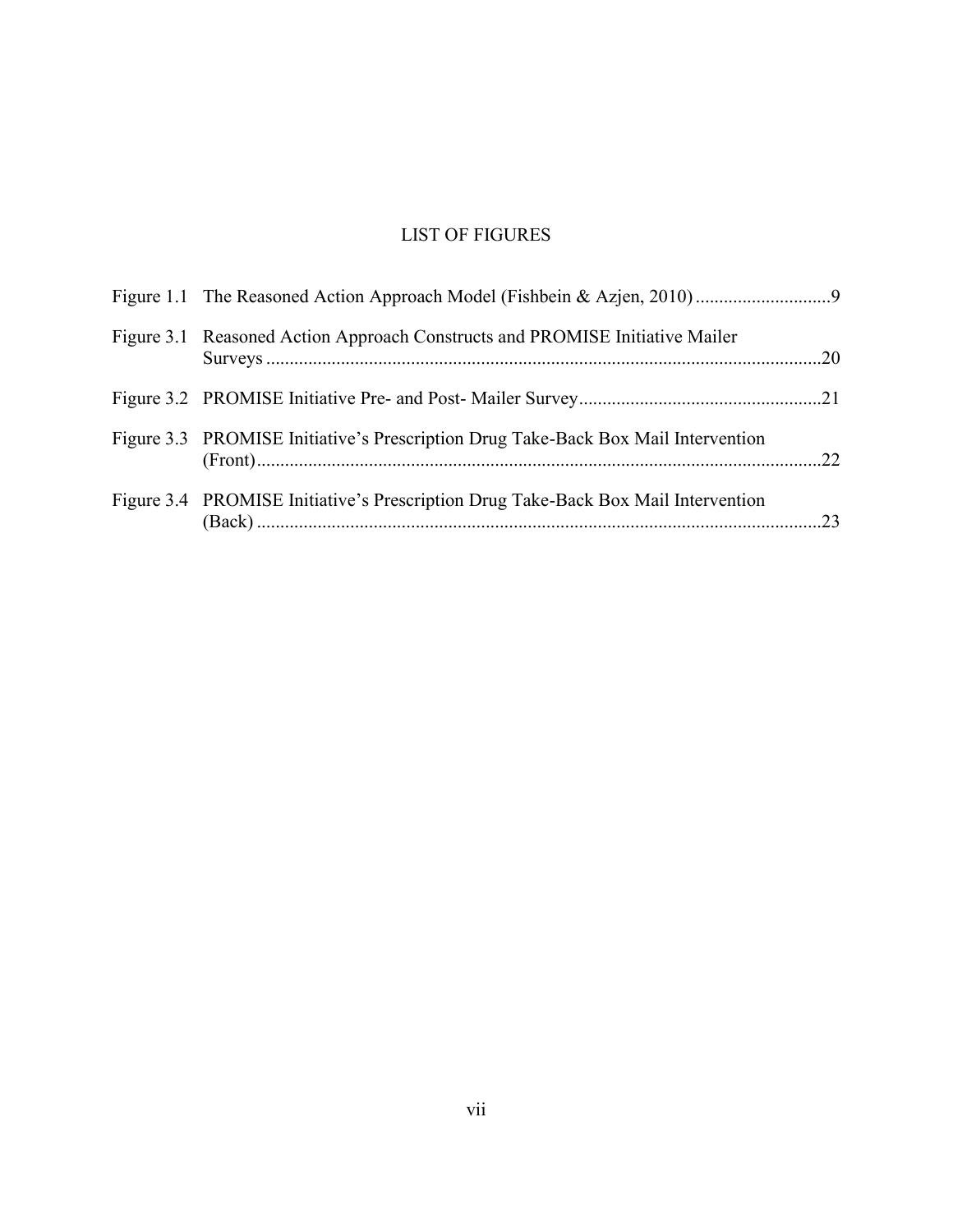#### CHAPTER I

# **INTRODUCTION**

#### **The United States' Opioid Epidemic**

<span id="page-10-2"></span><span id="page-10-1"></span><span id="page-10-0"></span>Opioids are defined as all natural, synthetic, or semi-synthetic chemicals that interact with opioid receptors in the body and brain to reduce the intensity of pain signals and feelings of pain (Centers for Disease Control and Prevention [CDC], 2018). Prescription opioids such as  $OxyContin<sup>®</sup>$  and Vicodin<sup>®</sup> are prescribed by health care providers for acute and chronic pain relief, active-phase cancer treatment, palliative care, and end of life care (American Psychiatric Association, 2018). When they are not overprescribed and used as directed, prescription opioids can be helpful for patients in pain. But side effects such as pain reduction and euphoria are highlighted as potential factors for misuse of these medications (National Institute on Drug Abuse [NIDA], 2020). In the past, addictive qualities of prescription opioids were not always widely noted by physicians and researchers.

In 1980, the New England Journal of Medicine (NEJM) published a letter to the editor entitled, "Addiction Rare in Patients Treated with Narcotics" (Porter & Jick, 1980). The authors affirmed although the use of narcotic drugs in hospitals was common, there was a rare chance of developing an addiction to the drugs among patients with no history of addiction. Recently, authors, Leung et al., conducted a bibliometric analysis on the letter in which they identified 608 citations of the publication between the original publication date and March 2017. There was a notable increase in citations within the medical literature that occurred after the introduction of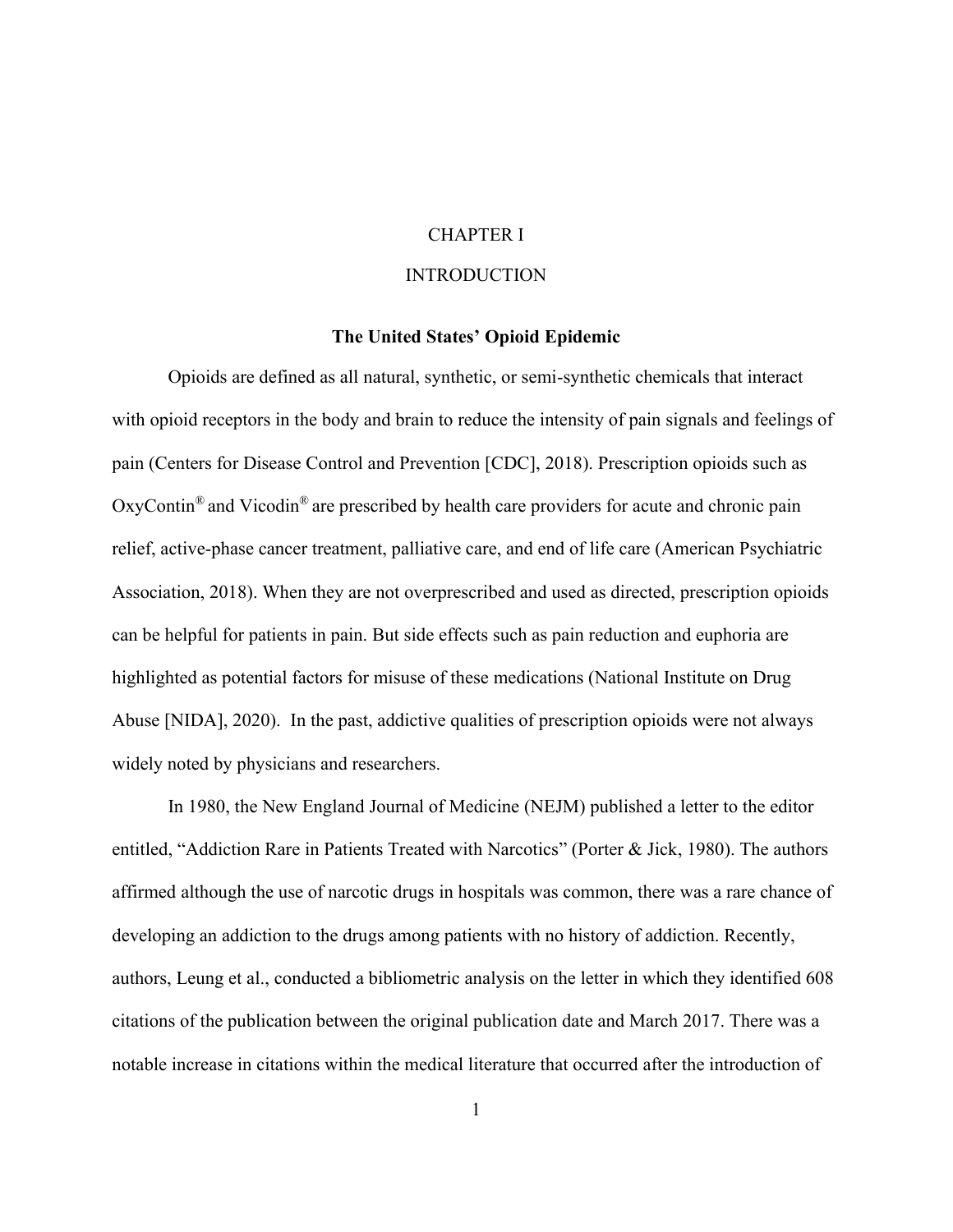OxyContin<sup>®</sup> in the year 1995. Beginning in the 1990s, pharmaceutical companies began marketing campaigns to convince doctors to prescribe opioids to their chronic pain patients (NIDA, 2020). These campaigns, often misrepresented conclusions from the NEJM letter, misled doctors about the addictive qualities of these opioids and advised them that these medications were optimal treatment for pain management (Leung, Macdonald, Dhalla, & Juurlink, 2017). There was also a movement within the industry, to adopt pain, or the presence of pain as a fifth vital sign for patients (American Pain Society, 1999). These persuasive campaigns propelled the idea, to ignore pain was to ignore your patients. The persistence of the campaign messages convinced some doctors to prescribe these medications to their patients under the assumption that they were doing the best thing for their patients (Morone & Weiner, 2013). What was to come from the increase in prescribing opioids was unknown for millions of prescribers, their patients, and their families.

Patients' responses to the increase of prescribing rates of prescription opioids in the 1990s gave birth to what is now credited as the "first wave" of the opioid epidemic in the U.S. (CDC, 2019). An increase in illicit opiates such as heroin followed (Rudd et al. 2014) During 2013, significant increases in overdose deaths involving synthetic opioids, primarily manufactured fentanyl, marked the beginning of the "third (and current) wave" of the U.S. opioid epidemic. As of 2018, reports indicated that nearly 128 Americans were dying from an opioid overdose daily (CDC, 2018).

#### **The Opioid Epidemic's Impact on Rural America**

<span id="page-11-0"></span>The CDC analyzed patients' opioid prescription data from Athenahealth, which revealed rural areas had higher percentages of opioid prescriptions and opioid-related deaths than urban areas (American Academy of Family Physicians, 2019). Prominent employment opportunities in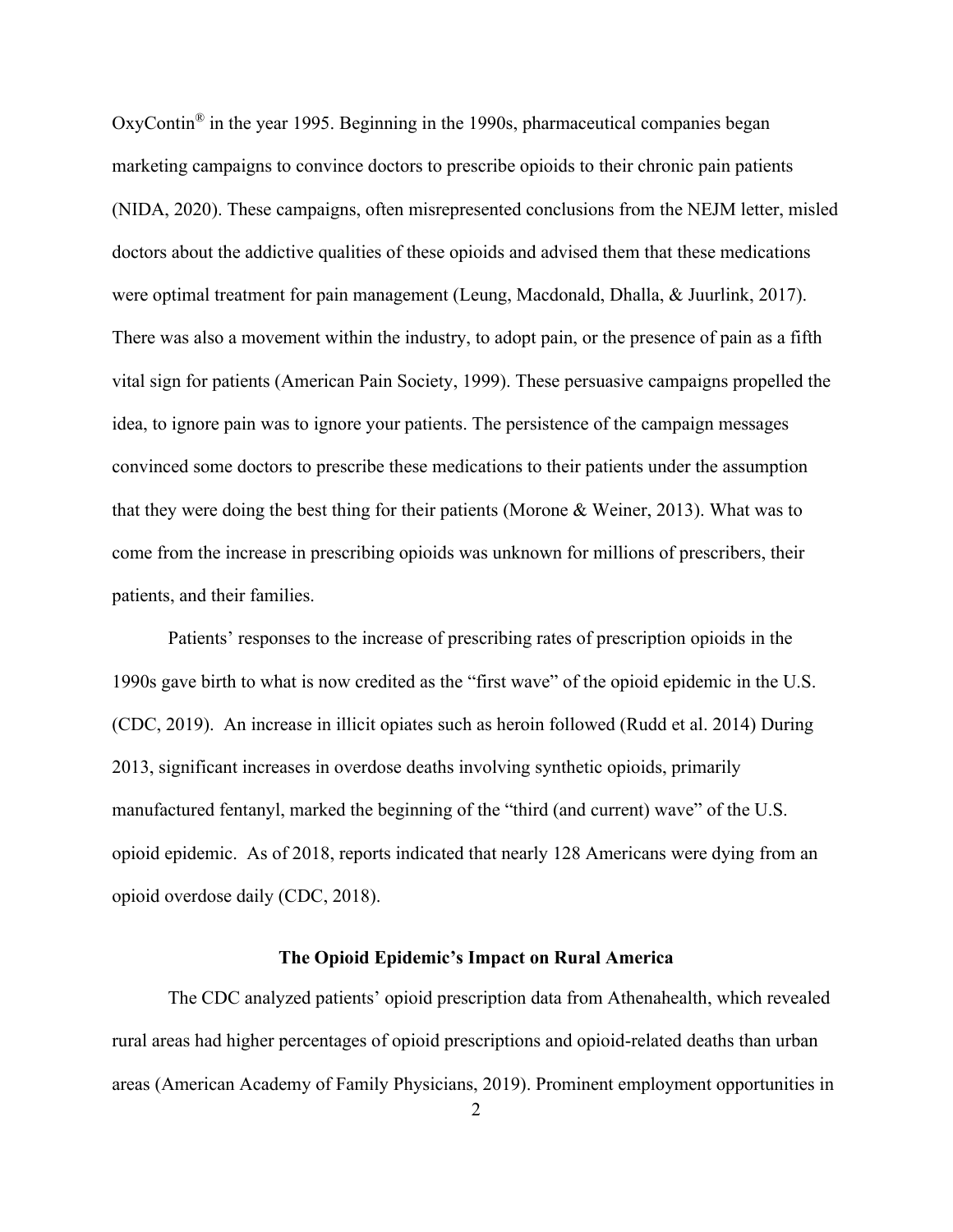rural communities are often in the manufacturing and service industries, which are associated with an increased risk of occupational injuries and chronic pain, often alleviated with prescription opioids (Dasgupta, Beletsky, & Ciccarone, 2018). Furthermore, 74% of farmers and farm workers were reporting being directly impacted by opioid abuse either reporting personally having taken an opioid, dealt with their own addiction, or had a family member or acquaintance who was addicted to opioids (American Farm Bureau Federation, 2017). In a poll launched by the American Farm Bureau Federation, three out of four farmers stated it would be easy for someone in their community to access illegal opioids. Contrarily, one in three farmers stated it would be easy to access proper treatment for substance use issues.

Coupled with the ease of access issues, there are emerging diseases of despair, a concept in public health that suggests that conditions such as suicide, drug overdose (specifically from opiates), and alcohol liver disease are the common causes of midlife mortality and are present in geographic regions that have been hit the hardest by economic decline such as parts of Appalachia (Shanahan et al., 2019). Appalachia is a vast, 205,000-square mile region of the United States spanning across the Appalachian Mountains, which range from southern New York to northern Mississippi (Meit, Heffernan, Tanenbaum, & Hoffman, 2017). These diseases of despair stem from causes such as lack of economic opportunities (i.e., coal mines closing), unfavorable working conditions, or depressed communities (Dasgupta, Beletsky, & Ciccarone, 2018).

Prescription drug dispensing rates were accredited with marking the beginning of today's opioid epidemic. Although there have been changes with increased knowledge about the effects of opioids and prescribing rates; dispensing rates remain an issue in different regions of the country. During 2019, there were more than 2.5 million opioid prescriptions, and over 130.3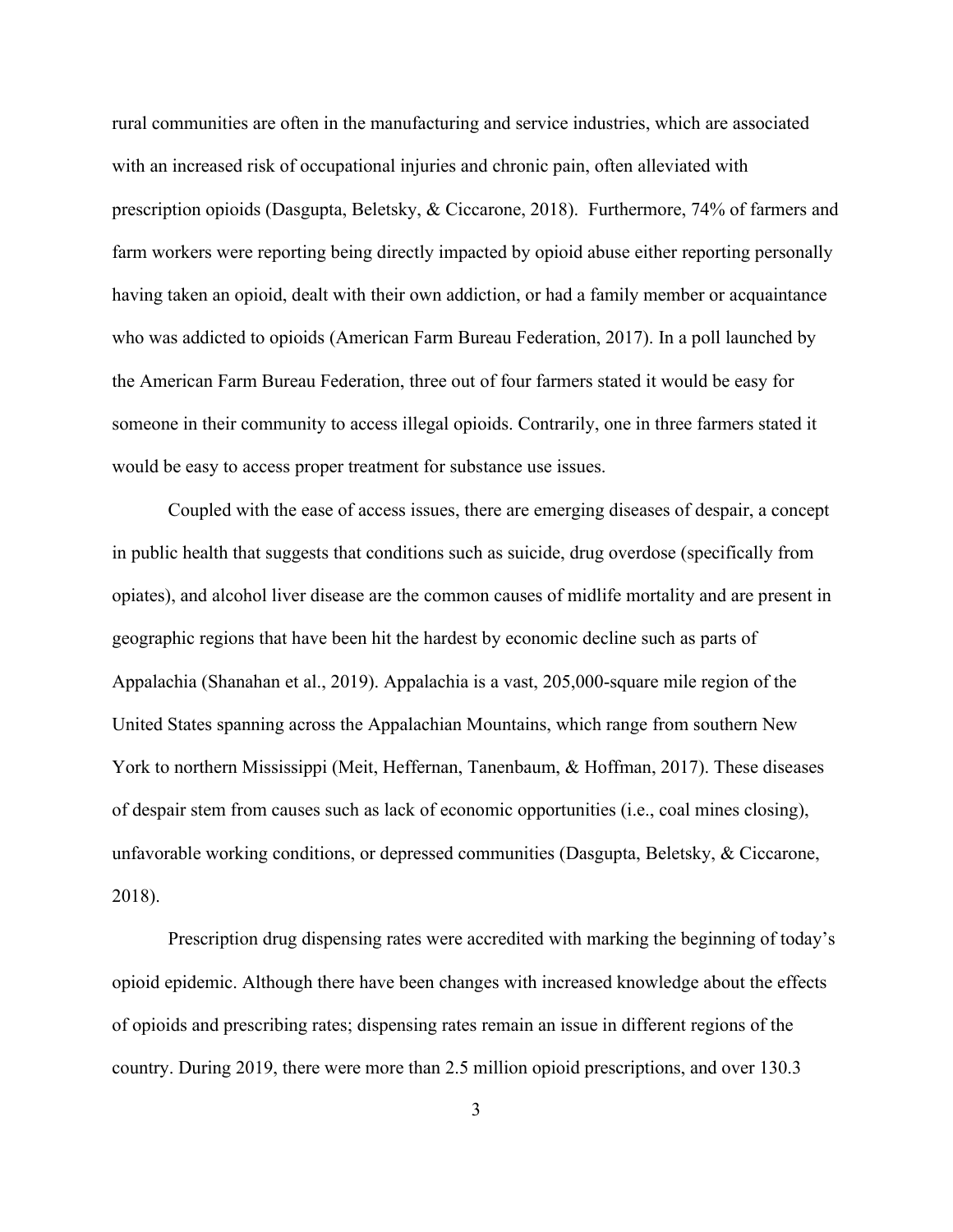million opioid dosage units (e.g., pills) dispensed in the state of Mississippi (Mississippi Opioid and Heroin Data Collaborative, 2020). More alarming, roughly 70% of people who have abused prescription drugs across the nation have said they received the drugs from a family member or friend (U.S. Department of Justice Drug Enforcement Administration, 2019). Reports have suggested that this ease of access to prescription drugs, specifically opioids, is a large contributor to the epidemic (McCabe, Boyd, Ranford, & Teter, 2009; Office of National Drug Control Policy [ONDCP], 2014, Johnston, O'Malley, Miech, Bachman, & Schulenberg, 2015).

As more information is revealed about the role of pharmaceutical companies in manufacturing the current opioid epidemic, many U.S. states and individual families have pursued legal action against companies such as Purdue Pharma (creators of OxyContin®) and Johnson and Johnson. Proceedings from the lawsuits have been highly publicized in the media with many of them concluding in multibillion-dollar settlements and pharmaceutical companies declaring bankruptcy and pleading to criminal charges (Soelberg et al., 2017).

#### **Mississippi's Opioid Epidemic and Related Challenges**

<span id="page-13-0"></span>The opioid epidemic has left no region of the U.S. unharmed. In particular, the state of Mississippi, which is primarily rural is experiencing an epidemic that is following national trends (American Medical Association, 2017). Despite the decrease in prescribing rates of opioids and increase in state efforts to address the epidemic, opioid-related deaths remain high (American Medical Association, 2017).

According to data from the Mississippi Bureau of Narcotics (MBN), 64.5% of the suspected overdose deaths throughout the state are opioid-related, with 45.7% of opioid-related deaths being linked to prescription opioids (Mississippi Department of Health, 2019). Quarterly data reports over 577,000 opioid prescriptions and more than 30.4 million opioid dosage units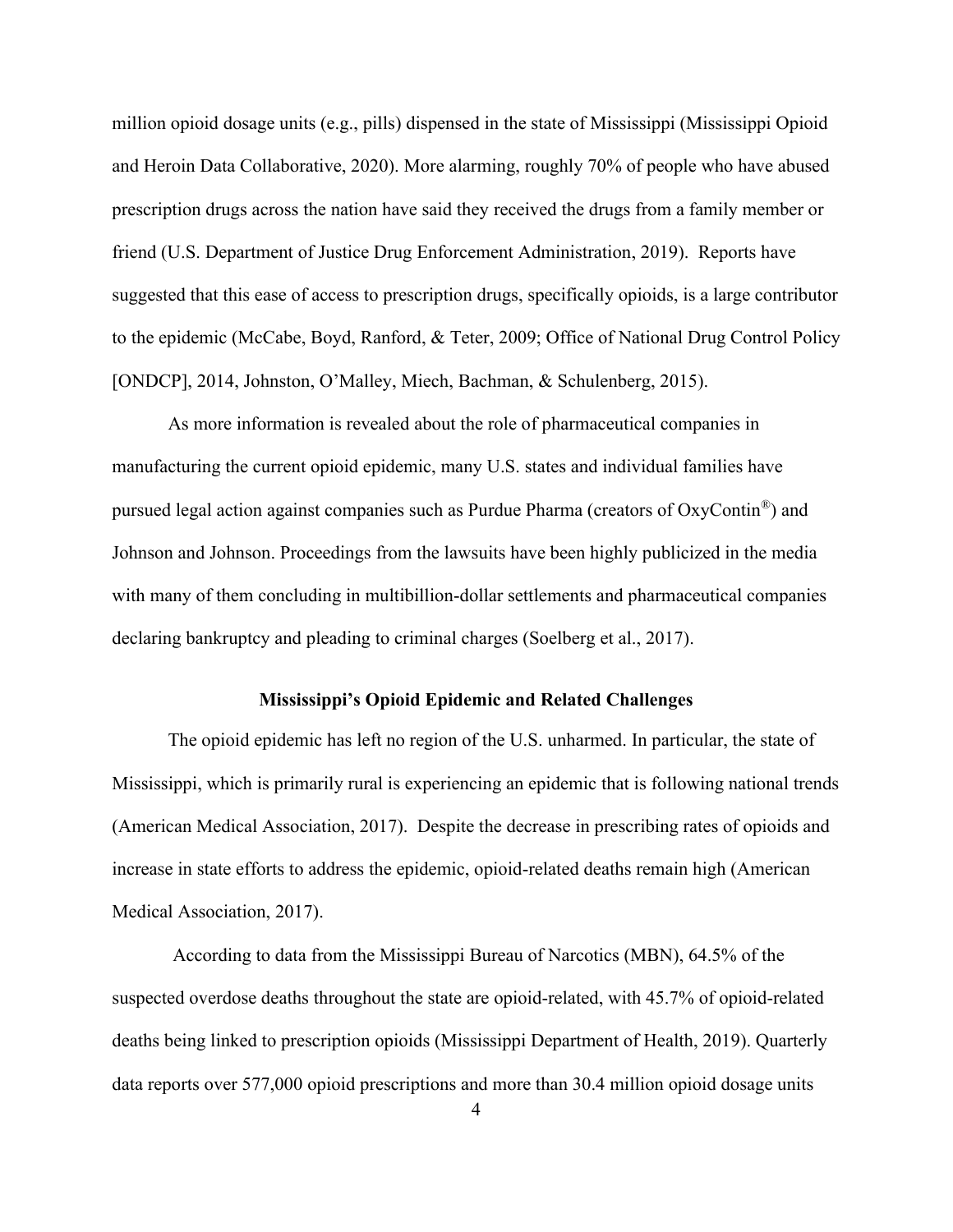(e.g. pills) were dispensed in the state of Mississippi (Mississippi Opioid and Heroin Data Collaborative, 2020). The reported prescriptions have decreased by a total of 68,695 and dosage units have decreased by over 2.5 million since last year's reports were published.

In response to the state's opioid crisis, the "PReventing Opioid Misuse In the SouthEast" (PROMISE) Initiative was launched to provide a multi-phased, education program to a prescription opioid misuse throughout rural Mississippi (Robertson et al., 2019). Prior to the launch of the program, members of the PROMISE team conducted community engagement forums to gain deeper understanding and perceptions of the opioid crisis from individuals within communities. Forum proceedings unveiled an array of opinions and perceptions regarding the opioid crisis, the landscape of their communities, and prescription drug take-back boxes. Prescription drug take-back boxes are monitored boxes that provide a safe and environmentally conscious place for individuals to properly dispose of unused prescription medications (Food and Drug Administration, 2020). Prescription drug take-back boxes are commonly located inside of chain pharmacies (i.e., CVS or Walgreens) or law enforcement stations.

First, there were participants who had not seen or heard of a prescription take-back box. Then, there were others in the focus groups who expressed their reservations for the prescription take-back boxes. For instance, some individuals expressed reluctance about the placement of take-back boxes being placed at the local sheriff's office and using them to dispose of their medications. Others felt concern about the safety of the boxes from community members, one participant stated, someone could steal the take-back box with a chain. The alarming amount of prescription pills dispensed in the state of Mississippi and attitudes about using prescription takeback boxes among citizens informed the decision of creating an intervention to gather more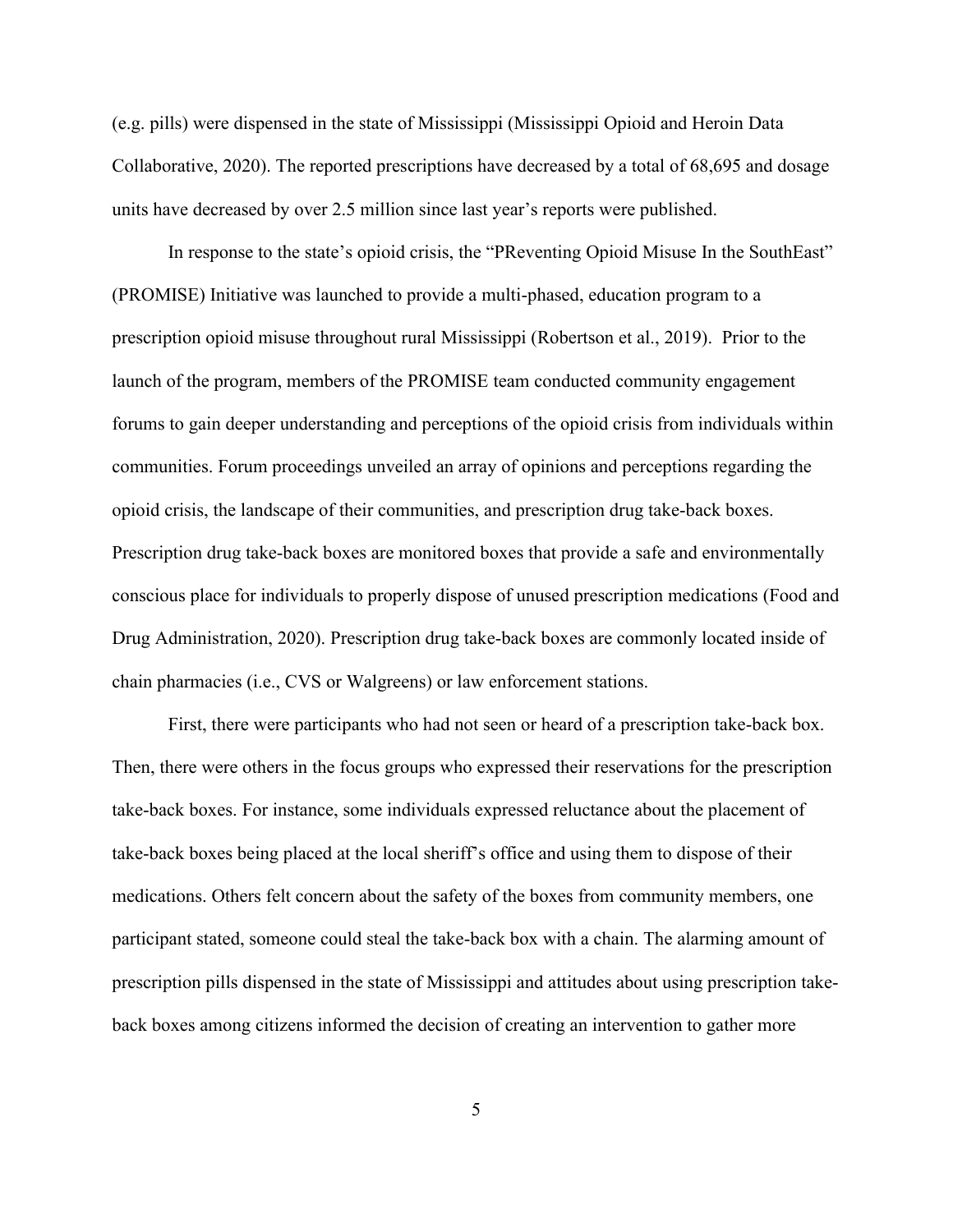information about community perceptions and likelihood of using prescription drug take-back boxes (Robertson et al., 2021).

In attempts to address the excess of unused pills lingering throughout communities nationwide, several community-based public health interventions have been launched to market the importance of prescription drug disposal campaigns. Large agencies such as the Drug Enforcement Agency (DEA), have launched nationwide drug take-back events. National drug take-back days are often scheduled annually or biannually. To provide a more accessible option for individuals, there have been more installations of prescription drug take-back boxes in communities in which people can dispose of their medications throughout the year (Gray, Hagemeier, Brooks, & Alamian, 2015).

Currently the statewide campaign for the state, Stand Up Mississippi, does not include primary prevention information or resources on opioid misuse. Rather than duplicate an existing campaign, the PROMISE Initiative sought to collaborate with the Stand Up Mississippi team to provide the preventive information to include on the official website and publication. Due to the limited research available of preventive prescription opioid campaigns in the state, PROMISE looked to published literature to help inform a multi-phased approach with social marketing elements suitable for rural communities.

# **Research Opportunities**

<span id="page-15-0"></span>Although there has been an increase in educational campaigns designed to address the opioid epidemic, specifically the excess of prescription opioids throughout communities, the epidemic continues to persist, and researchers are seeking ways to tailor educational initiatives. During 2019, there were more than 2.5 million opioid prescriptions dispensed, and over 130.3 million opioid dosage units (e.g., pills) dispensed in the state of Mississippi (Mississippi Opioid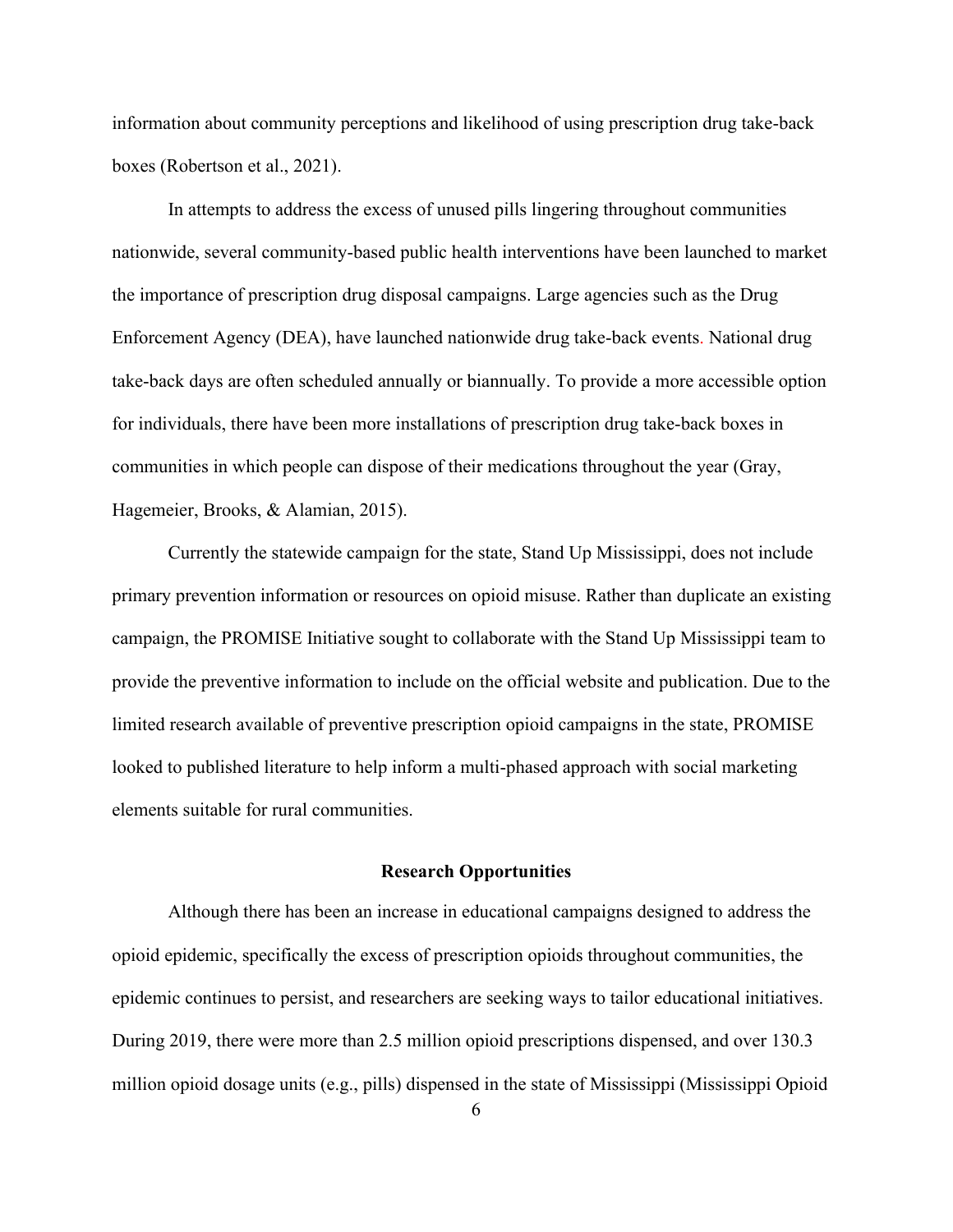and Heroin Data Collaborative, 2020). Research suggests excess amounts of expired, unused, or unwanted opioids throughout communities pose a threat of diversion and potential misuse of the medicines (Helme et al., 2020). Thus, proper disposal of these medicines would be a recommended behavior for preventing prescription opioid misuse. While behavioral interventions regarding disposal of prescription opioids have been launched before, there are no known studies about mail interventions seeking to positively influence perceptions and behaviors of prescription opioid disposal in the state of Mississippi. The PROMISE Initiative mailer surveys sought to determine the community members' perceptions of prescription drug take-back use among rural Mississippians as a preventive behavior.

Overall, the findings from previous studies uncovered attitudes and behaviors consistent with choosing not to use prescription drug take-back boxes due to the perception of inconvenience or holding on to them for future use. The PROMISE Initiative composed a prescription drug take-back box mailer intervention to measure take-back box use throughout the state and the underlying factors contributing to the decision to do so (or forego). The intended audience for the mail out intervention was rural Mississippians. According to the Federal Communications Commission, Mississippi is highlighted as one of 50 U.S. states ranking low in terms of internet access for residents. Besides limited access, actual speed of internet service is an additional concern in the state (Woodruff, 2020). Due to these factors, PROMISE team members proposed a mail intervention, in which postcard-sized surveys will be mailed to residents in the control and intervention counties, followed by an intervention promoting a specific preventive behavior (i.e., disposal of prescription opioids).

7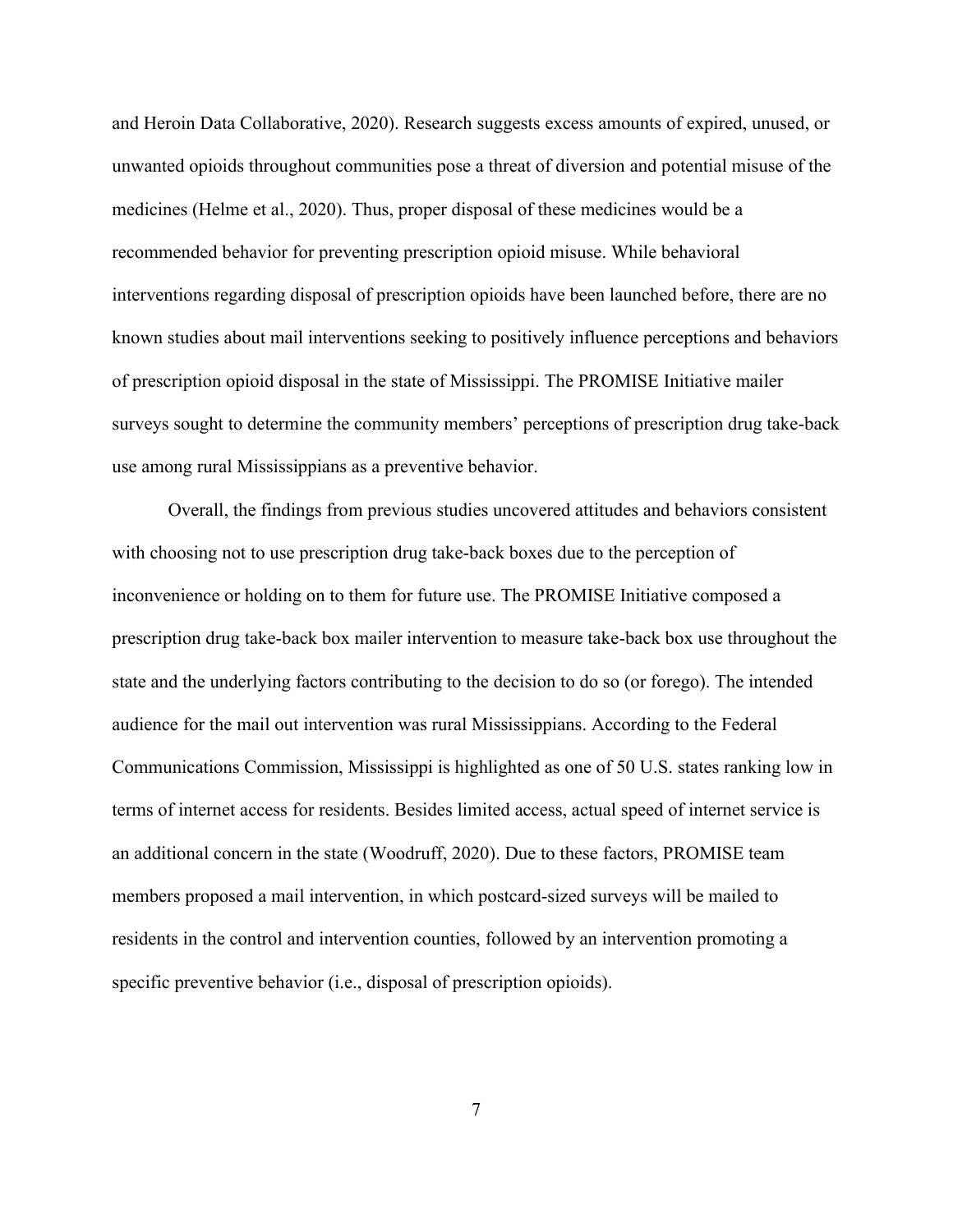#### **Fishbein and Azjen's Reasoned Action Approach**

<span id="page-17-0"></span>The PROMISE Initiative's mail out survey intervention was based on Fishbein and Azjen's Reasoned Action Approach (2010), an extension of Theory of Planned Behavior and Theory of Reasoned Action (Figure 1). The basis of the Reasoned Action Approach states, intention is the single best indicator of whether someone will engage in a specific behavior. According to the authors, intentions are informed by three types of considerations: attitudes, perceived norms, and perceived behavior control (Azjen & Albarracín, 2007). General beliefs about a particular course of action ultimately informs an individual's attitude regarding the behavior. Attitudes are an individuals' personal evaluation of the behavior whether favorable or unfavorable (National Cancer Institute, 2005). One aspect of attitude includes instrumental attitude, which is an evaluation of positive or negative attributes (i.e., very good or very bad). The second aspect is experiential attitude, which is an evaluation of the whether there was a positive or negative experience (i.e., convenient, or inconvenient). Perceived norms relate to a person's perceived social pressure on whether (or not) they will engage in a particular behavior and are comprised of two forms: descriptive and injunctive. Descriptive norms relate to the perception of how other people behave. Whereas injunctive norms are the perceptions of what should be or ought to be the norm (Fishbein and Azjen, 2010). Perceived behavioral control are composed of two separate aspects – capacity and autonomy. Capacity is the individual's belief in their ability to perform a specific behavior and autonomy is the individual's belief that the decision to perform a specific behavior is up to them  $(Yzer, 2017)$ . The pre- and post-mailer surveys will assist in measuring these constructs among respondents.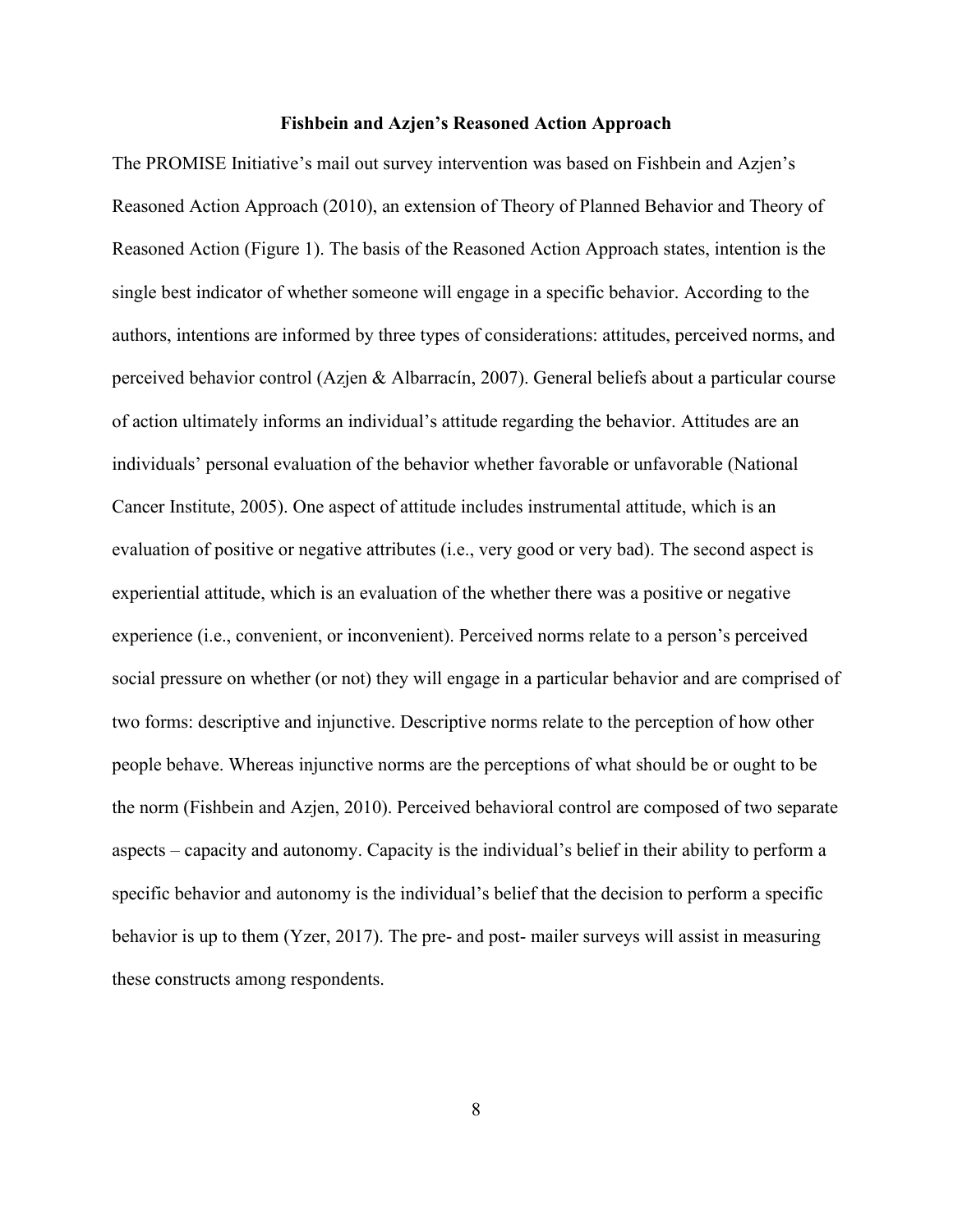

<span id="page-18-2"></span><span id="page-18-0"></span>Figure 1.1 The Reasoned Action Approach Model (Fishbein & Azjen, 2010)

#### **Research Question**

Because rural communities in the U.S., such as the state of Mississippi, are significantly impacted by the opioid crisis; the PROMISE Initiative was funded to initiate prescription opioid misuse prevention efforts in three, rural Mississippi counties – Lee, Itawamba, and Tishomingo. Formative research suggests that proper disposal of prescription opioids is a behavior that prevent prescription opioid misuse. Considering the impact of the opioid epidemic and sparse internet access in rural communities, we plan to distribute the mailers to answer the following research question: What are rural Mississippians' self-reported attitudes, descriptive norms, injunctive norms, and perceived behavioral control as they relate to using a prescription drug take-back box?

#### **Hypotheses**

<span id="page-18-1"></span>Due to the responses from the community engagement forums, we hypothesize the PROMISE Mailed Intervention Postcard illustrating take-back box use and detailing the nearest location, will increase the number of individuals who use take-back boxes at the time of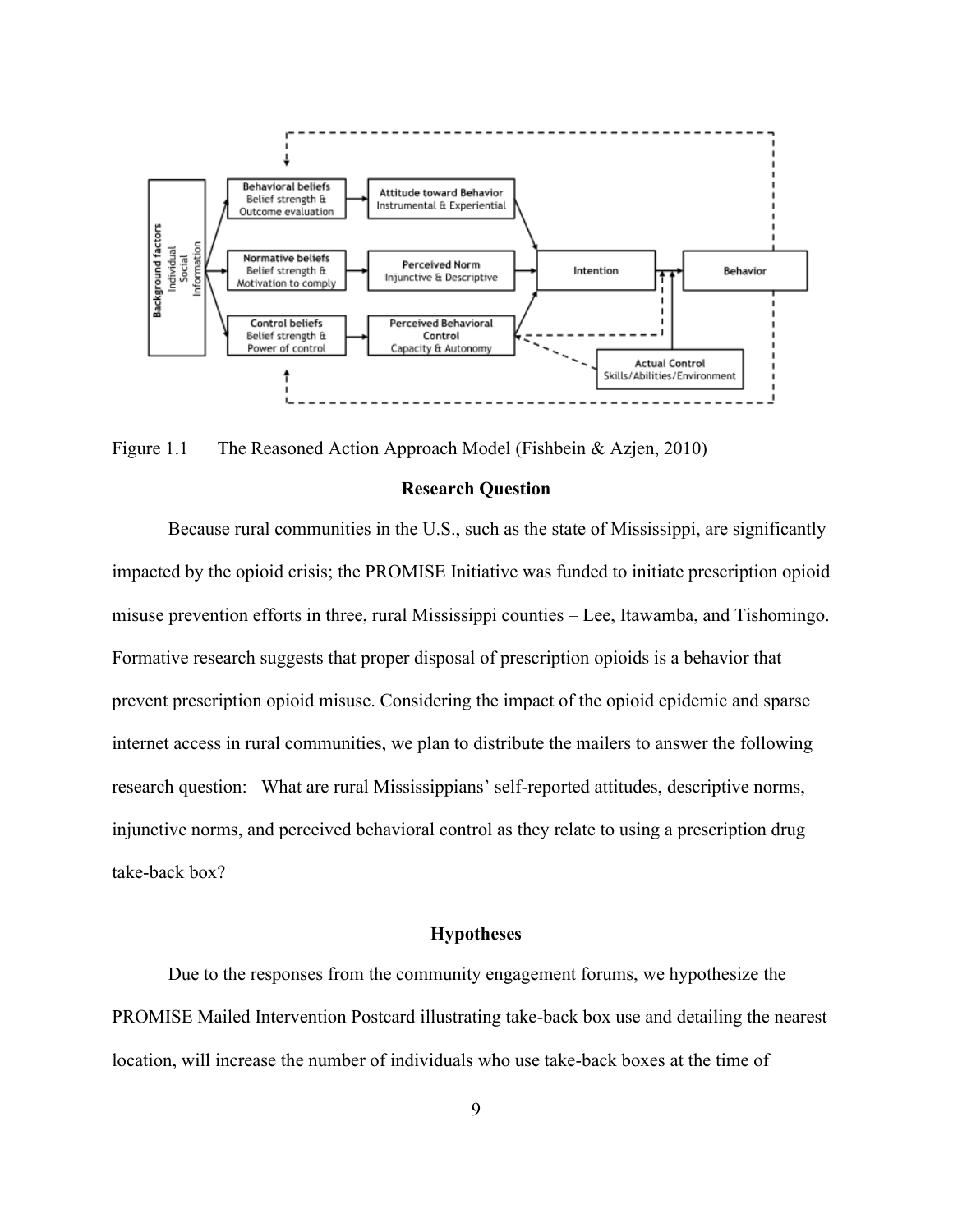receiving the post-survey (behavior). In addition to an increase in behavior, we hypothesize the intervention will contribute to an increase confidence in using take-back boxes and intent to use take-back boxes as a method of disposal in the future.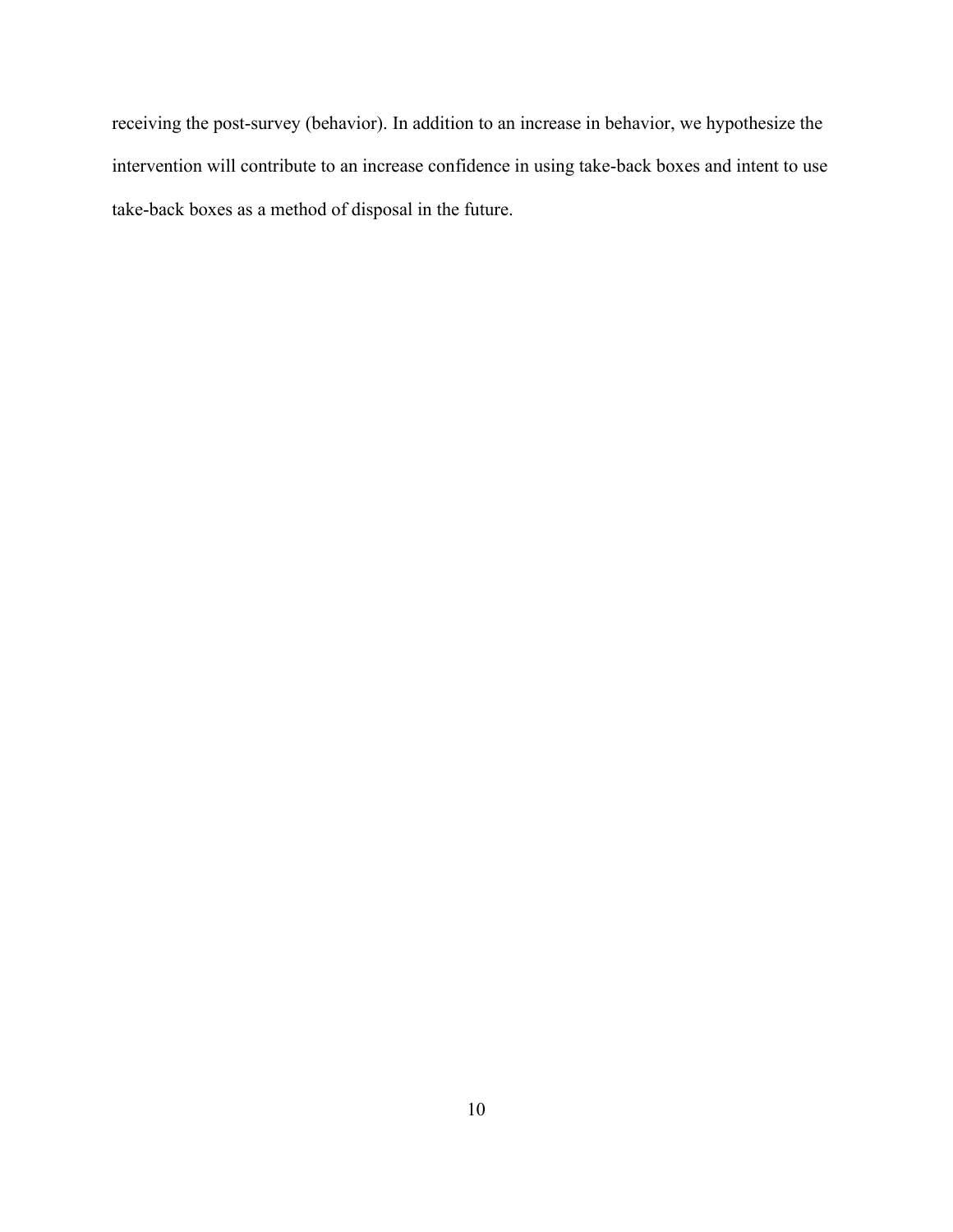#### CHAPTER II

# LITERATURE REVIEW

<span id="page-20-0"></span>Opioid misuse has become a national problem. While many approaches to curbing this epidemic have been undertaken, there are considerable number of projects focused on encouraging the proper disposal of empty, expired, or unused prescription opioids using social marketing strategies and health behavior change theories.

#### **The American Chest Challenge**

<span id="page-20-1"></span>The American Medicine Chest Challenge (AMCC) was a community-based public health program designed to increase awareness about prescription drug abuse and encouraged proper disposal of expired, unwanted, or unused (EUU) prescription medications (Yanovitzky, 2017). The campaign recommends adults and families participate in the following preventive behaviors, known as the AMCC's Five Step Challenge: take inventory of medicine stored in the home, lock medicine in a cabinet, safely dispose of EUU medicines, take medicines as prescribed, and talk to children about the dangers of prescription drugs. The campaign employed a community-based prevention marketing strategy, and focused on building a coalition of law enforcement, government, media, and other stakeholders. The researchers sought to estimate the reach and influence of the campaign throughout the state of New Jersey by collecting survey data from a representative sample of residents. For three years, telephone interviews were conducted with members of the sample.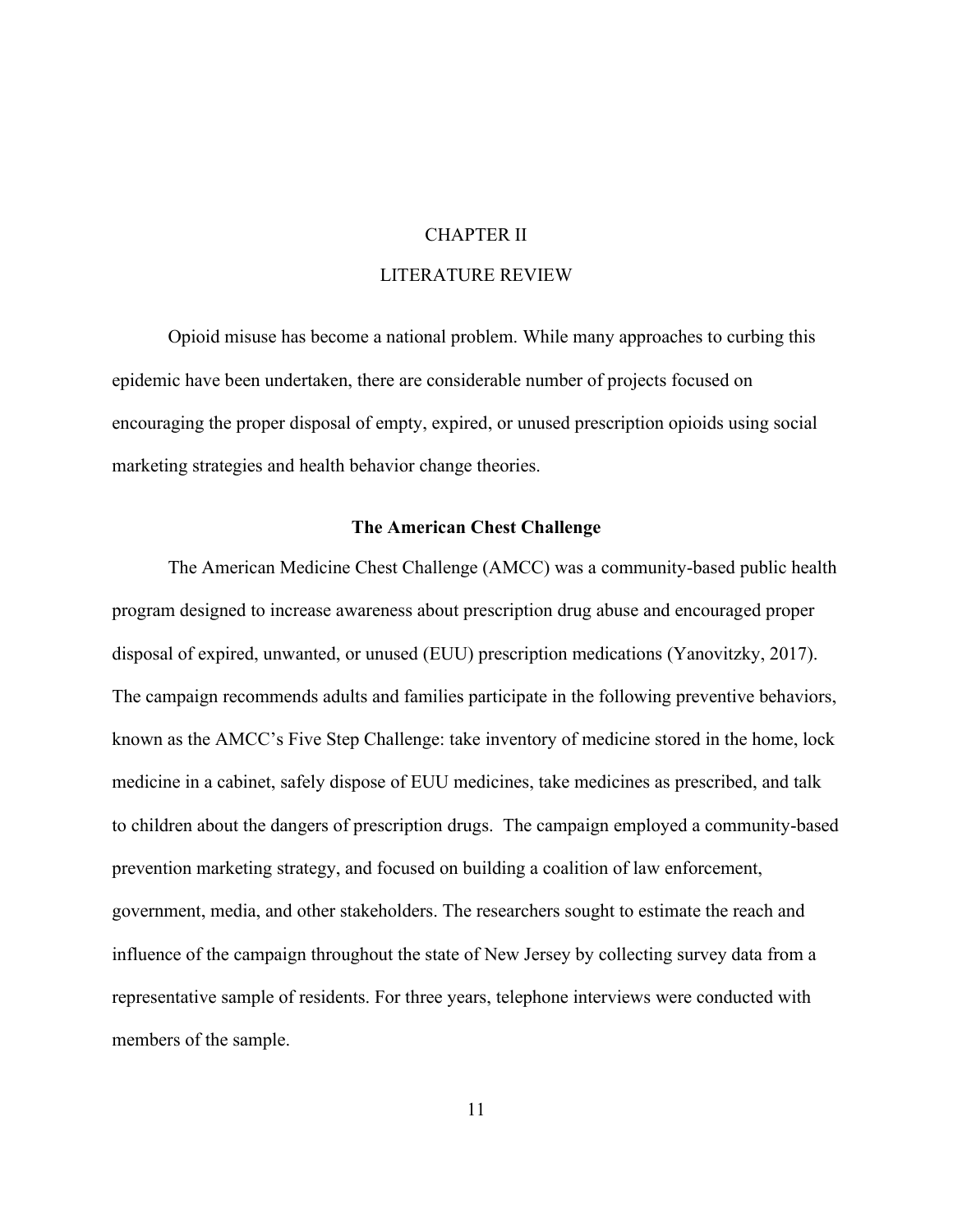Respondents who reported being exposed to the AMCC campaign were asked to assess the degree to which they learned about safe disposal of empty, unused, and unwanted medications in their home and whether they were influenced to take action after exposure to the campaign, on a 5-point scale ranging from "none" to "a great deal". All respondents were asked five, Likert-questions that measured perceived severity ("using or sharing prescription medicine that was prescribed to someone else is dangerous) and perceived susceptibility ("I am concerned about other members of my household using and sharing prescription and over-the-counter medicine that was not prescribed to them"). Nearly half of respondents exposed to the campaign reported they learned some or a lot about safe disposal of empty, unused, or unwanted medicine from the information provided in the campaign. Only one third of respondents reported the information influenced them to safely dispose of the medicine.

Across the three-year campaign period, between 36% and 42% of all respondents reported taking inventory of the EUU medicine in their home, and less than 20% of respondents kept their medicine locked in a cabinet. Forty percent of respondents self-reported not taking any actions to dispose of EUU medicines, and about half of these respondents stated they did not have EUU in the home. Additional medicine disposal methods included: placing medicine in the trash (24-30%), flushing medicine down the drain (13-19%), and using drug collection sites (10- 16%). Therefore, roughly 80% of individuals (each year) who possessed EUU medicine employed at least one of the actions suggested by the American Chest Challenge's Take Five Challenge.

Yanovitzky stated, community participation in prescription medication disposal may be greater when there are strong social norms and community organizing to support the behavior. On the other hand, reports of low disposal are contributed to the belief that EUU medicine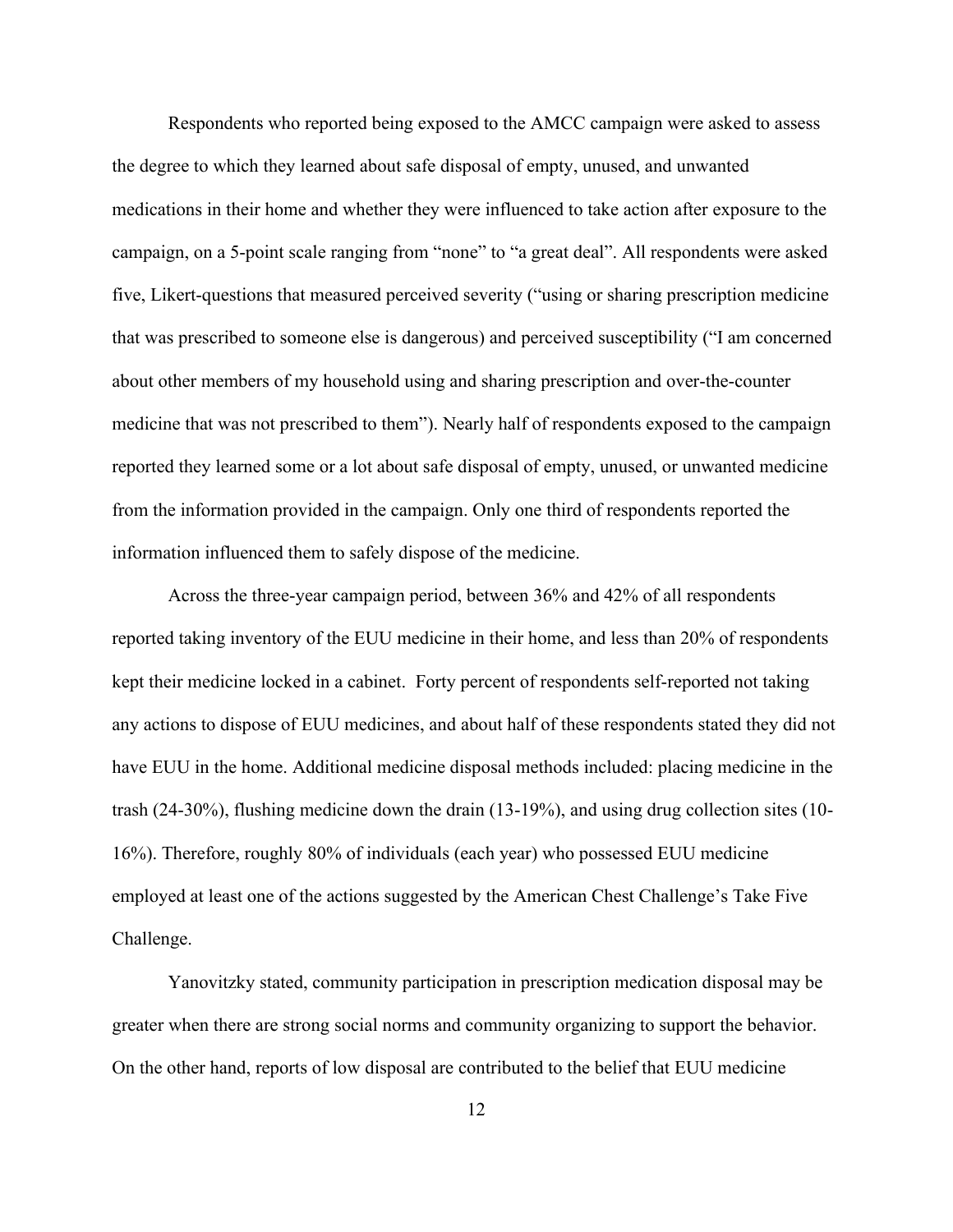should remain stored in the home for cases of convenience, such as a medical emergency, reoccurrence of the condition that warranted the prescription, and as an economic incentive of maintaining expensive medication. Easy access to medications is an important contributor to the epidemic of prescription drug misuse. Promoting safe and environmentally responsible disposal methods of medicine continues to be an important component of the national strategy for decreasing the availability of prescription medications.

After analysis, Yanovitzky identified a modest positive correlation between exposure to the campaign and general exposure to information about prescription drug abuse in the media across the three-year cross-sectional samples. Results from the AMCC study confirmed that drug takeback events are potentially effective for decreasing the availability of prescription drugs in communities. Thus, programs such as these continue to be promoted as the most effective option to the general public.

#### **Encouraging Disposal of Unused Opioid Analgesics in Appalachia**

<span id="page-22-0"></span>Appalachia has been disproportionately impacted by the opioid epidemic (Helme et al., 2020). Although the overall number of opioids being prescribed has decreased, large quantities of these prescriptions remain throughout communities due to non-disposal of unused prescriptions. Research findings have indicated that there are large quantities of empty, unused, or unwanted medicines within homes in the U.S. Leftover prescription opioids within the home can increase of individuals misusing these prescription and prescriptions being intercepted by someone else in the home. National strategies to address opioid misuse have included campaigns to promote proper disposal of these unused or unwanted medicines whether it is through takeback events or permanent prescription take-back boxes. Despite the increase in these prescription drug-take back events and take-back boxes, low utilization rates persist for these disposal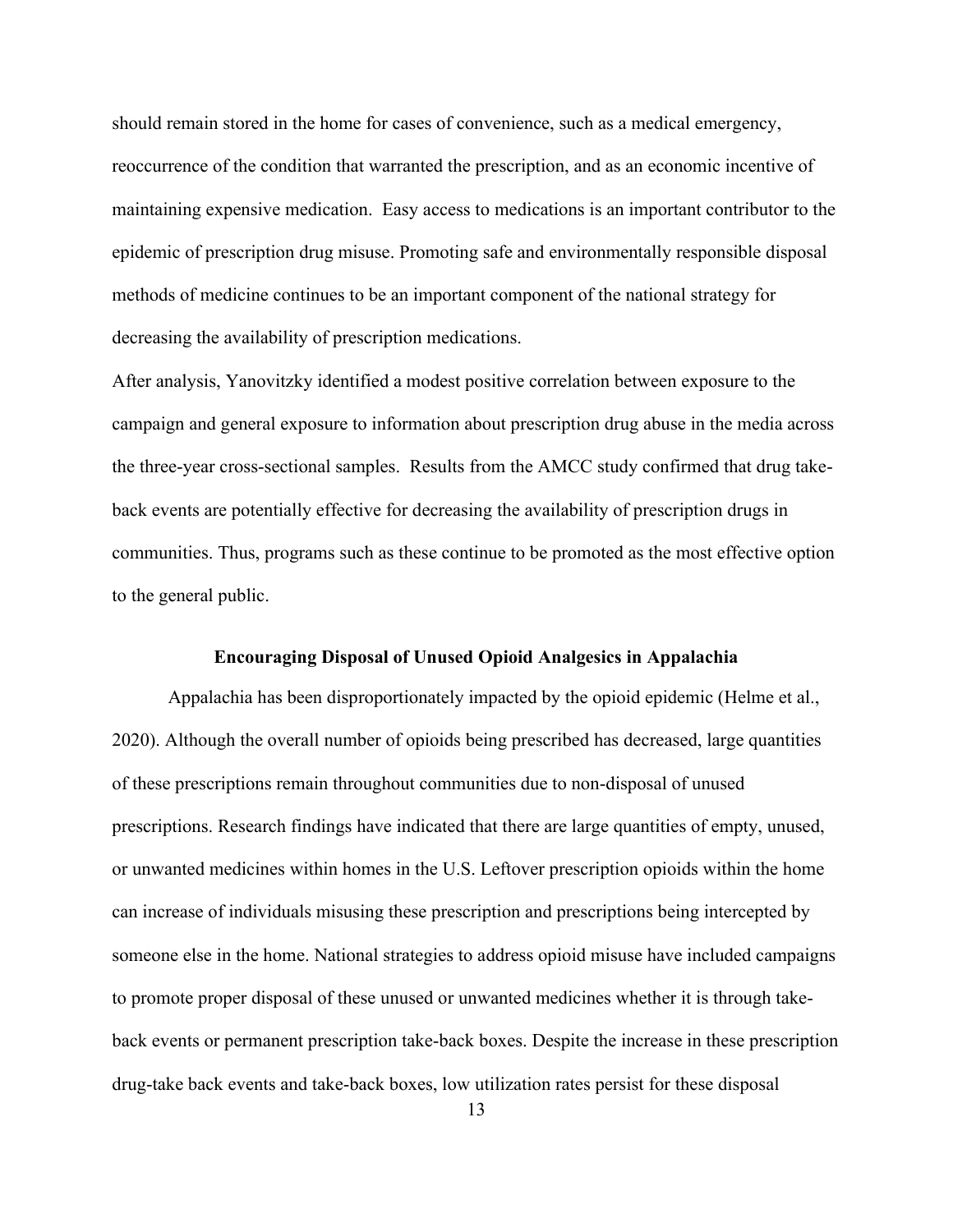options. Helme and colleagues (2020) assert that a critical step in developing health promotion campaigns is understanding the awareness and perceptions of the target audience.

Researchers developed thematic and qualitative focus groups to analyze the community members' perception of medicine disposal programs to provide researchers with a foundation to inform the design and implementation of effective, communication campaigns encouraging these disposal methods. Five Appalachian counties, three in Kentucky and two in North Carolina were selected as sites for the focus groups based on the following criteria: high rate of prescription opioid overdose deaths, high rates of controlled medication prescription, and classification as an Appalachian community by the Appalachian Regional Commission. Inclusion criteria for focus group participants included being a resident in the local community and being 18 years of age or older.

Results from the inductive, thematic focus groups were organized using five constructs from the Health Belief Model (Becker, 1974): perceived susceptibility to the prescription opioid epidemic, perceived severity of the prescription opioid epidemic, perceived benefits of disposing unused prescription opioids, barriers to disposing unused prescription opioids, and self-efficacy (or lack thereof) of using prescription drop-boxes. Drug use as a 'family tradition', economic depression, were the primary themes under the perceived susceptibility construct. Many focus group participants expressed misuse of prescription opioids was an intergenerational concern in families, with one participant quoted stated, "It's a family tradition. It just keeps going. You'll see a family that's on drugs, 99% of the time, them kids will be – unless they wanna fight it". The economic depression and lack of employment opportunities was an additional theme throughout the focus groups, in which participants suggested that community members could be drawn to the nonmedical opioid use as a form of escape from the reality of their community.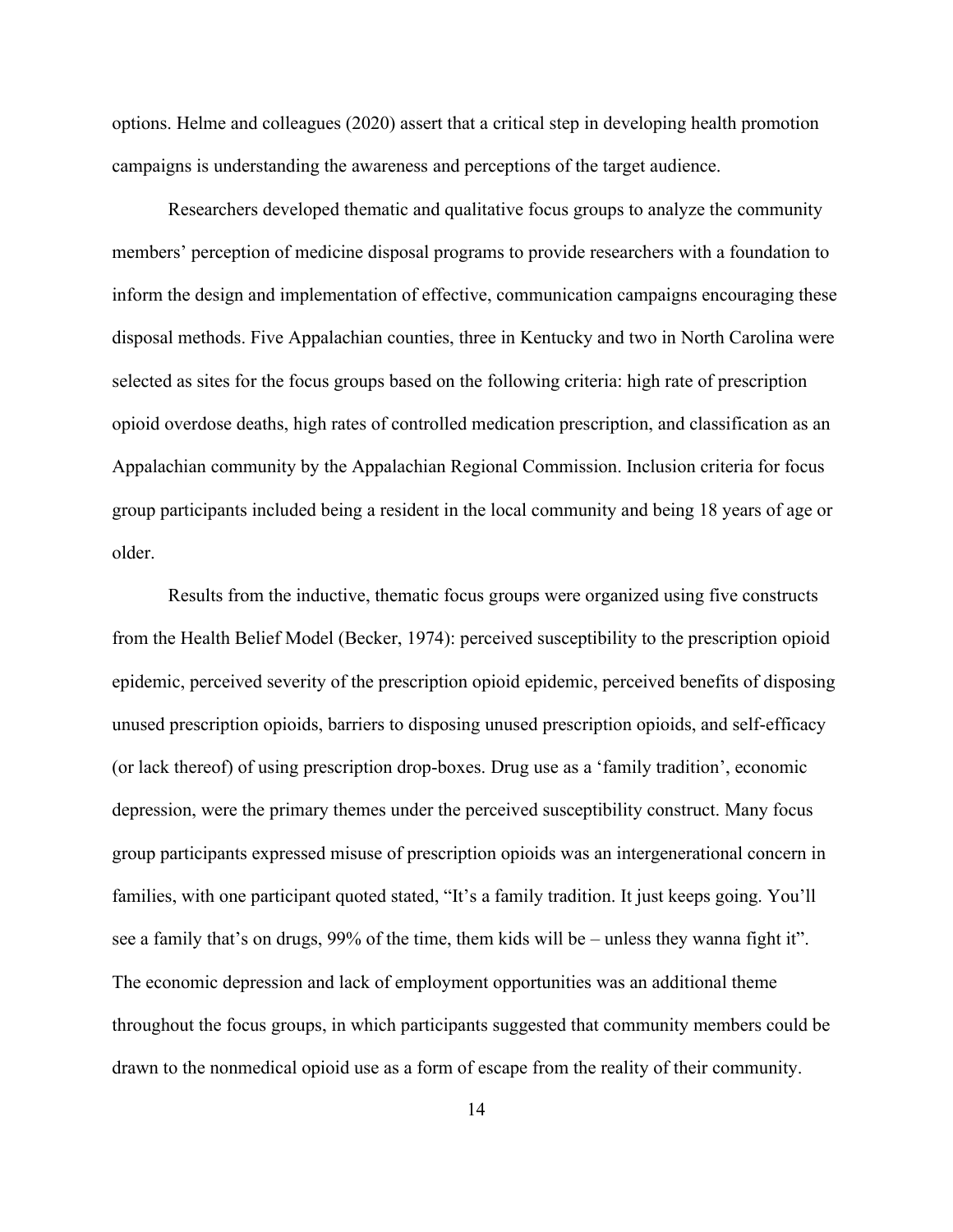Health consequences and having trouble obtaining legitimate access to medication were primary themes of perceived severity of the prescription opioid epidemic. Fatal overdose and other adverse health issues of nonmedical use of prescription opioids were a common theme of severity. Participants also discussed that the "crackdown" response on prescription opioid prescribing rates has made it difficult for individuals to obtain valid opioid prescriptions.

Perceived benefits of disposing unused prescription opioids included protection against robbery and burglary, prevention against misuse, prevention of accidental ingestion by household members, and no longer wanting or needing medications. By properly disposing of unused or unwanted prescriptions participants believe they were protecting themselves against potential robberies for their medications, potential diversions and risks of misuse by themselves or others, and potential accidental ingestion of the opioids by others in the household such as small children. Finally, participants insisted that simply no longer needing or wanting the medicine as a benefit for proper disposal because they would be able to get rid of them once their condition had improved, and they were no longer in possession.

Barriers to disposing unused and unwanted prescription opioids are keeping the medicines "just in case" and mistrust of authority. Like previous studies seeking to identify perceptions and motivation of proper prescription opioid disposal, many community members stated choosing not to dispose of the medicines as a matter of convenience in both time and costs. By keeping unused medicine in their possession, they would not have to return to the doctor in the case of a condition reoccurring and would not have to repay for the medicines, which are typically expensive. In addition to convenience, a common barrier to disposal is mistrust for placement of take-back boxes at law enforcement agencies. Participants in these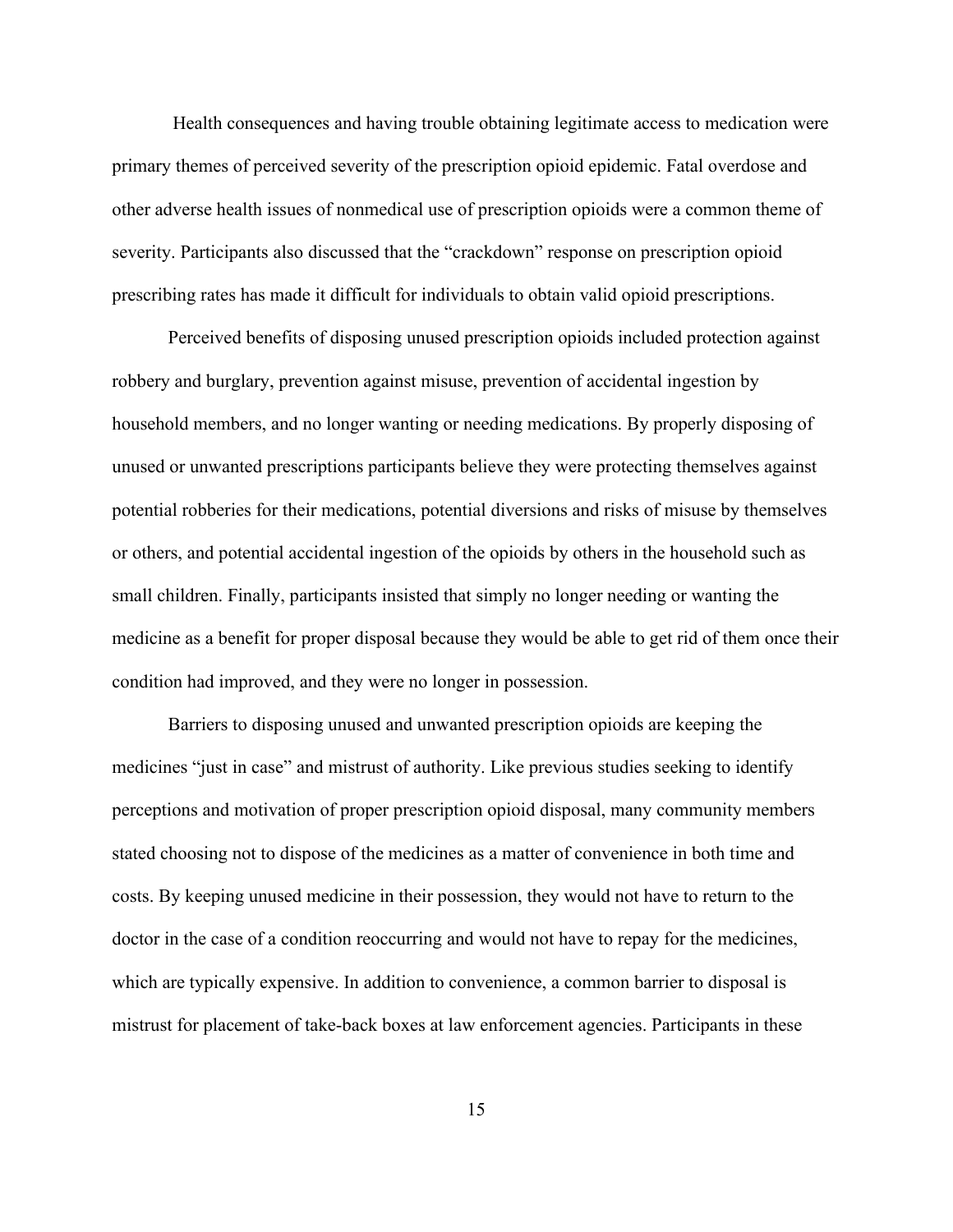particular focus groups believed law enforcement agencies to be corrupt, citing past cases of corrupt officers and discrimination against individuals suspected of opioid use or overdose.

The final construct of the Health Belief Model, self-efficacy, was difficult to assess because participants were unfamiliar with prescription take-back boxes in their communities. In addition to participants being unaware of the take-back box locations, when they became aware of the boxes near them, they expressed the need to obtain transportation to these locations. Thus, choosing to dispose of prescription medicines at take-back boxes would be an inconvenience, as they could choose to flush them, dispose of them in the trash, or return them to their healthcare provider. Their findings suggest that messaging campaigns that target families, highlight prevention of theft and misuse, and raise awareness of disposal programs may be effective in increasing rates of disposal. Furthermore, barriers identified should be addressed in systemic approaches. Lastly, in order to effectively encourage community members to securely and properly dispose of their unused opioids, it is imperative to understand how non-medical use of opioids affects and is perceived by individuals, families, and communities of a region are impacted by the opioid crisis.

# <span id="page-25-0"></span>**Empowering Post-surgical Patients to Improve Opioid Disposal: A Before and After Quality Improvement Study.**

The opioid epidemic is a multifactorial issue; however, over prescribing has been a larger factor for excess opioids within communities (Hasak et al., 2017). Hasak and colleagues (2017) are a group of clinical practitioners who sought to determine whether dissemination of an educational brochure would improve patients' disposal of unused opioids after surgery. Prior to launching the intervention, a pilot study was performed to determine whether patients had unused opioids after their surgery, and whether they have access to knowledge about disposal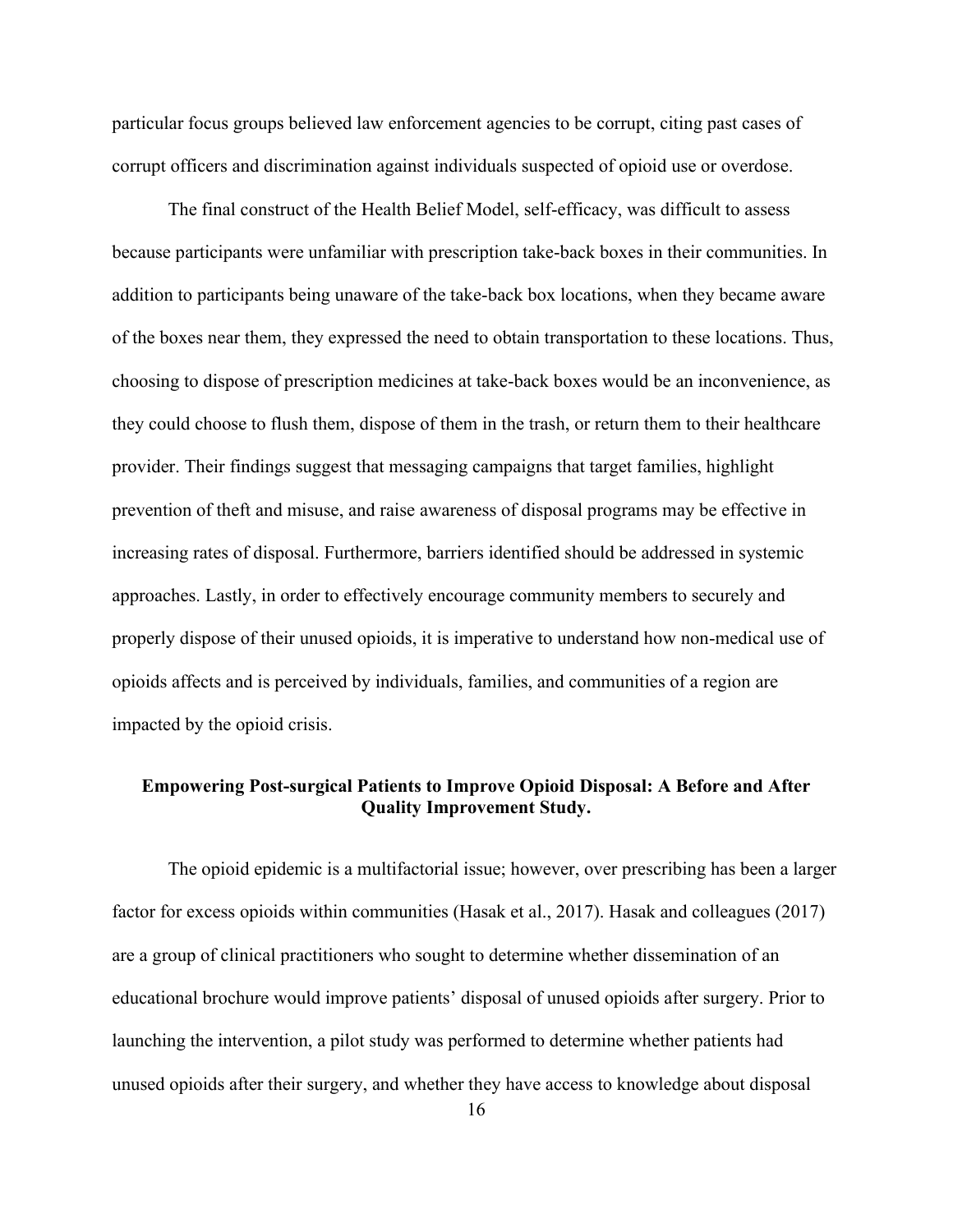methods of excess medications. Patients who self-reported using opioids preoperatively were excluded from participation in the intervention study. The goal of the intervention study was to determine the effectiveness of the educational brochure on increasing disposal of unused opioids after surgery. Thirty patients participated in the pilot study and were prescribed an average of 36 opioid pills. At the conclusion of the study, patients had only taken an average of 12 pills, leaving an average excess of 24 pills. Most patients in the pilot study kept their medications after surgery and reported they had not received any educational material about disposal of unused medicines. After the pilot study, there were over 500 unused opioid pills being stored in homes of the 30 pilot study participants.

The intervention study included patients who were over the age of 18 and underwent surgery at least two weeks prior to the launch of the intervention and had the ability to interpret the survey in English. Patients who had their first outpatient clinic visit between February 21 and March 21, 2017 were enrolled in the control group and would not receive the educational brochure; those who had their first visit between March 22 and September 15, 2017 were assigned to the intervention group and received the educational brochure. The educational brochure was designed based on previously published guidelines and included statistics about the opioid epidemic, results from the pilot study, instructions for proper disposal of unused opioids, and website addresses to direct patients to opioid take-back locations. The recommended options for disposal include returning medicines to the pharmacy, returning them to a police station, mixing the medicines in an unpalatable substance, and disposing of the mixture in the trash. The intervention group received the educational brochure prior to the time of their surgery scheduling and after being discharged from the hospital. Between the control and intervention group, 75 patients reported using their entire prescription, 126 kept their unused opioid pills, and 15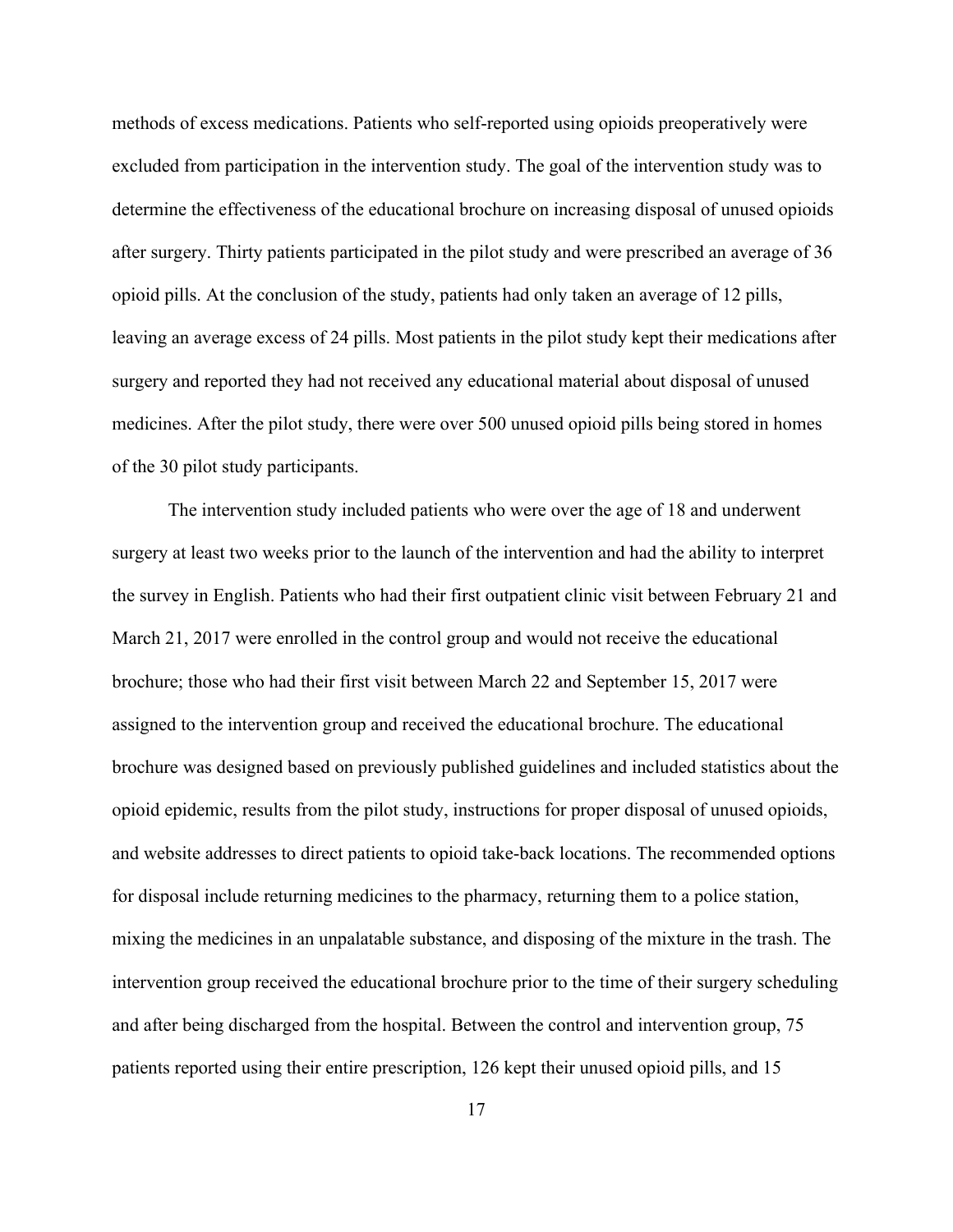patients declined to answer what they did with their excess medicine. Forty-two patients disposed of their unused opioids and 24 patients did so in a manner recommended by the educational brochure. After implementation of the education intervention, there was a 10.6% increase in patients who disposed of their opioids and an 11.6% decrease in keeping unused medications. Because there were so few patients who disposed of their medications, the findings from the study were not adequate to declare significant difference in disposal methods among patients. To better inform the low rates of disposal, the authors included quotes from patients such as the following: "Saved it for a rainy day for arthritis", "Keeping it for future surgery", "Pharmacy would not take them!", and "Insurance for if I ever have pain again" (Hasak et al., 2017). The quotes from the patients in the behavioral intervention further add to the common theme of choosing not to dispose of medications out of convenience in the case of reoccurrence of the condition.

Due to the ample amount of research available on the opioid epidemic in rural America and emphasis on community take-back day interventions, there is a need for literature to address additional forms of disposal as well as interventions in the state of Mississippi. The PROMISE Initiative Mail Intervention field experiment will contribute to filling both openings in the existing literature. Behavioral intention, perceived norms, and perceived behavior control of rural Mississippians about using prescription drug take-back boxes as a method of disposal for unused medications will be compiled during implementation. An effective intervention would positively increase the number of individuals using prescription drug take-back boxes as a method of disposal of unused medication.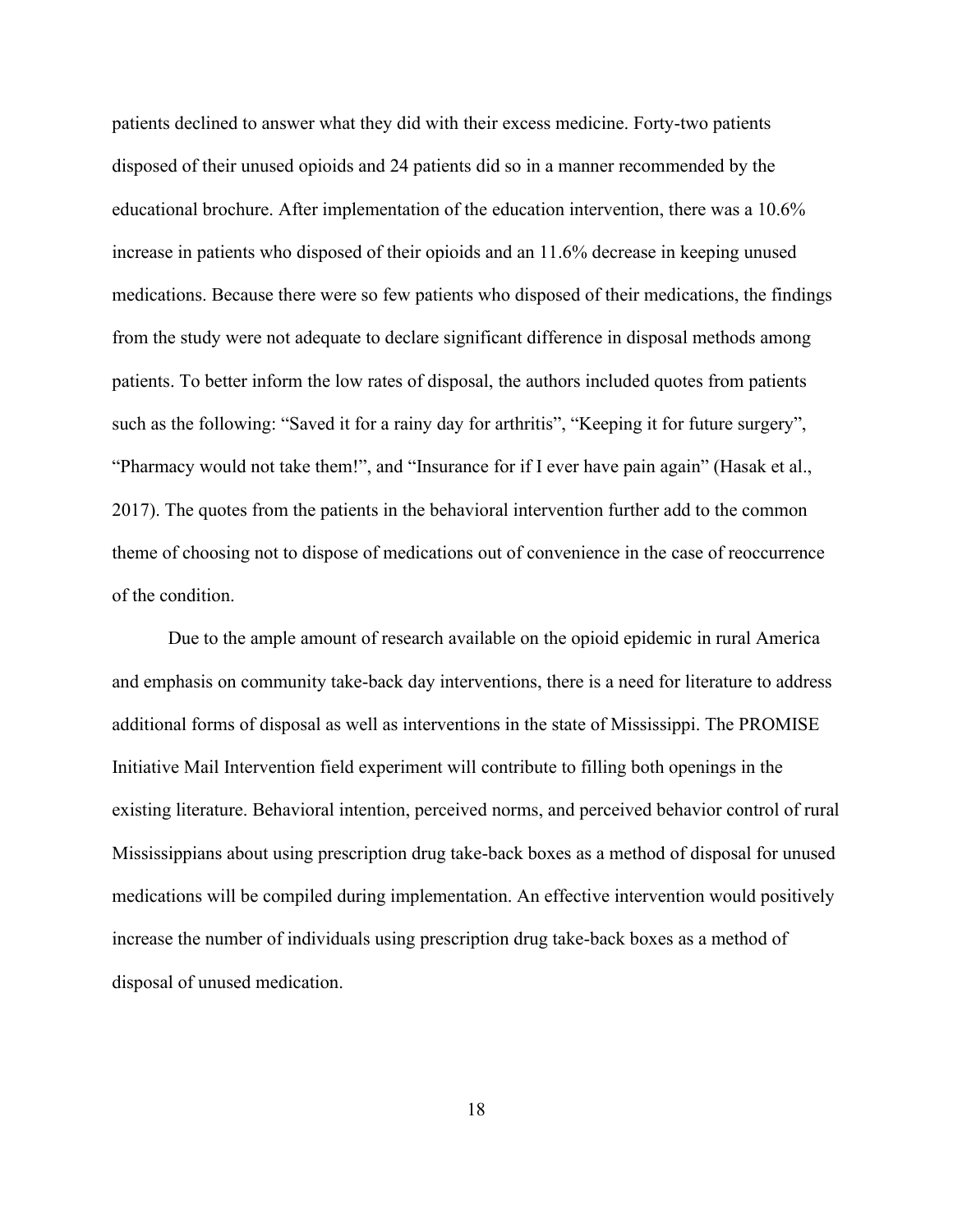#### CHAPTER III

# METHODOLOGY

#### **Design**

<span id="page-28-1"></span><span id="page-28-0"></span>The PROMISE Initiative was primarily funded in three rural Mississippi counties, Itawamba, Lee, and Tishomingo. These three counties were the intervention counties. The control counties, Alcorn, Lowndes, and Prentiss were selected based upon similar demographics to the intervention counties such as their rural urban continuum (RUC) classification as reported by the U.S. Department of Agriculture (2020). Itawamba and Alcorn counties were classified as a "nonmetro-urban population" which constituted a population of 2,500 to 19,999. Lee and Lowndes were classified as a "nonmetro- urban population" of 20,000 or more. Tishomingo and Prentiss were slightly different in classification- Tishomingo is classified as "completely rural or less than 2,500 urban population" and Prentiss is classified as an "urban population of 2,500 to 19,999". After matching the counties, the PROMISE Team collaborated with the Mississippi State University Extension Service's Department of Agricultural Communications for assistance with recruiting individuals in the intervention and control counties by using their official mailing list. The blind mailing list included each individual's county, city, and zip code in which they lived, as well as their race and gender. There were over 6,000 Mississippians identified in both the control and intervention counties.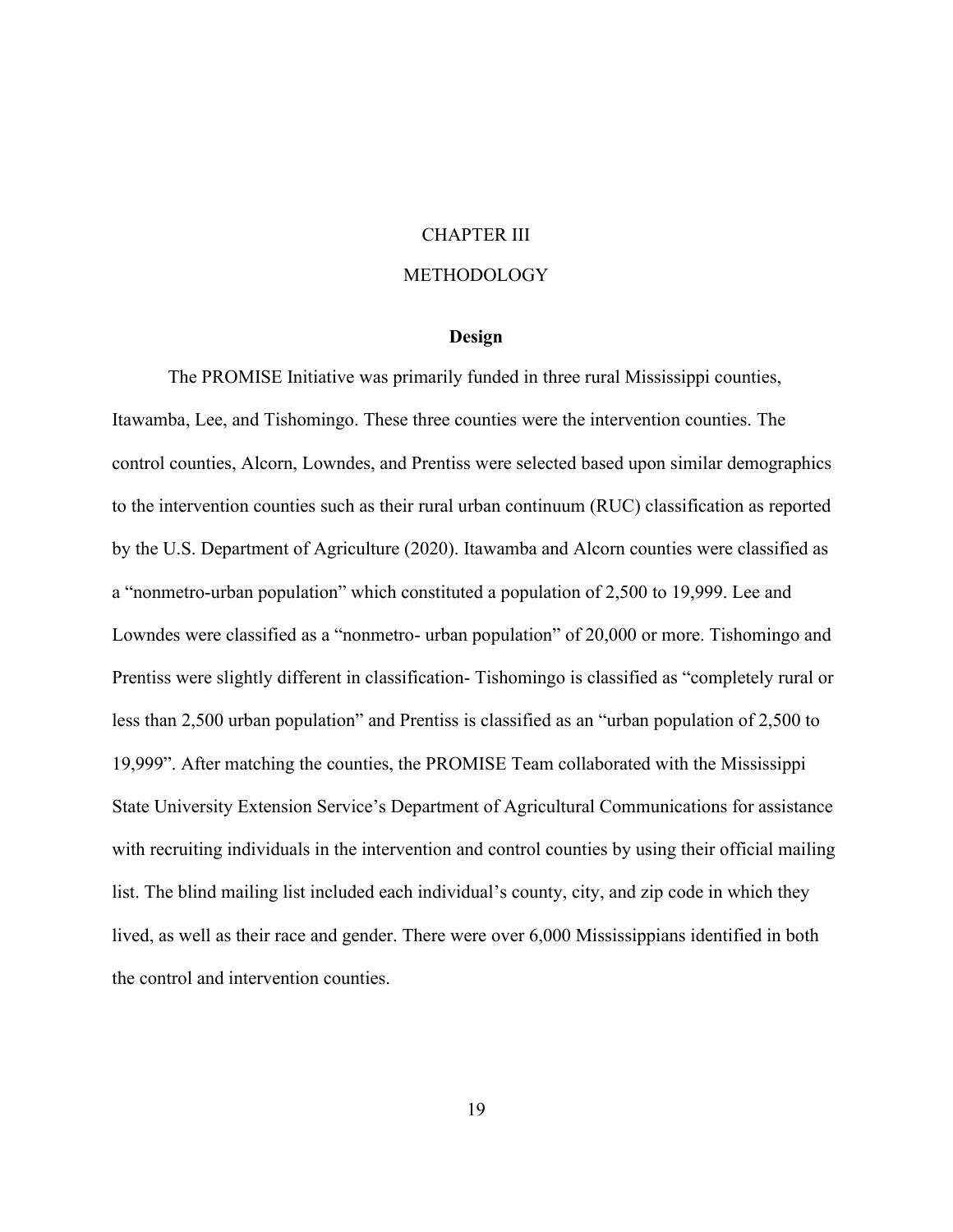# <span id="page-29-0"></span>**Mailer Survey**

Six questions on the pre- and post- mailer survey were created to address constructs of Azjen and Fishbein's Reasoned Action Approach to influence behavioral intention (Azjen & Albarracín, 2007). Table 1 details the each of the questions, the corresponded reasoned action approach construct, and the answer choices.

| <b>Reasoned Action</b>      | <b>PROMISE Mailer Question</b>    | <b>PROMISE Mailer</b>            |  |  |
|-----------------------------|-----------------------------------|----------------------------------|--|--|
| <b>Approach Construct</b>   |                                   | <b>Answer Choices</b>            |  |  |
| <b>Behavior</b>             | Have you used a medicine take-    | Yes(1)                           |  |  |
|                             | back box in the past month?       | No(0)                            |  |  |
| <b>Behavioral Intention</b> | How likely are you to use a       | Very likely (4)                  |  |  |
|                             | medicine take-back box in the     | Likely $(3)$                     |  |  |
|                             | next month?                       | Neither likely nor unlikely (2)  |  |  |
|                             |                                   | Unlikely $(1)$                   |  |  |
|                             |                                   | Very unlikely (0)                |  |  |
| <b>Attitude</b>             | How good or bad would it be for   | Very good (4)                    |  |  |
|                             | you to use a medicine take-back   | Good $(3)$                       |  |  |
|                             | box?                              | Neither good nor bad (2)         |  |  |
|                             |                                   | Bad (1)                          |  |  |
|                             |                                   | Very bad $(0)$                   |  |  |
| <b>Injunctive norm</b>      | Most people who are important     | Strongly agree (4)               |  |  |
|                             | to me approve of my using a       | Agree $(3)$                      |  |  |
|                             | medicine take-back box.           | Neither agree nor disagree $(2)$ |  |  |
|                             |                                   | Disagree $(1)$                   |  |  |
|                             |                                   | Strongly disagree (0)            |  |  |
| <b>Descriptive norm</b>     | Most people like me use a         | Strongly agree (4)               |  |  |
|                             | medicine take-back box.           | Agree $(3)$                      |  |  |
|                             |                                   | Neither agree nor disagree (2)   |  |  |
|                             |                                   | Disagree $(1)$                   |  |  |
|                             |                                   | Strongly disagree (0)            |  |  |
| <b>Perceived Behavioral</b> | I am confident that I could use a | Strongly agree (4)               |  |  |
| <b>Control</b>              | medicine take-back box.           | Agree $(3)$                      |  |  |
|                             |                                   | Neither agree nor disagree $(2)$ |  |  |
|                             |                                   | Disagree $(1)$                   |  |  |
|                             |                                   | Strongly disagree (0)            |  |  |

<span id="page-29-1"></span>Figure 3.1 Reasoned Action Approach Constructs and PROMISE Initiative Mailer Surveys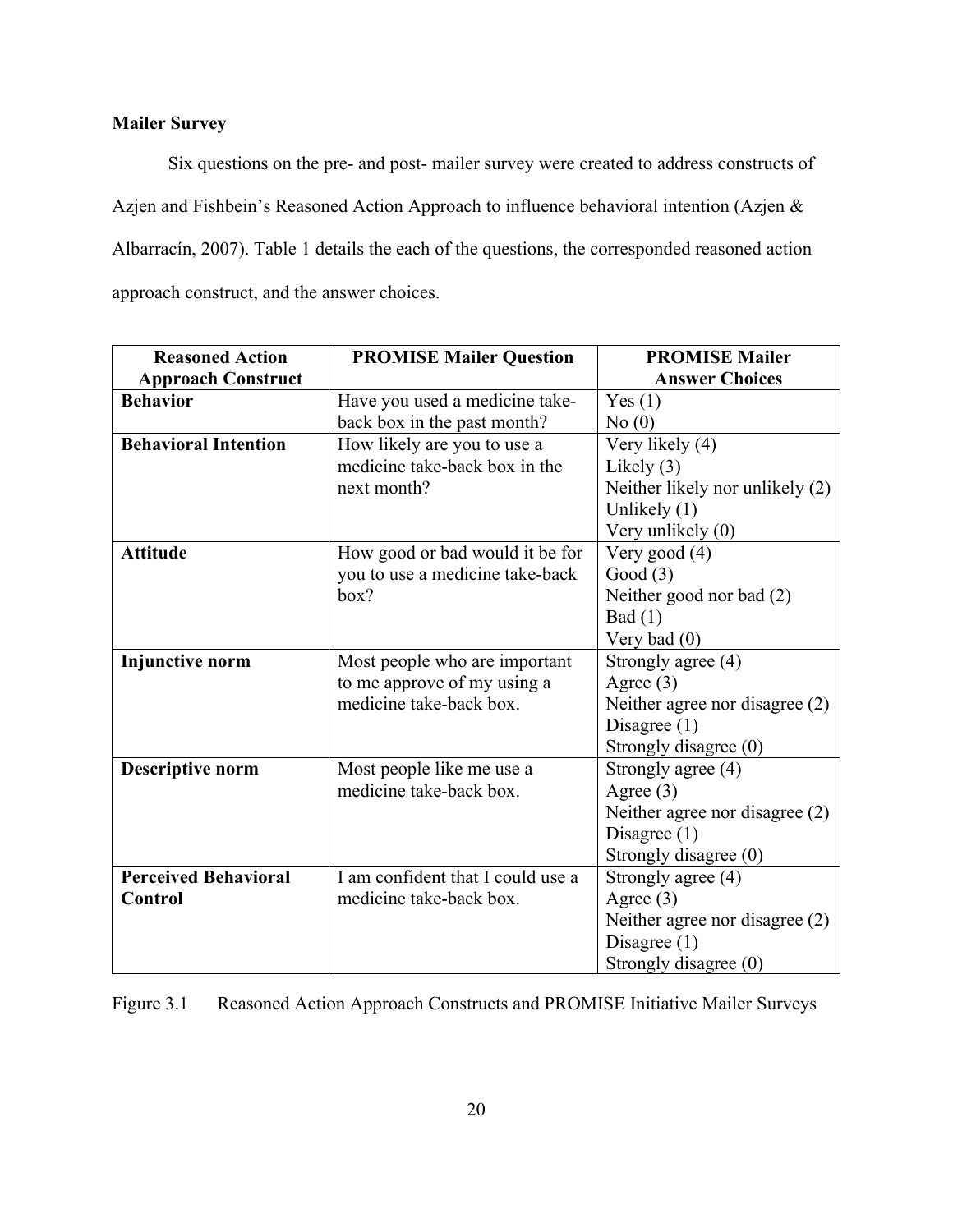#### <span id="page-30-0"></span>**Demographics**

In addition to constructs of the Reasoned Action Approach, the survey contained two demographic questions to collect gender and age from respondents.

- **(1)** Question 7: What is your gender? A blank space was left for participants to write in their gender instead of the binary male or female answer choices. Responses were coded as male and female based on answers; no participants indicated a non-binary gender.
- **(2)** Question 8: "What is your age?" The answer choices and value assigned to the responses were: 18-29 years old (0), 30-39 years old (1), 40-49 years old (2), 50-59 years old (3), and 60 years old or over (4).

The mail survey did not include a question to self-report race. Thus, the race information provided by the Agricultural Communications mailing list was used instead.



<span id="page-30-1"></span>Figure 3.2 PROMISE Initiative Pre- and Post- Mailer Survey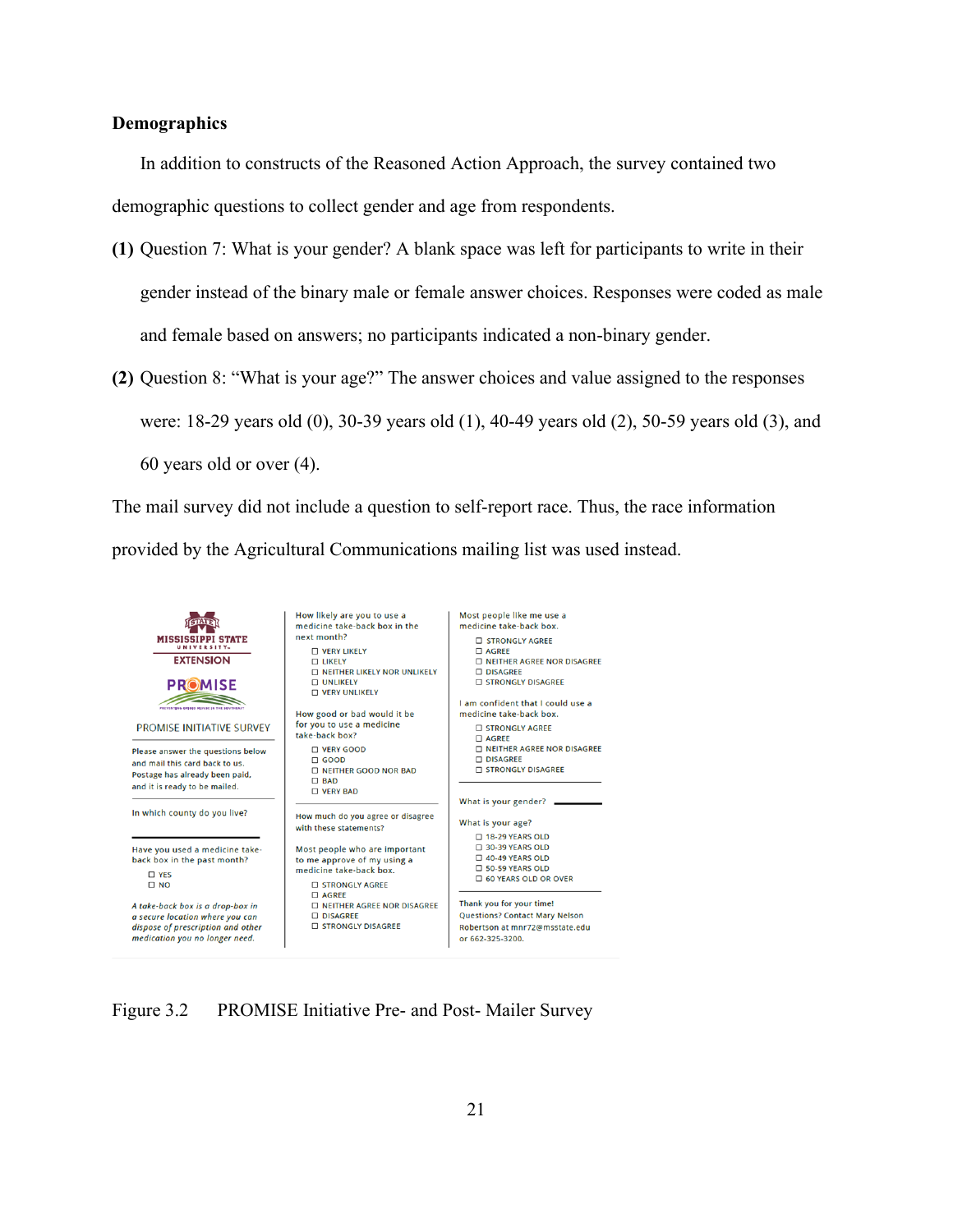# <span id="page-31-0"></span>**Intervention**

The PROMISE Initiative Mail Intervention was a dual-sided post card mailed to participants in the intervention counties and was intentionally designed to impact Reasoned Action Approach predictors of behavioral intention (Figure 3). The front on the postcard displays a photo of someone using a prescription take-back box. The decision to include a photo of someone modeling this behavior was included in an effort to shift the descriptive norms. The three-step instructions followed by the mention of ease of the process to increase perceived behavioral control among recipients. An additional phrase included on the postcard states, "Getting rid of prescription opioids (painkillers) and other medicines you no longer need…" was included to create a positive attitude around choosing the disposal method.

<span id="page-31-1"></span>

Figure 3.3 PROMISE Initiative's Prescription Drug Take-Back Box Mail Intervention (Front)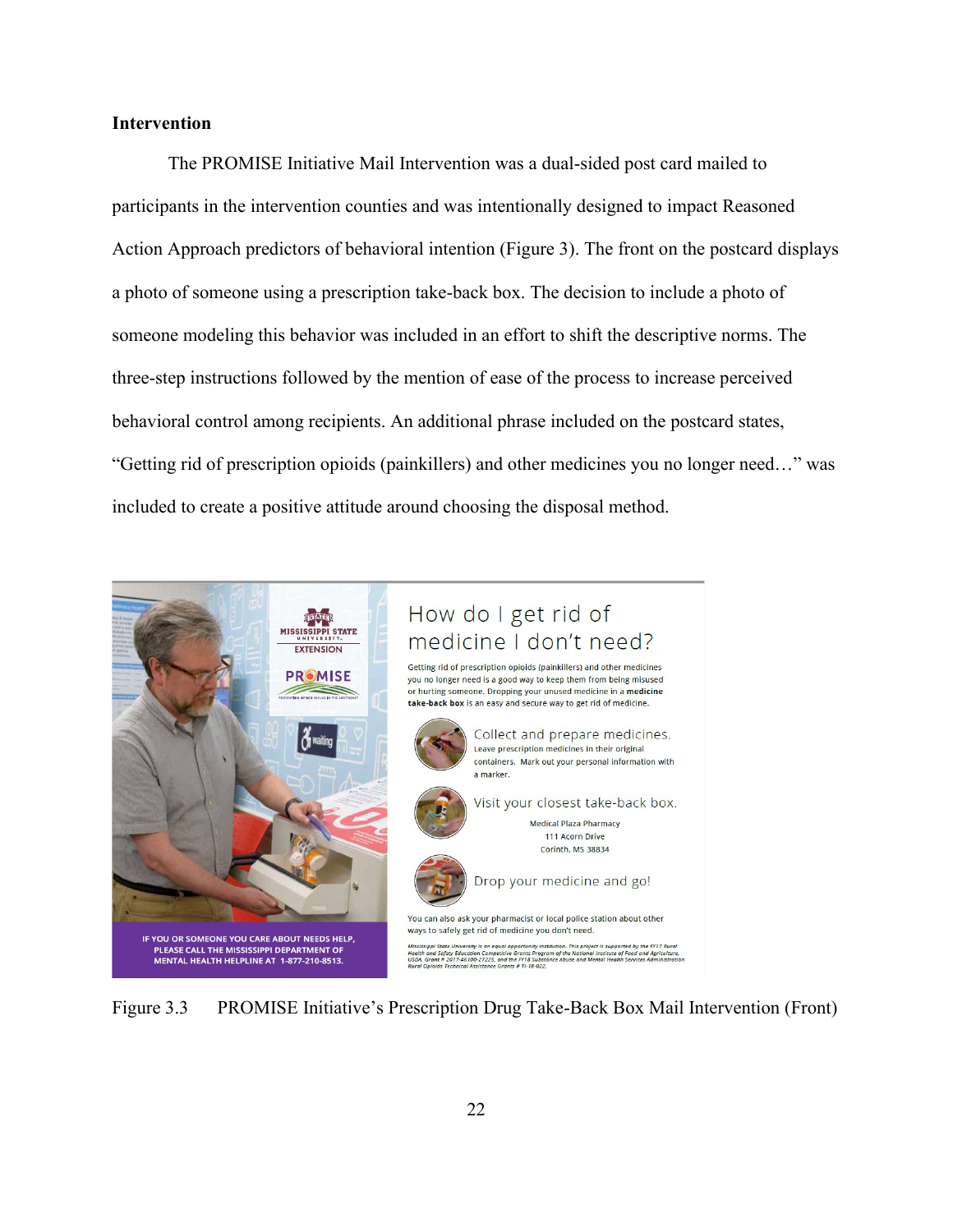

Figure 3.4 PROMISE Initiative's Prescription Drug Take-Back Box Mail Intervention (Back)

#### <span id="page-32-1"></span><span id="page-32-0"></span>**Implementation**

During Fall 2019, individuals received a packet containing a letter with a description of this study and a pre-stamped, pre-test survey to be returned to researchers. After completing the pre-test, researchers implemented an intervention in three of the six counties involved in the study. The intervention consisted of a mail out flyer displaying an image to inform readers about prescription drug take-back boxes and how to dispose of unused prescription medications. Following the launch of the one-time intervention, participants were reassessed through a mail out packet that contained a pre-stamped, posttest survey to mail back to researchers. The study consisted of three components: pretest, intervention, and posttest. The identity of the participants was kept anonymous, and researchers could only view a four-digit ID code for pre-surveys and "POST- "followed by the four-digit ID code for post surveys. The study was reviewed and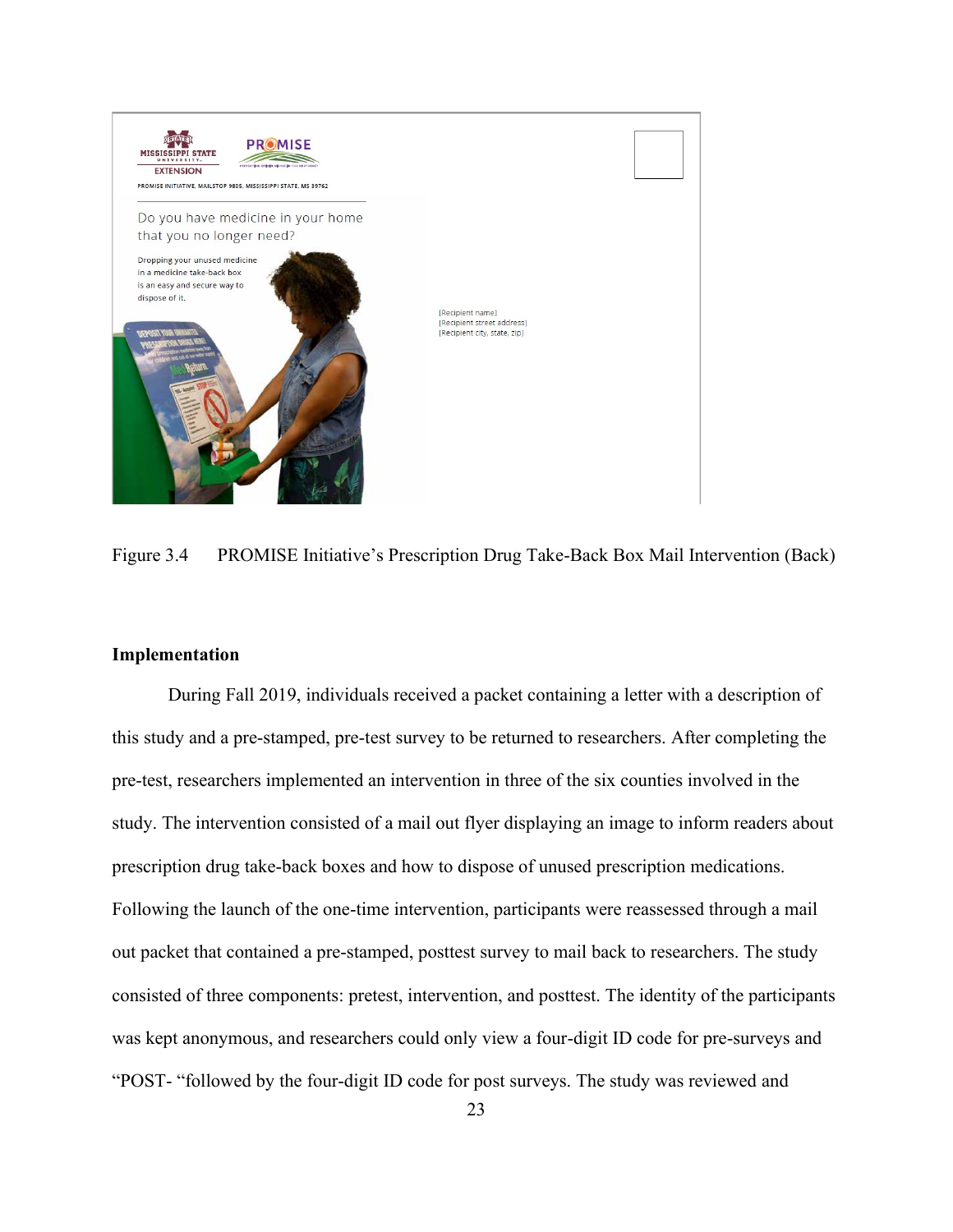approved by Mississippi State University's Institutional Review Board. Pre- and post- test surveys and intervention post cards were disseminated for three months.

#### **Data Analysis**

<span id="page-33-0"></span>Pre- and post- mailers were matched using the ID Codes assigned with each mailer. Using IBM SPSS Statistics (Version 26) software, pre- and post- test analyses were conducted to assess for changes in behavior, intention, attitude, injunctive norms, descriptive norms, and perceived behavioral control before and after receiving the intervention for pre- and postmatched surveys only. For participants in the control group, the analysis was conducted to observe any changes between the pre- and post- tests submitted. Multivariable analyses were conducted to assess for statistical relationships between dependent and independent variables. Mann-Whitney U Tests were conducted to examine whether there were differences between both the intervention and control groups for the following dependent variables: behavioral intention, attitude, injunctive norms, descriptive norms, and perceived behavioral control. In order to conduct the Mann-Whitney U tests, change scores were calculated by subtracting dependent variable pre-test values from the post-test values (Gliner, Morgan, & Harmon, 2003).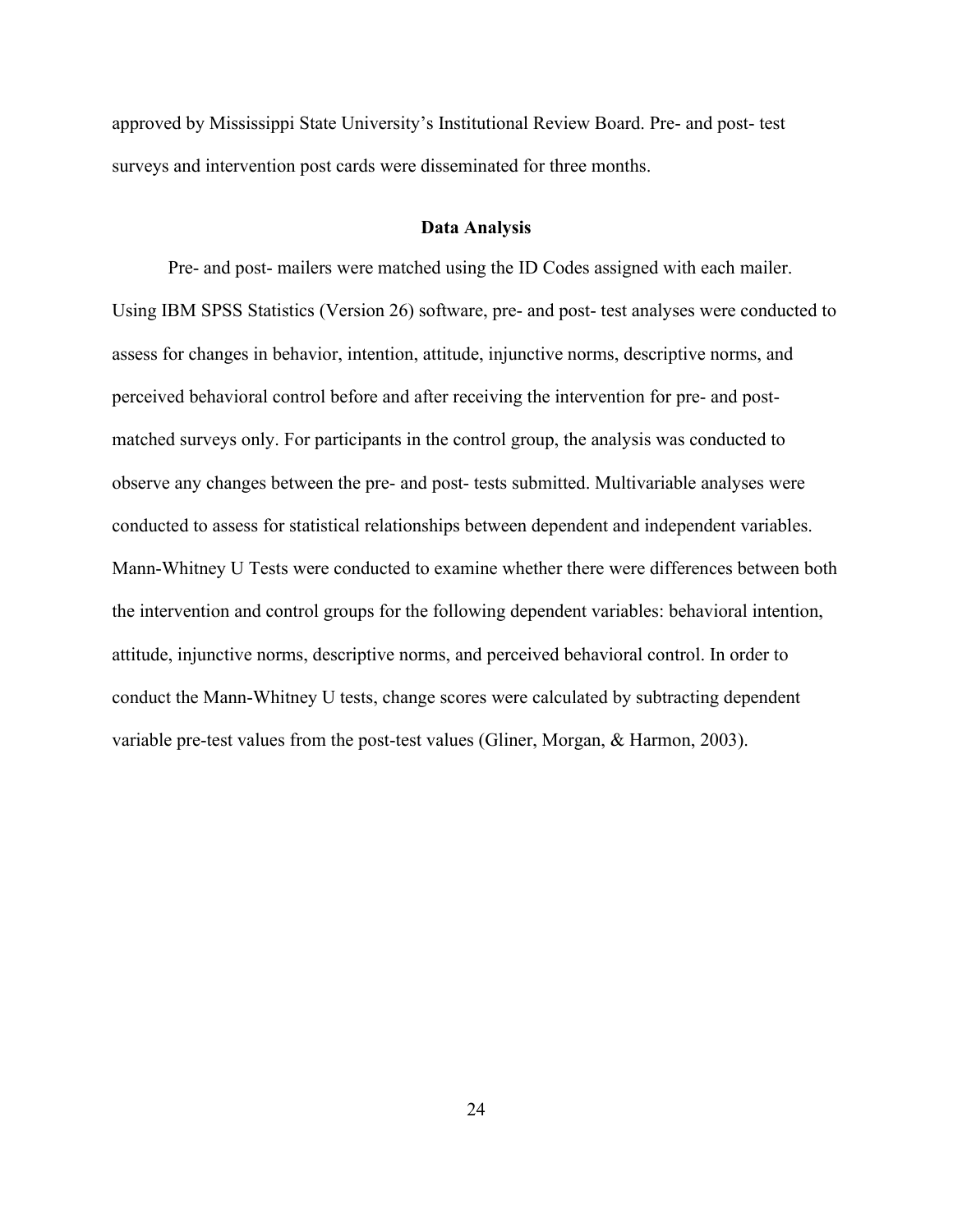### CHAPTER IV

# RESULTS

# **Descriptive Statistics**

<span id="page-34-1"></span><span id="page-34-0"></span>The team received a total of 760 responses. Of the total responses 359 were pre-surveys and 401 were post-surveys; 137 were matched surveys. The sample was primarily comprised of non-Hispanic Whites and individuals who were 60 years old or over. There were slight differences of gender distribution throughout control and intervention counties. Results for preand post- matches only are shown in Tables 1 and 1b.

|              | Control<br>$(n=66)$ | Intervention<br>$(n=71)$ |
|--------------|---------------------|--------------------------|
| Gender       |                     |                          |
| Female       | 30                  | 36                       |
| Male         | 34                  | 31                       |
| Unreported   | $\overline{2}$      | 4                        |
| Race         |                     |                          |
| <b>Black</b> | 1                   | 3                        |
| White        | 53                  | 62                       |
| Other        | n/a                 | $\overline{2}$           |
| Age          |                     |                          |
| 18-29        | 1                   | 1                        |
| 30-39        | n/a                 | $\overline{2}$           |
| 40-49        | 2                   | 6                        |
| 50-59        | 10                  | $\overline{5}$           |
| 60+          | 53                  | 56                       |

<span id="page-34-2"></span>Table 4.1 Descriptive Statistics of MIS Participants by Control and Intervention Groups: Matched Pre + Post Data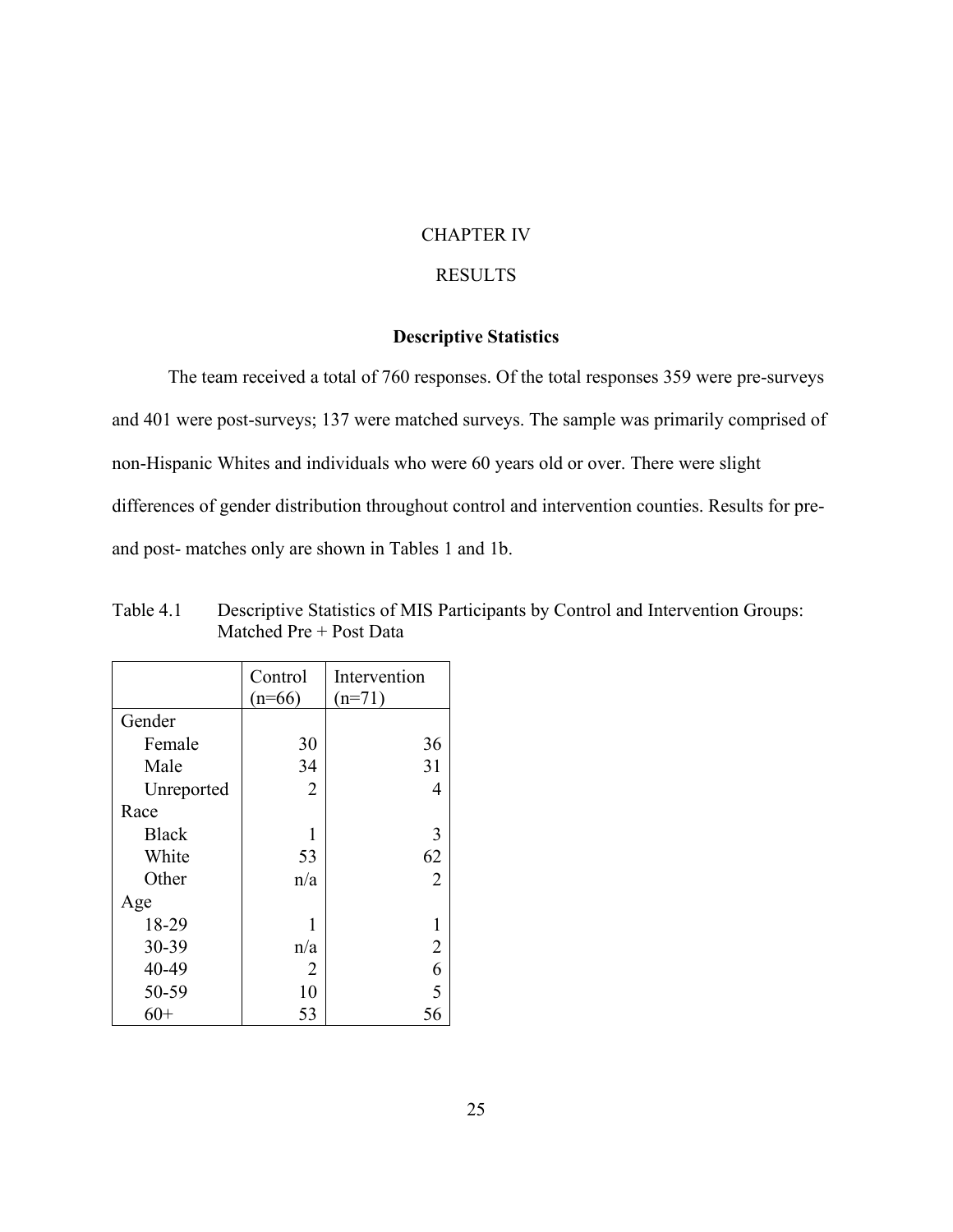|                              | Control $(n=66)$ |                 | Intervention $(n=71)$ |              |  |
|------------------------------|------------------|-----------------|-----------------------|--------------|--|
|                              | Pre n $(\% )$    | Post $n$ $(\%)$ | Pre n $(\% )$         | Post $n$ (%) |  |
| Behavior: Have you used      |                  |                 |                       |              |  |
| a medicine take-back box     |                  |                 |                       |              |  |
| in the past month?           |                  |                 |                       |              |  |
| <b>Yes</b>                   | 3(4.5)           | 4(6.1)          | 1(1.4)                | n/a          |  |
| N <sub>o</sub>               | 63(95.5)         | 62 (93.9)       | 69 (97.2)             | 71(100.0)    |  |
| <b>Behavioral Intention:</b> |                  |                 |                       |              |  |
| How likely are you to use    |                  |                 |                       |              |  |
| a medicine take-back box     |                  |                 |                       |              |  |
| in the next month?           |                  |                 |                       |              |  |
| Very Likely                  | 4(6.1)           | 5(7.6)          | 3(4.2)                | 2(2.8)       |  |
| Likely                       | 5(7.6)           | 3(4.5)          | 2(2.8)                | 6(8.5)       |  |
| Neither Likely nor           |                  |                 |                       |              |  |
| Unlikely                     | 10(15.2)         | 11(16.7)        | 9(12.7)               | 13(18.3)     |  |
| Unlikely                     | 20(30.3)         | 22(33.3)        | 20(28.2)              | 21(29.6)     |  |
| Very Unlikely                | 27(40.9)         | 25(37.9)        | 37(52.1)              | 29(40.8)     |  |
| Attitude: How good or        |                  |                 |                       |              |  |
| bad would it be for you to   |                  |                 |                       |              |  |
| use a medicine take-back     |                  |                 |                       |              |  |
| box?                         |                  |                 |                       |              |  |
| Very Good                    | 21 (31.8)        | 20(30.3)        | 22(31.0)              | 26(36.6)     |  |
| Good                         | 16(24.2)         | 15(22.7)        | 19(26.8)              | 15(21.1)     |  |
| Neither Good Nor Bad         | 24(36.4)         | 27(40.9)        | 27(38.0)              | 27(38.0)     |  |
| Bad                          | n/a              | n/a             | 1(1.4)                | n/a          |  |
| Very Bad                     | 5(7.6)           | 4(6.1)          | 2(2.8)                | 2(2.8)       |  |

<span id="page-35-0"></span>Table 4.2 Descriptive Statistics of Matched MIS Participants Responses to RAA Questions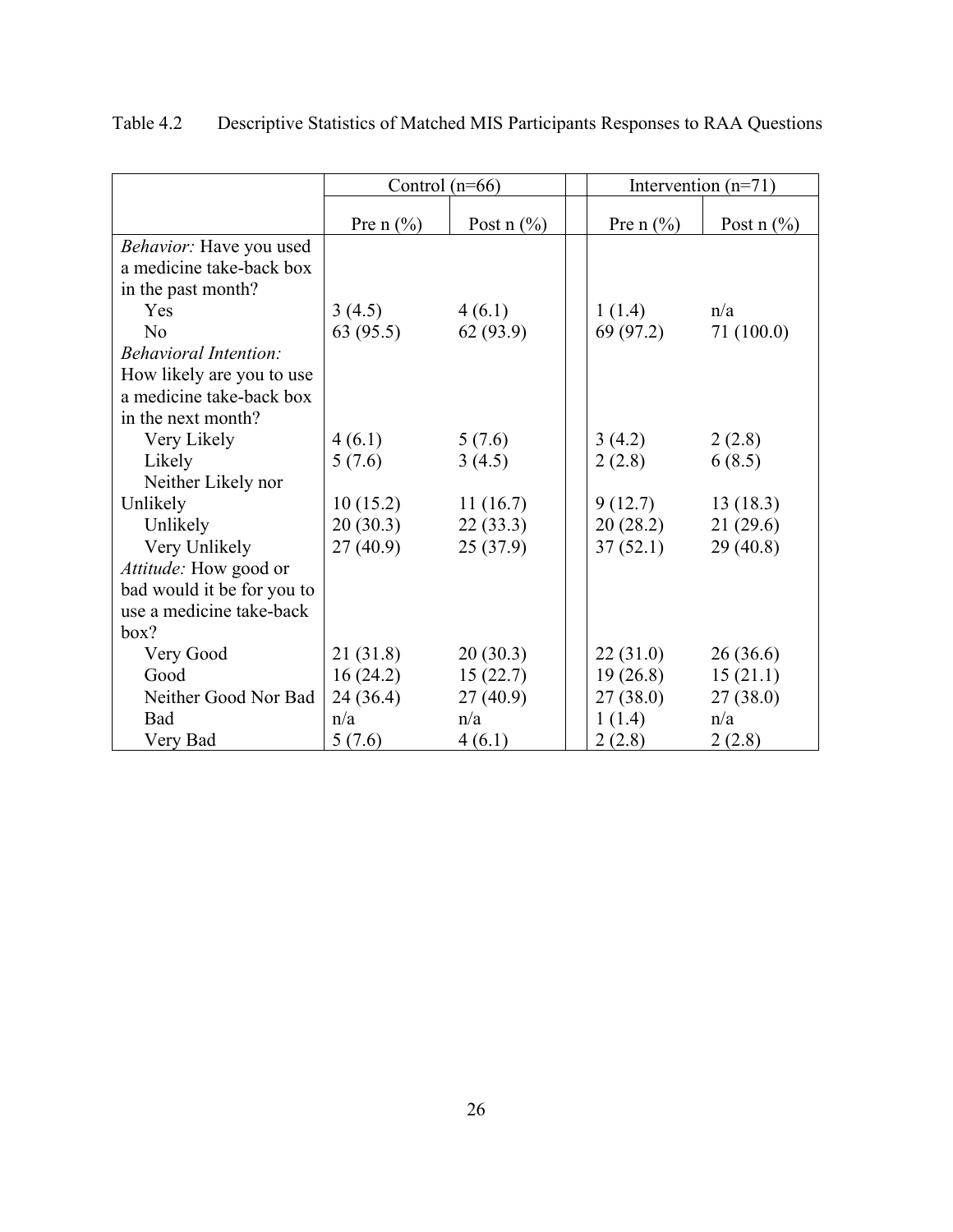Table 4.2 (continued)

|                                                                                               | Control $(n=66)$ |              | Intervention $(n=71)$ |             |
|-----------------------------------------------------------------------------------------------|------------------|--------------|-----------------------|-------------|
|                                                                                               |                  |              |                       | Post n      |
|                                                                                               | Pre n $(\% )$    | Post $n$ (%) | Pre n $(\% )$         | $(\%)$      |
| <i>Injunctive Norm:</i> Most people                                                           |                  |              |                       |             |
| who are important to me                                                                       |                  |              |                       |             |
| approve of my using a                                                                         |                  |              |                       |             |
| medicine take-back box.                                                                       |                  |              |                       |             |
| <b>Strongly Agree</b>                                                                         | 16(24.2)         | 17(25.8)     | 21(29.6)              | 22(31.0)    |
| Agree                                                                                         | 17(25.8)         | 18(27.3)     | 9(12.7)               | 13(18.3)    |
| Neither Agree Nor Disagree                                                                    | 29(43.9)         | 27(40.9)     | 37(52.1)              | 32(45.1)    |
| Disagree                                                                                      | 2(3.0)           | n/a          | 1(1.4)                | 3(4.2)      |
| <b>Strongly Disagree</b>                                                                      | 2(3.0)           | 4(6.1)       | 3(4.2)                | 1(1.4)      |
| Descriptive Norm: Most<br>people like me use a medicine<br>take-back box.                     |                  |              |                       |             |
| <b>Strongly Agree</b>                                                                         | 5(7.6)           | 8(12.1)      | 3(4.2)                | 4(5.6)      |
| Agree                                                                                         | 2(3.0)           | 4(6.1)       | 5(7.0)                | 6(8.5)      |
| Neither Agree Nor Disagree                                                                    | 36(54.5)         | 34(51.5)     | 41 $(57.7)$           | 41 $(57.7)$ |
| Disagree                                                                                      | 13(19.7)         | 10(15.2)     | 8(11.3)               | 7(9.9)      |
| <b>Strongly Disagree</b>                                                                      | 10(15.2)         | 9(13.6)      | 12(16.9)              | 13(18.3)    |
| Perceived Behavioral Control:<br>I am confident that I could use<br>a medicine take-back box. |                  |              |                       |             |
| <b>Strongly Agree</b>                                                                         | 22(33.3)         | 17(25.8)     | 27(38.0)              | 26(36.6)    |
| Agree                                                                                         | 24(36.4)         | 29(43.9)     | 19(26.8)              | 20(28.2)    |
| Neither Agree Nor Disagree                                                                    | 10(15.2)         | 10(15.2)     | 12(16.9)              | 13(18.3)    |
| Disagree                                                                                      | 6(9.1)           | 2(3.0)       | 7(9.9)                | 6(8.5)      |
| <b>Strongly Disagree</b>                                                                      | 3(4.5)           | 8(12.1)      | 6(8.5)                | 6(8.5)      |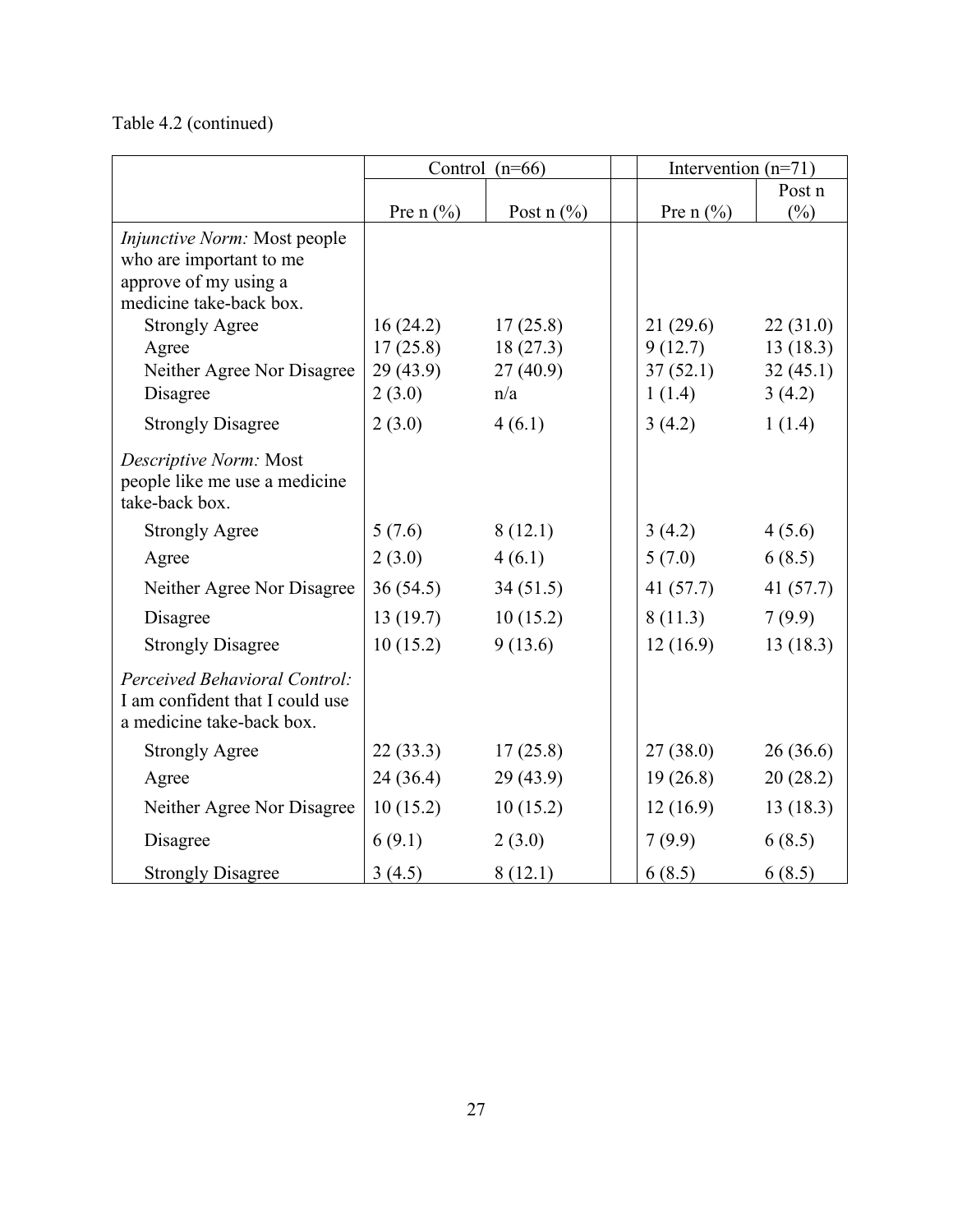#### **Pre- and Post -Test Analysis**

# <span id="page-37-1"></span><span id="page-37-0"></span>**Behavior**

Most respondents reported that they had not used a prescription drug take-back box within the last month both pre- and post- survey collections. There were more people in Lowndes County at the post-test survey who reported previous use of a prescription drug take-back box than any other group. Because Lowndes was a control county, the increase in use during the post-survey cannot be contributed to the PROMISE Mail Intervention.

### <span id="page-37-2"></span>**Behavioral Intention**

Respondents were unlikely to use a prescription drug take-back box within the next month. In accordance with the Reasoned Action Approach, little to no intent of using the take-back boxes will more than likely contribute to low use rates of prescription take back boxes.

# <span id="page-37-3"></span>**Attitude**

Respondents either viewed using a take-back box as "good" or "neither good nor bad". Attitudes of prescription take-back use remained the similar across control and intervention counties. There were few individuals who viewed using a prescription take-back box as bad.

#### <span id="page-37-4"></span>**Injunctive Norms**

Respondents equally agreed or were indifferent about whether people who were important to them would approve of them using a medicine take-back box to dispose of their unused medications. At the pre- and post- survey period, one respondent wrote "both of my sons are pharmacists" under the space of this question.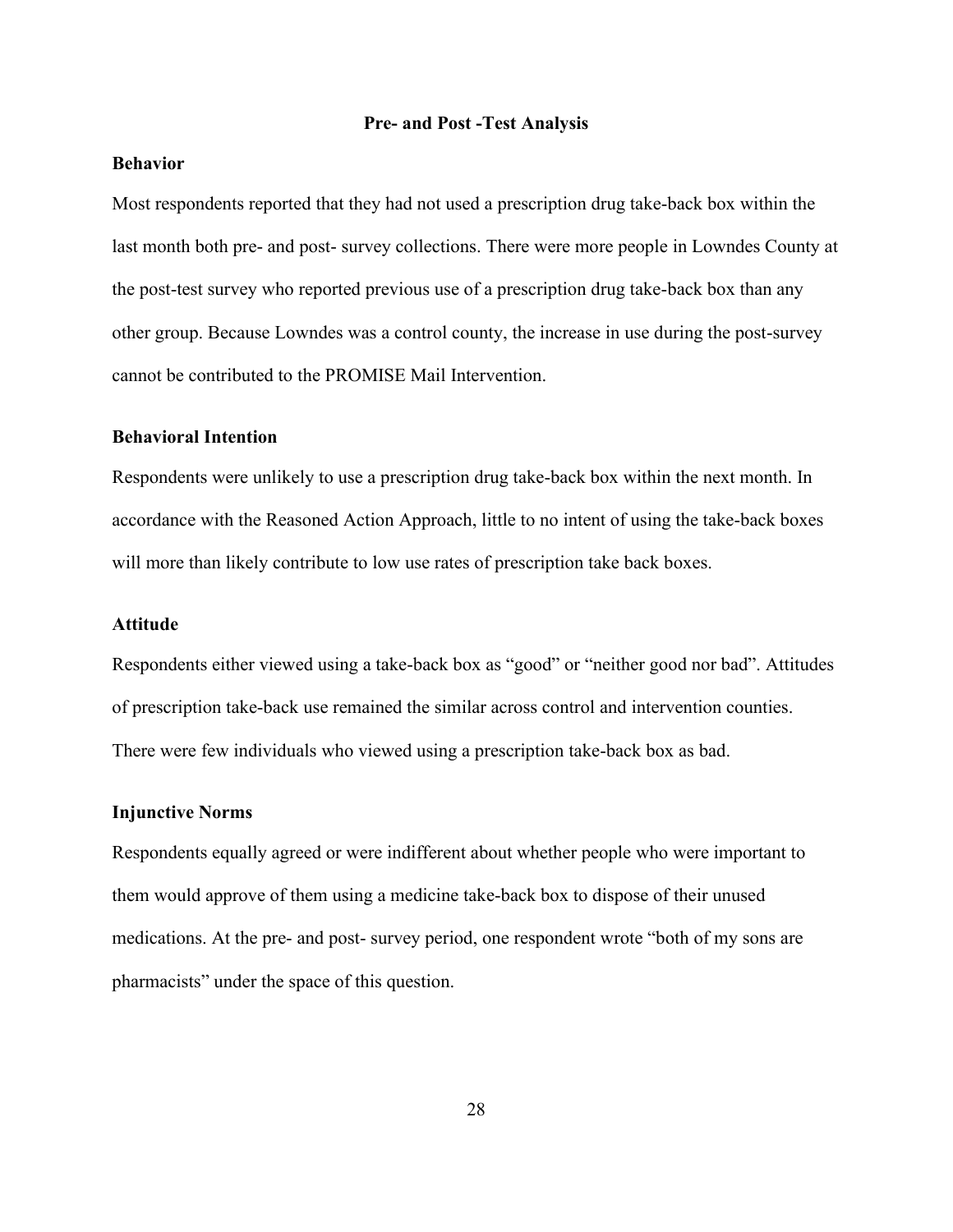#### <span id="page-38-0"></span>**Descriptive Norms**

Across the control and intervention counties, respondents neither agree nor disagree on people who are like them use medicine take-back box to dispose of their unused medication.

# <span id="page-38-1"></span>**Perceived Behavioral Control**

Respondents agreed they were confident they could use a medicine take-back box. In the control counites, there were slightly more responses indicating individuals "agree" they were confident in using a take-back box. Among the intervention counties, there was little to no change among responses related to confidence.

#### **Multivariable Analysis**

#### <span id="page-38-3"></span><span id="page-38-2"></span>**Mann Whitney U Test**

There were no statistically significant results with behavioral intention (U= 1995.5,  $p=101$ ), attitude (U=2188.5, p = .510), injunctive norms (U= 2308, p=.855), descriptive norms (U=2036.5, p=.306), or perceived behavioral control (U=2164, p=.485).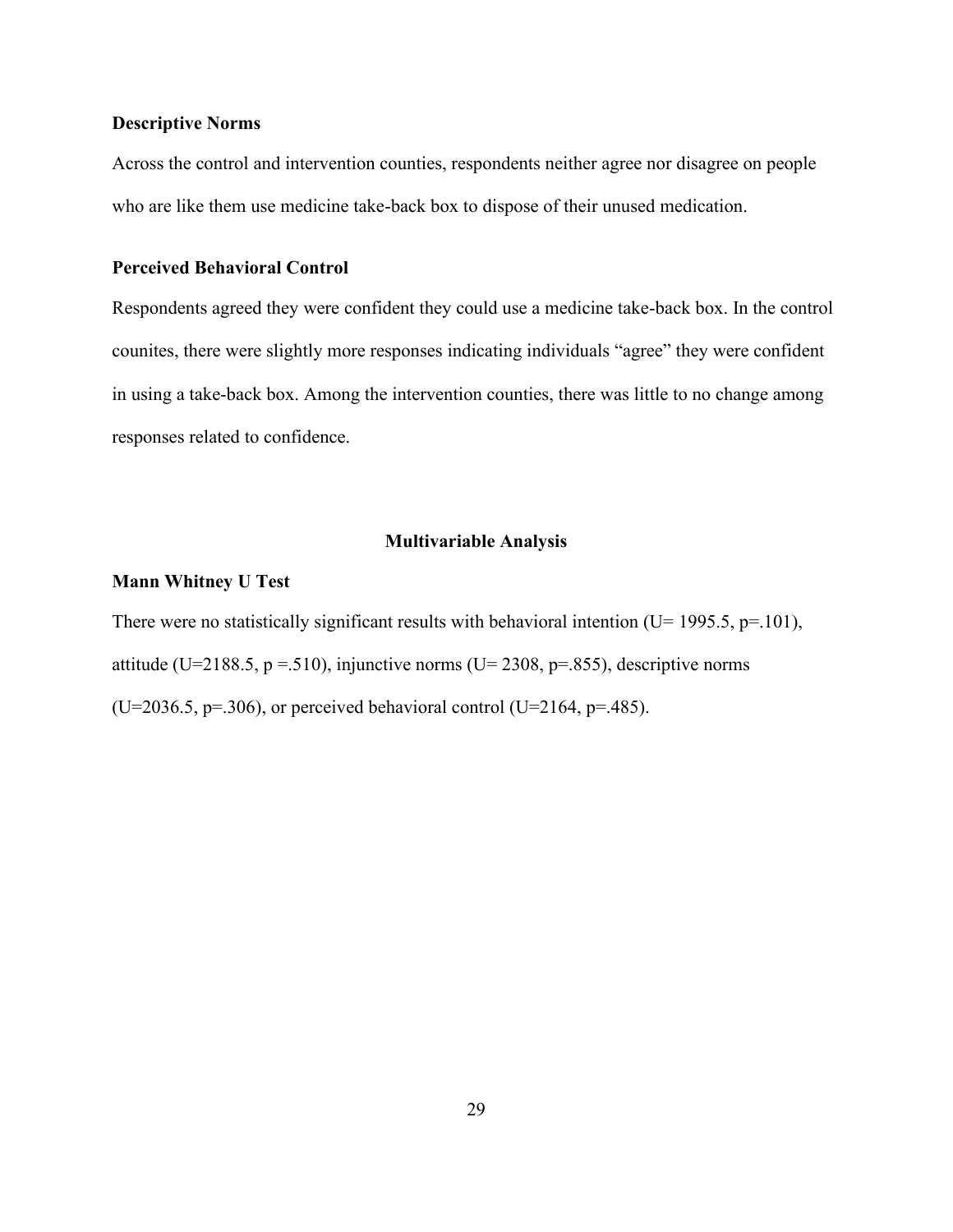# CHAPTER V

# **DISCUSSION**

<span id="page-39-0"></span>The PROMISE Mailer intervention did not have a significant impact on increasing the use of prescription-drug take back boxes. Despite participants' confidence in the ability to use a prescription take-back box; there were little to no changes observed in the likelihood of them using boxes as a method of disposal after receiving the intervention.

Several respondents left written comments on the survey to clarify their responses such as: "Have no pain meds-ibuprofen", "None (medicine take-back box) available", "Meds don't require take-back box", and "Dropbox is a hassle to get to". Many of the comments were duplicated among respondents. The comments provided by the respondents echoed sentiments expressed by participants in other documented disposal campaigns; many of whom are unaware of prescription drug take-back boxes (if there are any), do not view take-back boxes as the most convenient method for disposal, as well as the belief that their medications do not qualify for this form of disposal promoted in the campaign (i.e., Ibuprofen).

The findings from the PROMISE Mailed Intervention are similar to current literature in which there were few people who disposed of their unused medication. There is a recurring theme of prescription take-back boxes being inconvenient. The PROMISE Intervention differed from the current literature because of the focus on prescription take-back boxes instead of community take-back events like presented in previous studies. At the time of launching the project, the team did not locate any literature of health promotion campaigns addressing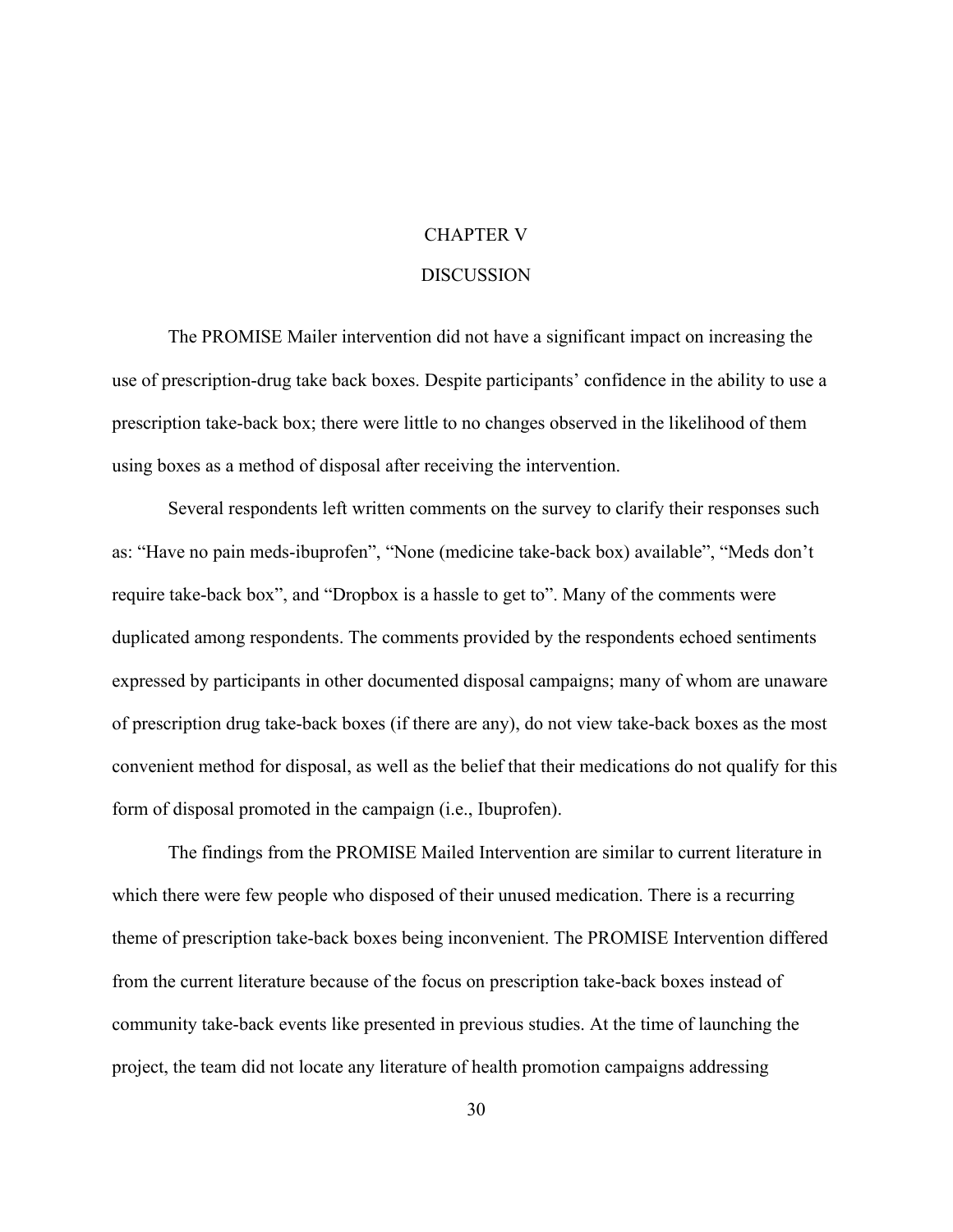prescription opioids in Mississippi. Therefore, the findings will contribute to the available literature regarding the state, even with the null findings.

Unfortunately, the survey response rates and reported take-back box use was not ideal. At the beginning of implementation, a few participants called the PROMISE office with skepticism about the field experiment seeking to clarify they were not prescribed opioids or were not misusing any prescribed medication. The undertones of these calls were that they feared were inappropriately being targeted with this campaign because of prescription opioid use or misuse. Considering the level of concern received from these callers, there is belief this could have been a larger sentiment among survey recipients, thus, impacting the number of returned surveys. In addition to the feedback from participants, there was also reflection on the timing in which the mailers were dispersed. Implementation began during an election season. Because there may have been an overwhelmingly amount of incoming mail, there is a chance the surveys were lost in the heaps of mail. Future studies may need to consider a mail intervention during a season where there are less anticipated mailed communications with the intended audience or adopt another implementation format.

#### **Strengths**

<span id="page-40-0"></span>Currently, there is limited information and literature available regarding prescription opioid misuse and disposal interventions, especially in the state of Mississippi. The PROMISE Initiative mail intervention provided an opportunity to gather the thoughts of rural Mississippians as it relates to prescription opioid misuse and proper disposal methods. PROMISE also contributed literature pertaining to prescription drug take-back boxes as a means for disposing unused prescription opioid medications which has not yet been the primary method promoted in disposal campaigns.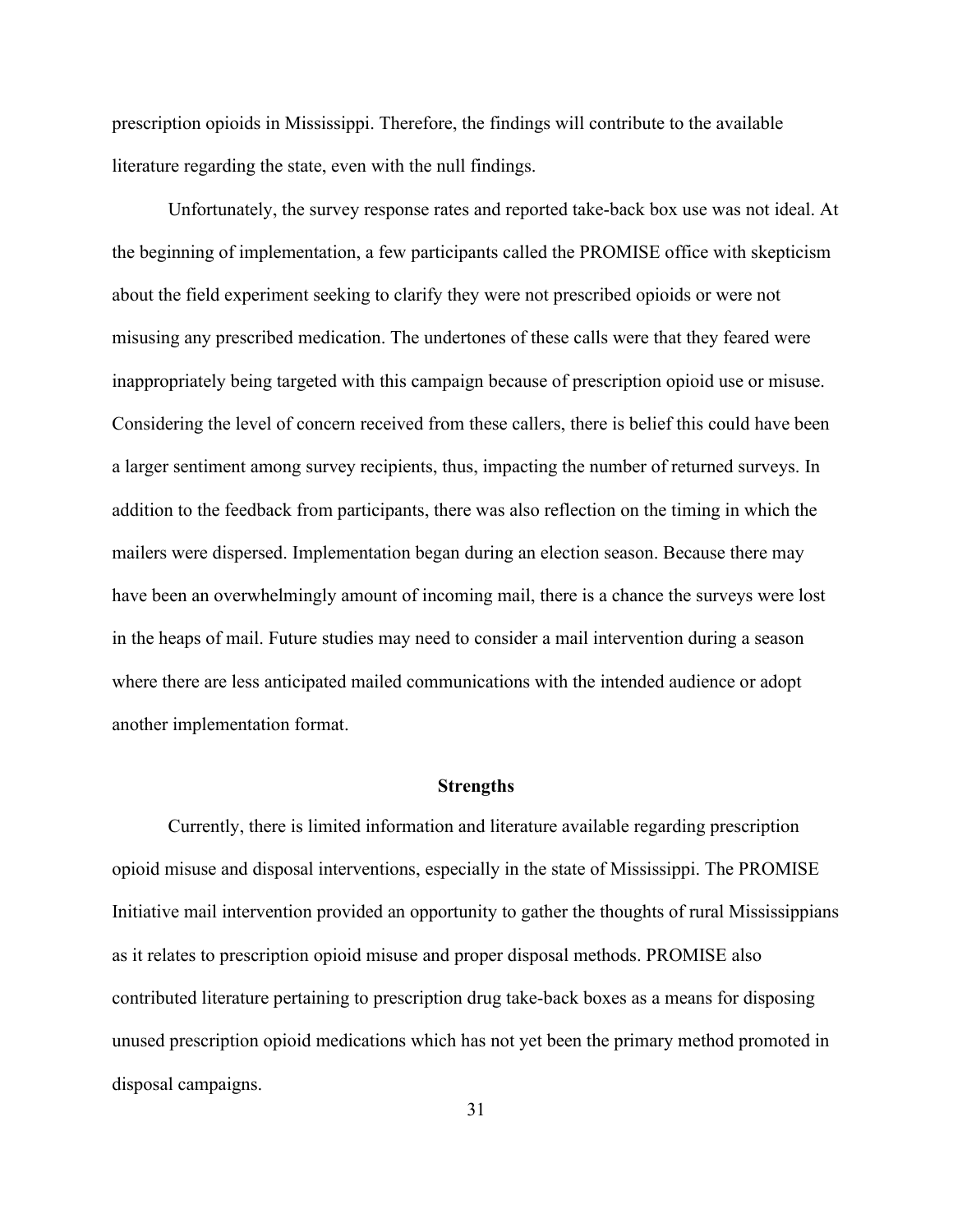### **Limitations**

<span id="page-41-0"></span>During the dissemination of the mail surveys, there were participants who did not complete both the pre-test and post-test surveys  $(n=632)$ , which inhibits the ability to accurately measure any changes in behavioral intent before and after receiving the intervention among those respondents. A potential downside of using the chosen mailing list is the instance that respondents no longer lived in the county listed for them, which could have further weakened the effect of the intervention because they received an address for a take-back box that is not accurate.

Additionally, our sample was primarily made up of non-Hispanic White individuals who were 60 years old or over. Neither the self-reported demographics of the respondents nor the provided demographics on the Agricultural Communications mailing list were particularly representative of the state, though they were largely representative of the Northeast part of the state, which is considered Appalachian- a hotspot for the opioid epidemic. Lastly, this intervention was only implemented in six out of the eighty-two counties in the state and may not be generalizable to other counties.

#### **Health Promotion Competencies**

<span id="page-41-1"></span>Mississippi State University's Master of Science in Food Science, Nutrition, and Health Promotion (Health Promotion concentration) and the Certified Health Education Specialist professional certification prepares students to properly assess, design, implement, and evaluate health promotion programs for an array of audiences. The PROMISE Initiative Mail Intervention provided a hands-on experience with exercising these competencies. Prior to the design of the prescription drug take-back box intervention, PROMISE team members reviewed available research on the opioid epidemic and hosted community engagement forums to identify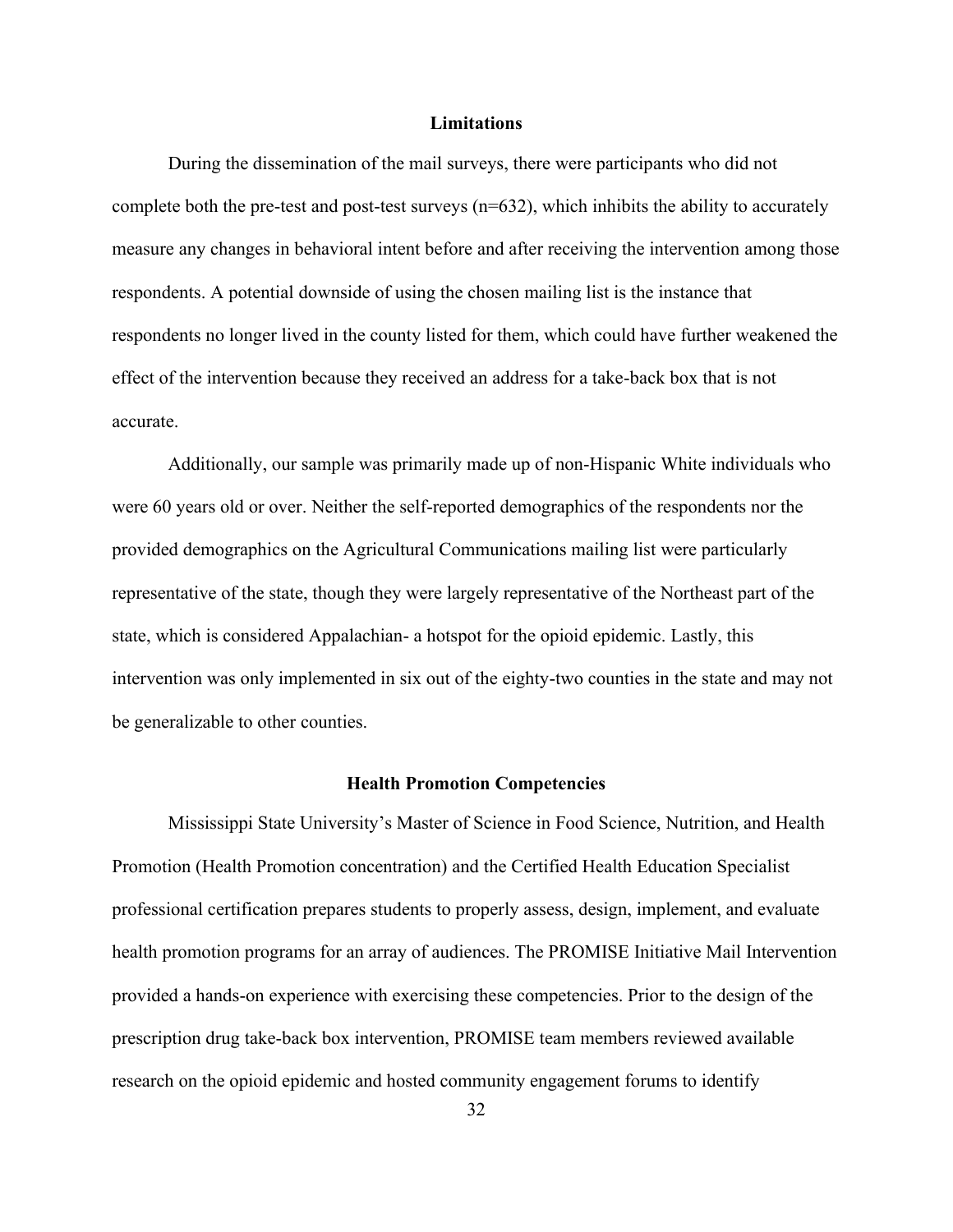community members' perceptions of the epidemic. The forums informed researchers there were individuals who were unaware of prescription drug take-back boxes and their location followed by concerns for medications being stolen from their homes (Robertson et al., 2019). These conclusions led to the design of the mail intervention. During Fall 2019, implementation began and ceased on-time in both the control and intervention counties. Quantitative and qualitative data collection and analysis began as surveys were returned to the home office. After analyses determined the PROMISE Mail Intervention did not have a significant impact on behavioral intent, attitudes, or perceived behavior control – our team continued to educate the public of other alternatives and convenient methods for proper medication disposal.

#### **Implications for Future Research and Practice**

<span id="page-42-0"></span>Although the mailed intervention did not show a significant impact for increasing the number of people using prescription drug take-back boxes, there were a few implications for future research identified. One of those is the potential indication that mailer surveys may not be an effective delivery method for this audience. This assumption is based on response rates and comments collected from respondents. There were several participants who believed the postsurvey was a duplicate copy of the pre-survey and returned the mail unanswered. Perhaps, providing more clear language in the mailed communications to participants could alleviate the misconception.

Lack of awareness and inconvenience remain common responses among individuals who are not currently using prescription take-back boxes or plan to use them in the future. These responses persist despite the number of existing health promotion campaigns stating the importance of safe and proper disposal of opioids. In the future, researchers may consider continuing to promote proper, prescription opioid disposal through by presenting more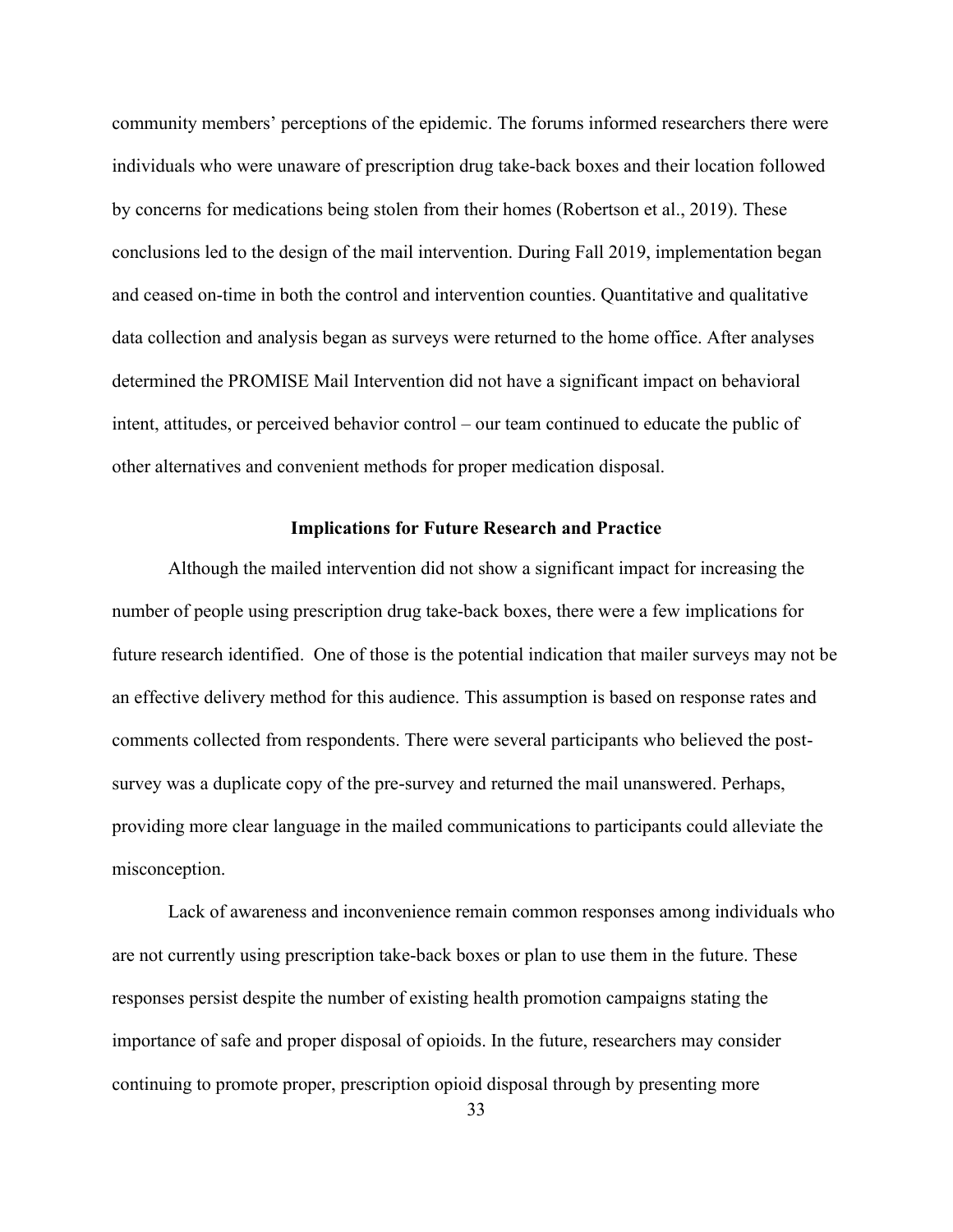convenient disposal methods, such as, DisposeRx, a powder that dissolves medications and allow for safe disposal. In addition to promoting more convenient methods, future campaigns should consider the lack of incentive present for individuals to dispose of their unused medications. Keeping unused medication allows people to have additional medication for future use, this is especially true if there are available refills on said medications. Beyond the potential for diversion of medications by family members, there is also the potential for the illegal sale of these medications as a source of income. This is an honest threat in communities with limited opportunities and economic devastation as described earlier. In the future, campaigns could seek to include more incentives for people to dispose of the unused medication beyond what is already being promoted. To date, the opioid epidemic continues to be a public health crisis across communities. It is recommended for future researchers to assess the unique, education needs and preferences of their communities for optimal design of future interventions to further promote proper and safe prescription drug disposal to combat opioid misuse.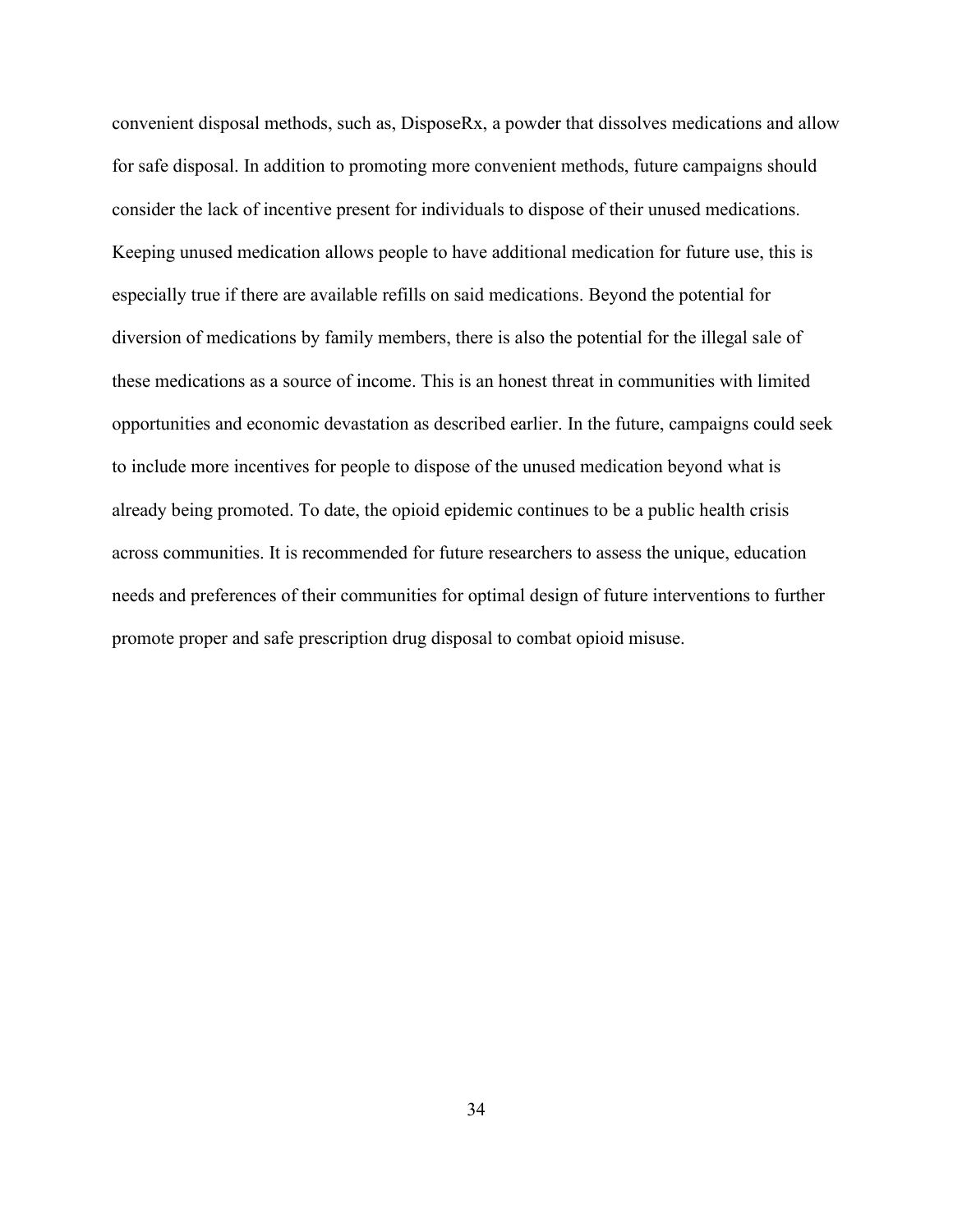#### REFERENCES

- <span id="page-44-0"></span>American Farm Bureau Federation. (2017). Rural opioid epidemic. Retrieved from https://www.fb.org/issues/other/rural-opioidepidemic/#:~:text=According%20to%20the%20Centers%20for,overdose%20rates%20in %20rural%20areas.
- American Academy of Family Physicians. (2019). More opioids being prescribed in rural America. Retrieved from https://www.aafp.org/news/health-of-thepublic/20190128ruralopioids.html
- American Psychiatric Association (2018). Addiction and Substance Use Disorder: Opioid Use Disorder. Retrieved from https://www.psychiatry.org/patients-families/addiction/opioiduse-disorder/opioid-use-disorder
- Azjen, I., & Albarracín, D. (2007). Predicting and changing health behavior: A Reasoned Action Approach. In Azjen, I., Albarracín, D. & Hornik, R. (Eds), Prediction and change of health behavior: Applying the reasoned action approach. Lawrence Erlbaum Associates.
- Centers for Disease Control and Prevention. (2019). Understanding the epidemic. Retrieved from https://www.cdc.gov/drugoverdose/epidemic/index.html
- Crane, L. A., Asdigian, N. L., Baron, A. E., Aalborg, J., Marcus, A. C., Mokrohisky, S. T., Byers, T. E., Dellavalle, R. P., & Morelli, J. G. (2012). Mailed intervention to promote sun protection of children: A randomized controlled trial. *American Journal of Preventive Medicine*, 43, 399-410. doi: 10.1016/j.amepre.2012.06.022
- Dasgupta, N., Beletsky, L., & Ciccarone, D. (2018). Opioid crisis: No easy fix to its social and economic determinants. *American Journal of Public Health*, 108, 182-186.
- Food and Drug Administration. (2020). Drug disposal: Drug take back options. Retrieved from https://www.fda.gov/drugs/disposal-unused-medicines-what-you-should-know/drugdisposal-drug-take-back-locations#PermanentCollectionSites
- Gliner, J. A., Morgan, G. A., & Harmon, R. J. (2003). Pretest-posttest comparison group designs: Analysis and interpretation. *Journal of the American Academy of Child & Adolescent Psychiatry*, 42, 500-503. doi: 10.1097/01.CHI.0000046809.95464.BE
- Gravetter, F., & Wallnau, L. (2017). Introduction to regression. In *Statistics for the behavioral*   $sciences$  ( $10<sup>th</sup>$  ed.,  $pp.529$  -558). Cengage Learning.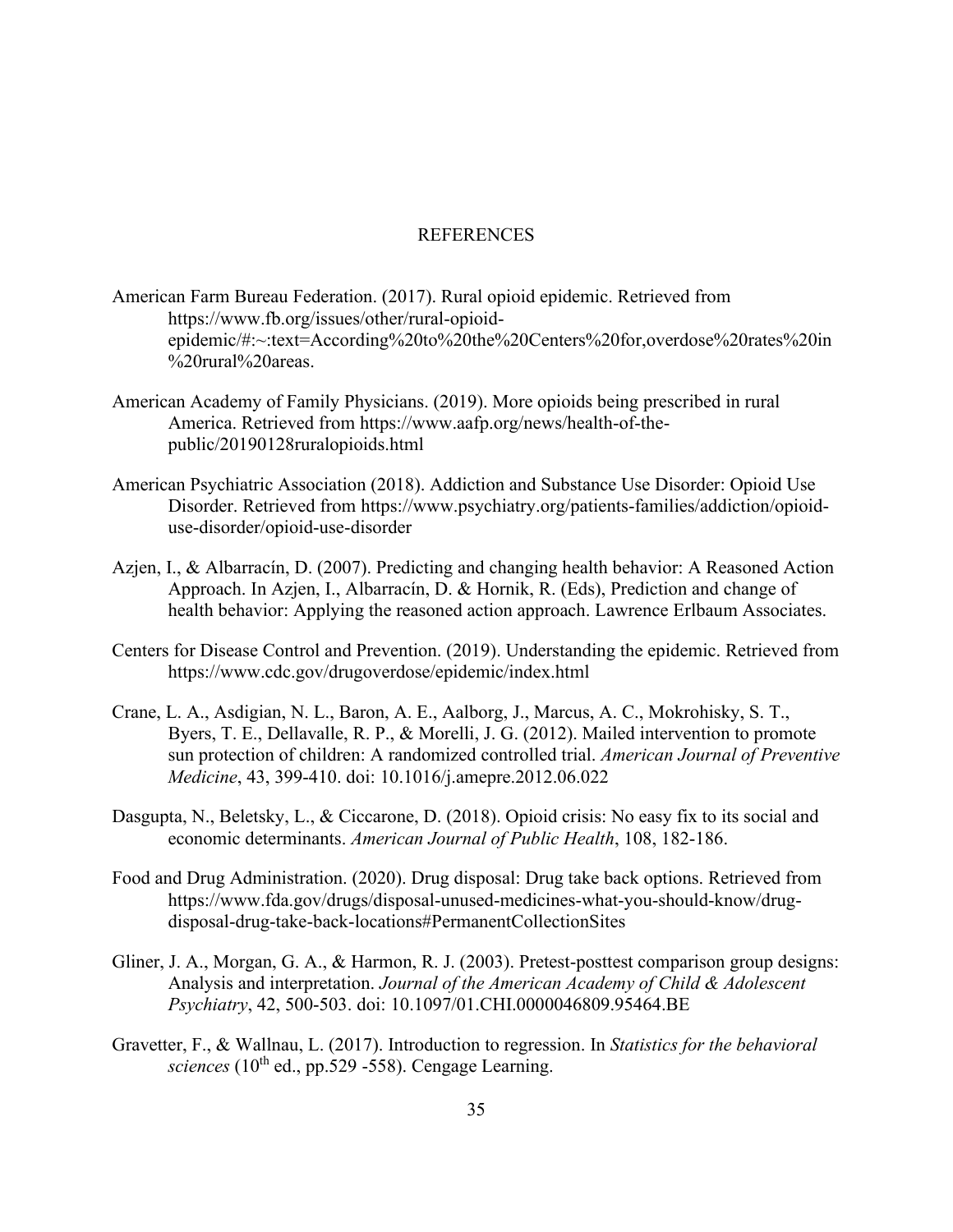- Gravetter, F., & Wallnau, L. (2017). The chi-square statistic: Tests for goodness of fit and independence. In *Statistics for the behavioral sciences*  $(10<sup>th</sup>$  ed., pp.559 -601). Cengage Learning.
- Helme, D. W., Egan, K. L., Lukacena, K. M., Roberson, L., Zelaya, C. M., McLeary, M. S., & Wolfson, M. (2020). Encouraging disposal of unused opioid analgesics in Appalachia. *Drugs: Education, Prevention, and Policy.* doi: 10.1080/09687637.2020.1711871
- IBM Corp. (2019). IBM SPSS Statistics for Windows, Version 26.0. Armonk, NY: IBM Corp. [Computer software].
- Lacaille, L. (2013). Theory of Reasoned Action. In: Gellman M.D., Turner J.R. (eds) Encyclopedia of Behavioral Medicine. Springer, New York, NY. https://doi.org/10.1007/978-1-4419-1005-9\_1619
- LaMorte, W. W. (2019). Behavior change models. Boston University School of Public Health. Retrieved from https://sphweb.bumc.bu.edu/otlt/MPH-Modules/SB/BehavioralChangeTheories/BehavioralChangeTheories3.html
- Leung, P. T. M., Macdonald, E. M., Dhalla, I. A., & Jurrlink, D. N. (2017). A 1980 letter on the risk of opioid addiction. *New England Journal of Medicine*,
- Meit, M., Heffernan, M., Tanenbaum, E., & Hoffmann, T. (2017). Appalachian Diseases of Despair. The Walsh Center for Rural Health Analysis, NORC at the University of Chicago.
- Mississippi State Department of Health. (2019). Preventing opioid and prescription drug abuse. Retrieved from https://msdh.ms.gov/msdhsite/\_static/44,0,382.html
- Mississippi Opioid and Heroin Data Collaborative. (2020). Retrieved from https://msdh.ms.gov/msdhsite/\_static/resources/8693.pdf
- Morone, N. E. and Weiner, D. K. (2013). Pain as the fifth vital sign: Exposing the vital need for pain education. Clinical Therapeutics, 35(11), 1728-1732. doi: 10.1016/j.clinthera.2013.10.001
- National Cancer Institute. (2005). Theory at a glance. U.S. Department of Health and Human Services, National Institutes of Health, National Cancer Institute.
- National Institute on Drug Abuse. (2020). Opioid overdose crisis: How did this happen? Retrieved from https://www.drugabuse.gov/drug-topics/opioids/opioid-overdose-crisis
- National Institute on Drug Abuse. (2020). Commonly used drug charts: Prescription opioids. Retrieved from https://www.drugabuse.gov/drug-topics/commonly-used-drugscharts#prescription-opioids